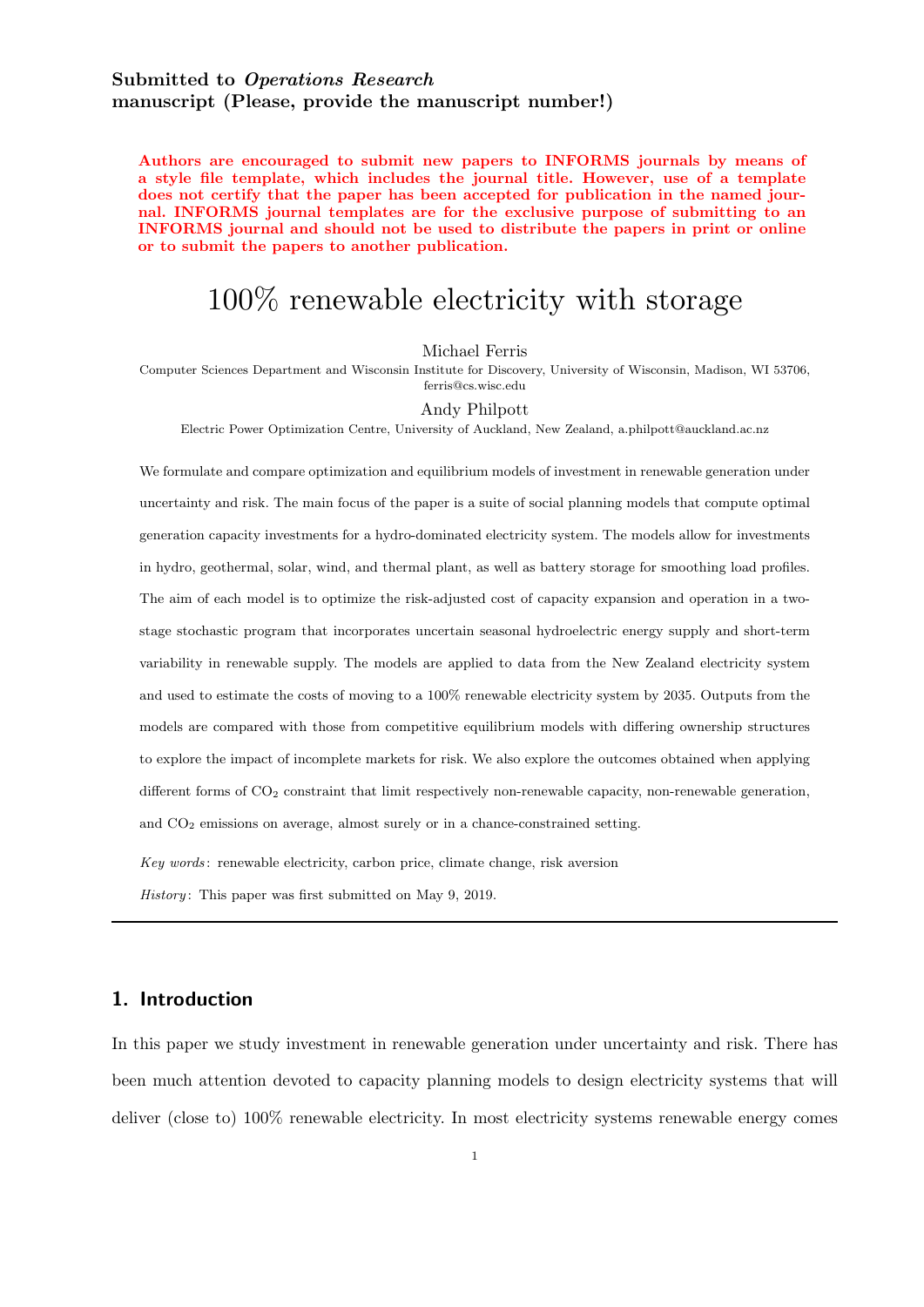from either wind power or solar energy. Since this is intermittent, the planning problem must account for uncertainty. Renewable energy can also come from hydroelectricity and geothermal power. Inflows to hydroelectricity reservoirs are uncertain, albeit at a different time-scale, but there is some control over their release. Run-of-river hydroelectric plants on the other hand convert uncertain inflows into uncertain levels of energy. Geothermal power is more predictable (although exploration involves significant uncertainties), but it is a base-load energy source. Finally nuclear power is typically treated as non-renewable, but can be a useful technology if greenhouse gas emissions are to be reduced.

When the generation of electricity comes from sources with uncertain fuel supply, some care must be taken in defining 100 % renewable. The strictest definition would admit no non-renewable generation under any realization of the uncertainty. One would expect this to be very expensive in terms of both capital investment and operating cost. In New Zealand, the Government is seeking an electricity system that is 100% renewable in a normal hydrology year. This could be interpreted in a number of ways. One option is to model this as a chance constraint: i.e. the probability of any year having 100% renewable generation is at least  $1 - \alpha$ , where  $\alpha$  is chosen appropriately. We show in our calculations that such a policy is not guaranteed to have low emissions when averaged over all possible hydrological years, while being more expensive in terms of capital and operating costs.

In this paper we develop a suite of models for investment in renewable generation that incorporate 100 % renewable constraints in a variety of ways. We study two forms of storage that might make such a constraint easier to satisfy. Within a day, battery storage can be used to transfer energy between time periods. This can be used to accommodate more intermittent energy (wind and solar) that otherwise would be wasted. Over a longer time horizon, hydroelectric reservoir storage can be used to transfer energy from season to season to account for low seasonal inflows. We provide mathematical models for both these phenomena, and demonstrate their usefulness on an example based on New Zealand data.

In most industrialized countries, electricity is supplied by large generating companies operating in competitive markets. Since these companies will make the investments in new renewable energy,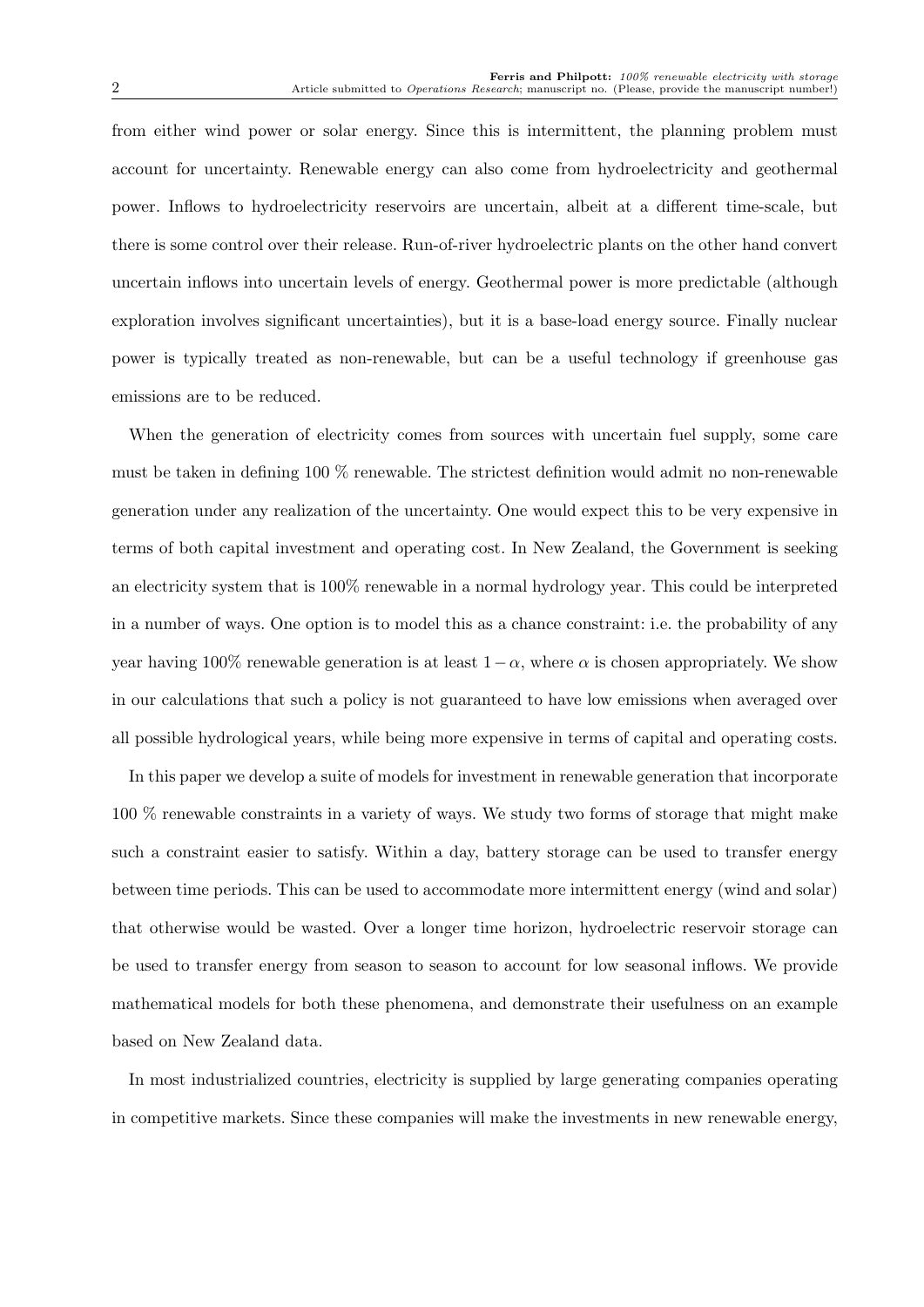the plans computed from models such as the one in this paper should be aligned with the profits made by these investments. If the investors are risk neutral then a risk-neutral social plan can be shown to correspond to the competitive equilibrium.

This is not necessarily true if investors are risk averse or behave strategically. However, if electricity companies are price takers with similar risk measures, and a complete market of instruments for trading risk is available, then there is a (theoretical) correspondence between a competitive equilibrium and a risk-averse social plan, where the risk measure of the social planner emerges from those of the investors (see Ralph and Smeers 2015, Ferris and Philpott 2018). So there is an argument that an optimal social plan, with an appropriately chosen risk measure could produce the same investments as an equilibrium in a perfectly competitive market with risk averse agents where all the risks are priced.

#### 1.1. Conventional capacity expansion models

Classical electricity capacity planning models (Stoft 2002, Joskow 2006) use a screening curve (Figure 1) to rank generation options by their long-run marginal cost (LRMC), thus finding the best option to serve the production profile for each additional demand unit. The screening curve shows the annual total cost per MW capacity plotted against the number of annual operating hours. The total cost is a combination of fixed and variable cost based on the number of production hours in a year. A minimum cost for each capacity factor can be found by combining the screening curve with the load duration curve (LDC), here approximated by 10 load blocks with piecewise constant demand. The projection produces the least-cost capacity combination that can serve the load profile. For example, to supply the part of the LDC that has higher capacity factor (i.e. running most of the year), base load is the least cost option. As the number of operating hours decreases, the plants that are less expensive to build but more costly to run start to become more economical. For a small number of hours at the tip of the duration curve, high variable cost peakers are the most economical.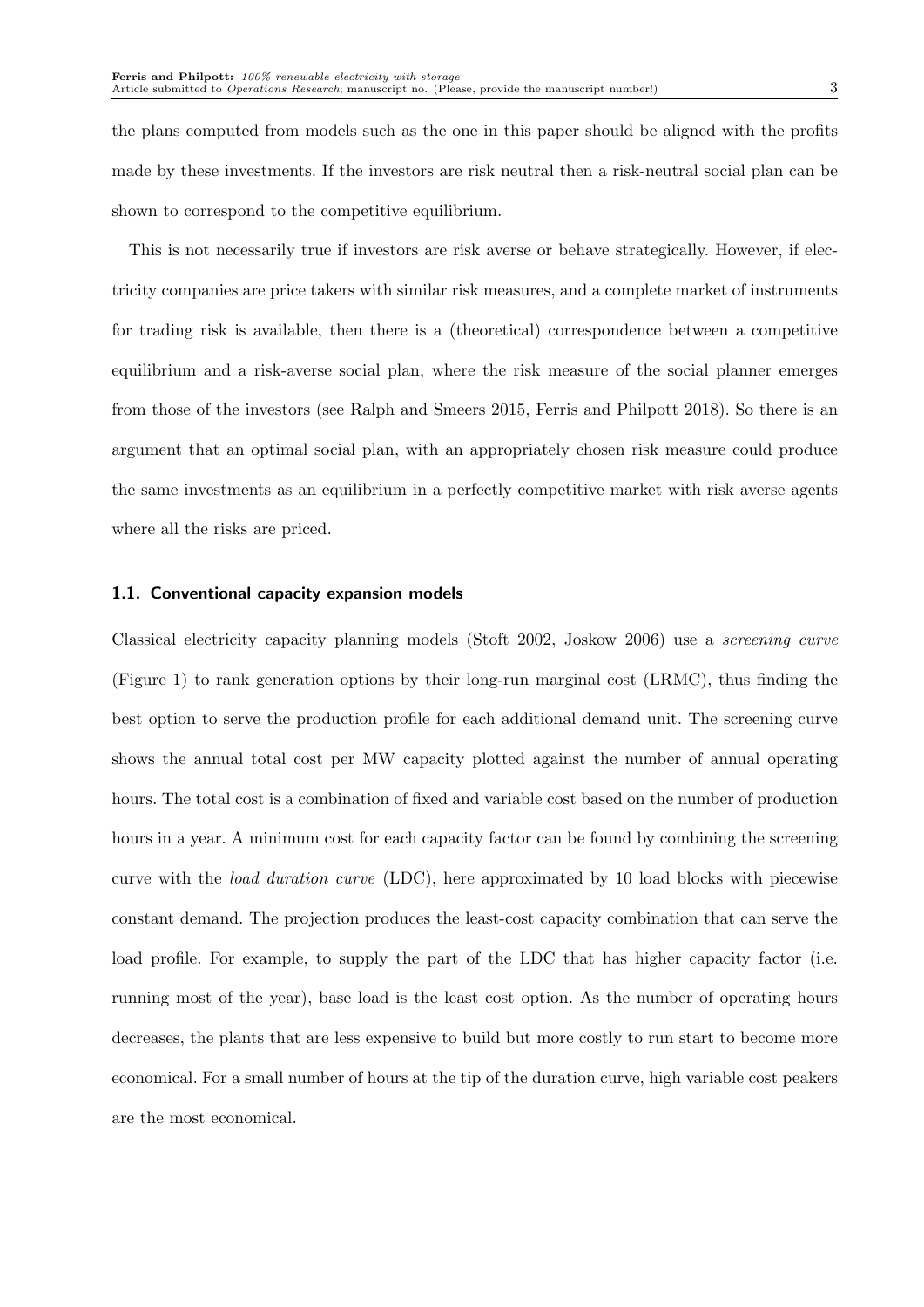

Figure 1 The screening curve: how capacity is traditionally planned in electricity systems.

Observe from Figure 1 that the optimal peaking plant capacity does not cover all of the peaking demand. There is a green area of peak load that will not be met. Since we assume that load is inelastic, the load in this triangle will be shed. When this happens electricity price will take the value of lost load (VOLL). In a market setting, the difference between VOLL and the short-run marginal cost of peaking generation provides the necessary rent to cover the fixed cost of the peaking plant (as well as contributing to rent on all the other plants).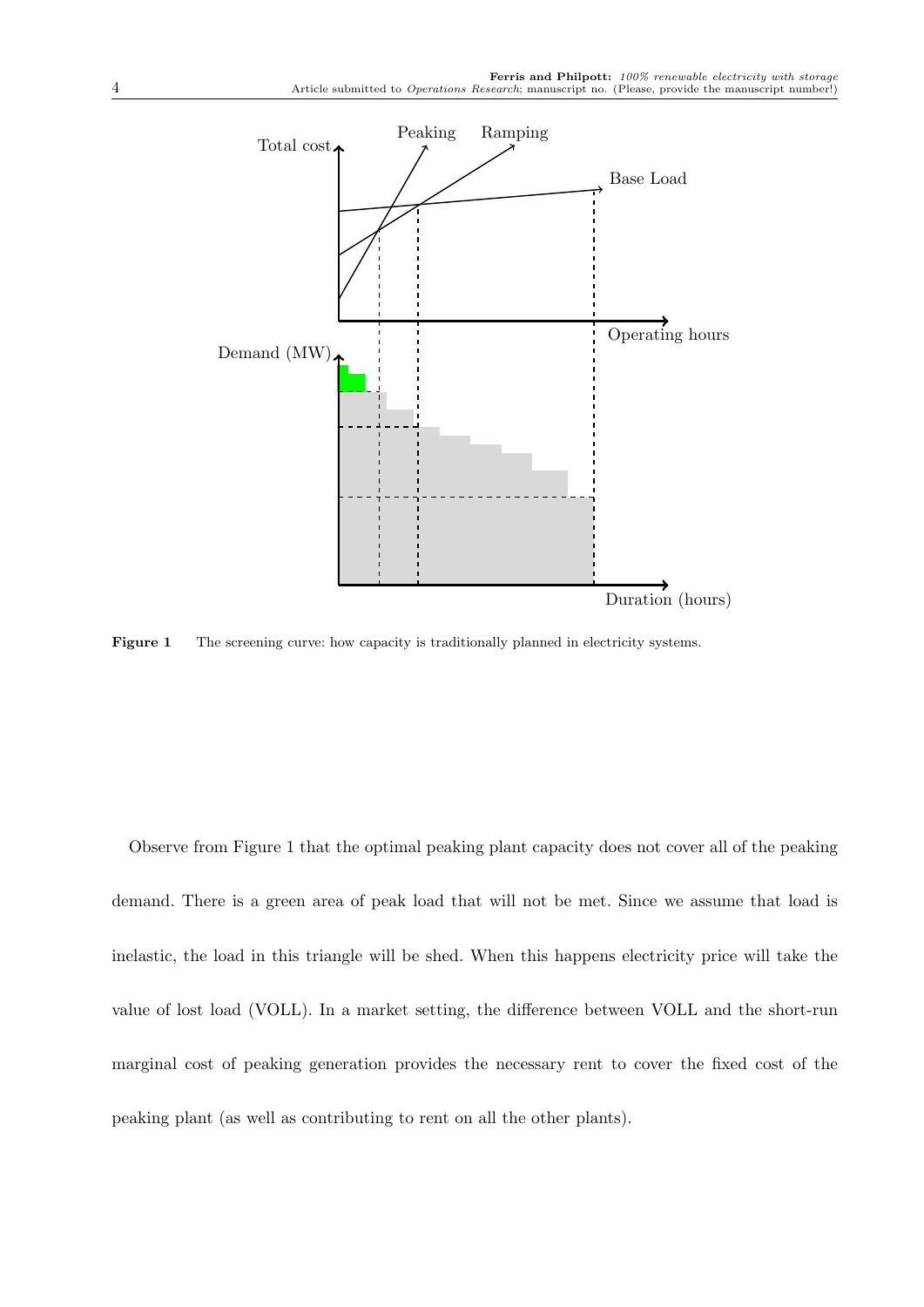In simple cases, the screening curve solution can be found by inspection. When the LDC is piecewise constant, it is the solution to the linear program

LP: min 
$$
\sum_{k \in \mathcal{K}} M_k z_k + \sum_{b \in \mathcal{B}} H_b \left( \sum_{k \in \mathcal{K}} C_k y_{k,b} - V(d_b - r_b) \right)
$$

s.t.  $0 \leq y_{k,b} \leq z_k$ ,  $k \in \mathcal{K}, b \in \mathcal{B}$ ,

$$
0 \le r_b \le d_b, \qquad b \in \mathcal{B},
$$

$$
d_b \leq \sum_{k \in \mathcal{K}} y_{k,b} + r_b, \qquad b \in \mathcal{B},
$$

where

- $k \in \mathcal{K}$  denotes different generating technologies;
- $b \in \mathcal{B}$  indexes load blocks where  $H_b$  denotes the number of hours in block b, and  $\sum_{b \in \mathcal{B}} H_b$  gives the number of hours in a year;
- the variable  $z_k$  is the capacity invested in technology  $k$ ;
- variable cost for technology k is defined as  $C_k$  respectively;
- annual fixed cost for technology k is defined as  $M_k$ ;
- the load in load block b is  $d_b$ , and value of lost load is  $V$ ;
- $y_{k,b}$  denotes the production (MW) of technology k in each hour in load block b;
- $r_b$  denotes the load shed (MW) in each hour in load block b.

The model LP can be enhanced by including different locations  $i \in \mathcal{N}$  and transmission variables f that transfer power between locations. The variables f satisfy constraints  $f \in \mathcal{F}$ , that might represent the constraints of a DC-Load flow model, for example.

Formulations like LP appeared as early as the 1950s (Masse and Gibrat 1957), although the basic formulation has been extended in the past two decades to include operational constraints, and some supply-side uncertainties such as plant outages and technological changes were added. Demand distributions are still represented by load duration curves, or their discretized versions (De Jonghe et al. 2012). A number of authors (see e.g. Bishop and Bull 2008) have extended LP to include binary capital planning decisions (so  $z<sub>k</sub>$  takes on discrete values) and planning over multiple years to accommodate growing demand.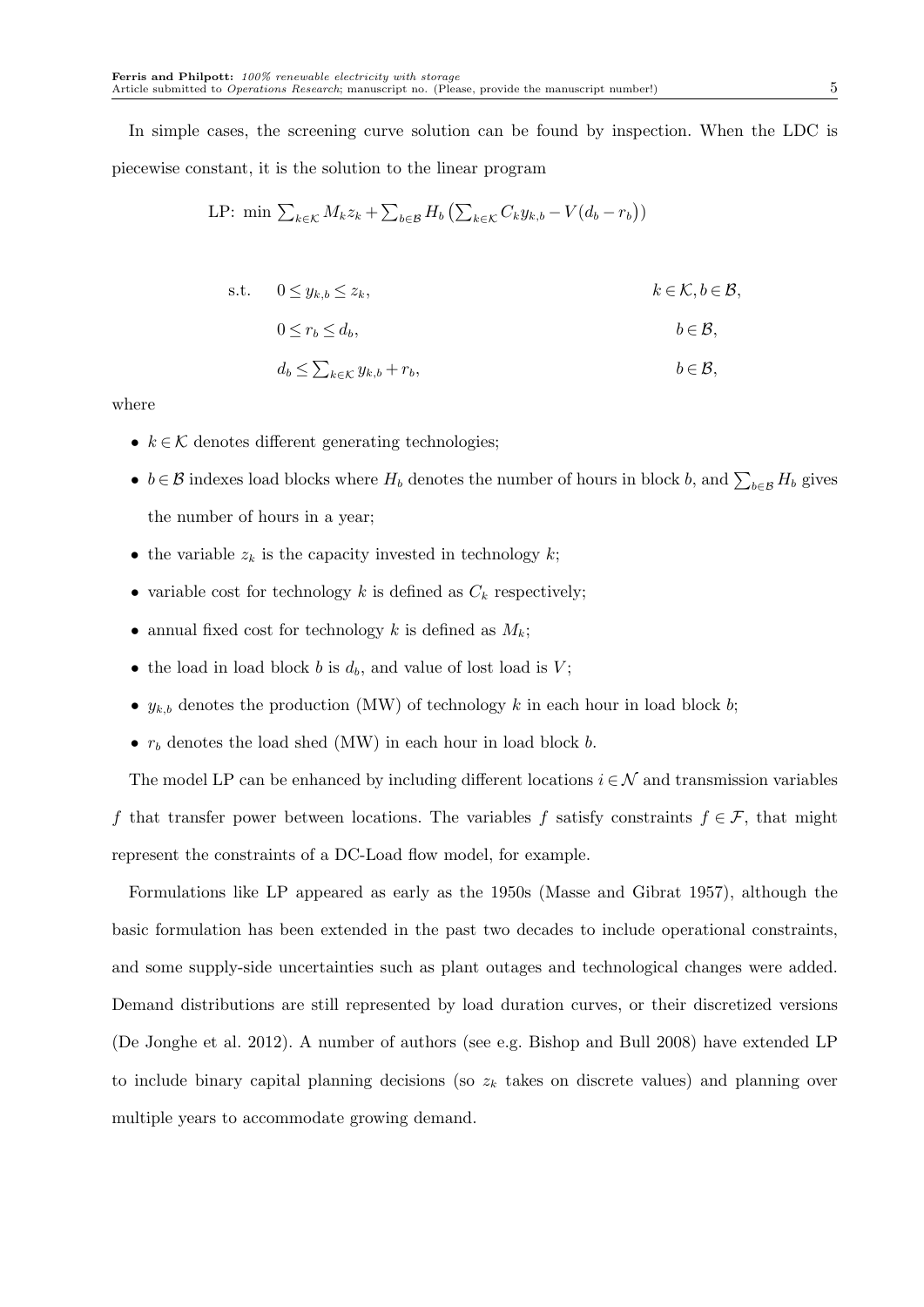In this paper we explore the extent to which uncertainty and risk affects the screening-curve approach. With uncertain supply from renewable energy, Figure 1 no longer represents the optimal capital planning problem which becomes a stochastic linear program. There are different levels of detail one can apply to this problem. For example, Wu et al. (2017) and Khazaei and Powell (2017) use dynamic programming subproblems to model optimal thermal ramping investments that are needed with increased wind and solar generation.

Our interest is in markets with a lot of stored hydroelectricity (such as New Zealand), that provides plenty of ramping capacity. We focus here on supply adequacy when reservoir inflows, wind, and solar energy are uncertain or variable. To do this we shall use New Zealand as a case study and build up a new screening curve stochastic optimization model for capacity planning that accommodates this.

Our ultimate goal is to expose the effects of different assumptions on the outcomes of the models. Imposing regulatory constraints (such as dictating 100% renewable capacity) without careful thought can lead to unforeseen outcomes. Our model shows that one should focus on constraining  $CO<sub>2</sub>$  emissions: the equilibrium outcomes then give the mix of generation plant that one might expect to see.

#### 1.2. Relation to previous work

Not suprisingly, models for studying the decarbonization of energy systems are receiving considerable attention in the literature. Many of these models (for example Graf and Marcantonini 2017) focus on the intermittency of renewables and the effect of this on backup thermal generation and/or storage. The investment paths of these models are either prescribed in advance or simulated by estimating net present values of candidate investments at each stage and then incrementing the model by one time step with selected investments in place.

Our model is closer in spirit to the classical system planning models such as MARKAL (Fishbone and Abilock 1981) and its modern implementation in the TIMES system (Loulou and Labriet 2008, Loulou 2008). Other similar planning models are ReEDS (Short et al. 2011) and GEM (Bishop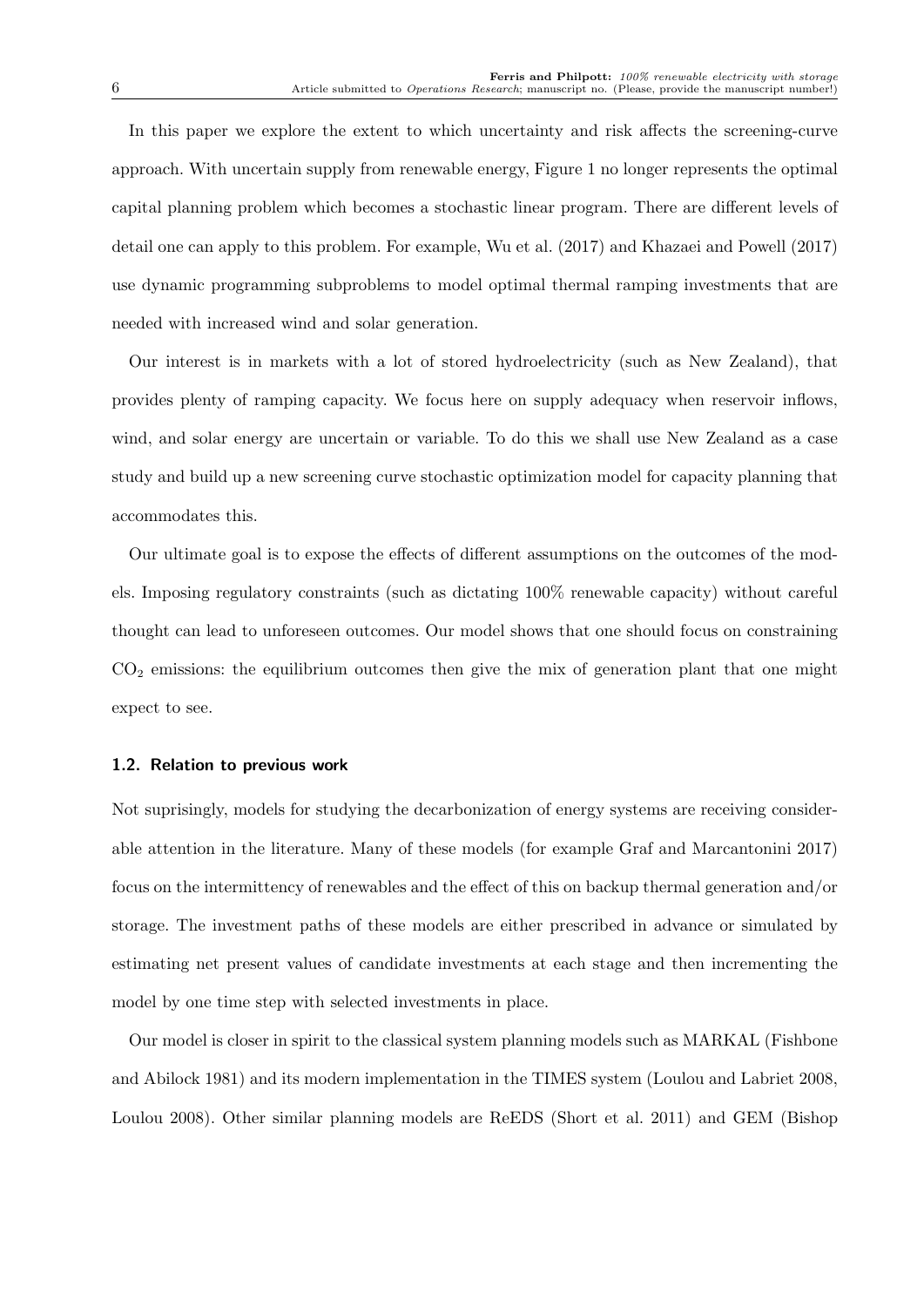and Bull 2008). Our model extends these to include uncertainty in operations. In its simplest form, this gives a two-stage model in which stage one invests in capacity and stage 2 operates this in different states of the world. A multistage version would invest in capacity over several stages, and in each stage operate the system subject to the realized uncertainty in operating conditions.

A number of authors have developed models similar to ours. In the United States, Boffino et al. (2018) study the effect of emissions reduction in ERCOT, the Texas electricity market. Their model includes wind variation, but Texas has no hydro reservoirs, so the ERCOT model does not model uncertainty in energy supply, a criterion that is critical for New Zealand. Similar models to that in Boffino et al. (2018) have emerged for Europe, for example the EMPIRE model for capacity expansion developed by Skar et al. (2014). Similar to our model, EMPIRE restricts capacities of generators using a stochastic availability factor (for e.g. wind and run-of-river plant), but their treatment of hydro storage is more simple than ours, constraining total reservoir hydro generation for each reservoir by a seasonal energy constraint.

In the following sections we describe our model as it is applied to the New Zealand electricity system. To our knowledge there are no stochastic optimization models of the decarbonization of the New Zealand system. Mason et al. (2010, 2013) examine New Zealand historical generation, and estimate levels of renewable generation capacity needed to replace historical thermal generation. Their results are calibrated to historical outcomes in the years 2005-2010. Although the study included a very dry year (2008) any future year with a different (and unknown) hydro inflow sequence and different demand levels might require more renewable capacity than indicated in Mason et al. (2013). Our model explicitly includes future demand forecasts and stochastic variation in inflows and wind.

The contributions of our paper are as follows.

- 1. We describe how to incorporate uncertain seasonal hydroelectricity energy supply into a twostage model.
- 2. We demonstrate the effect of including risk aversion into the social planning solution using a coherent risk measure.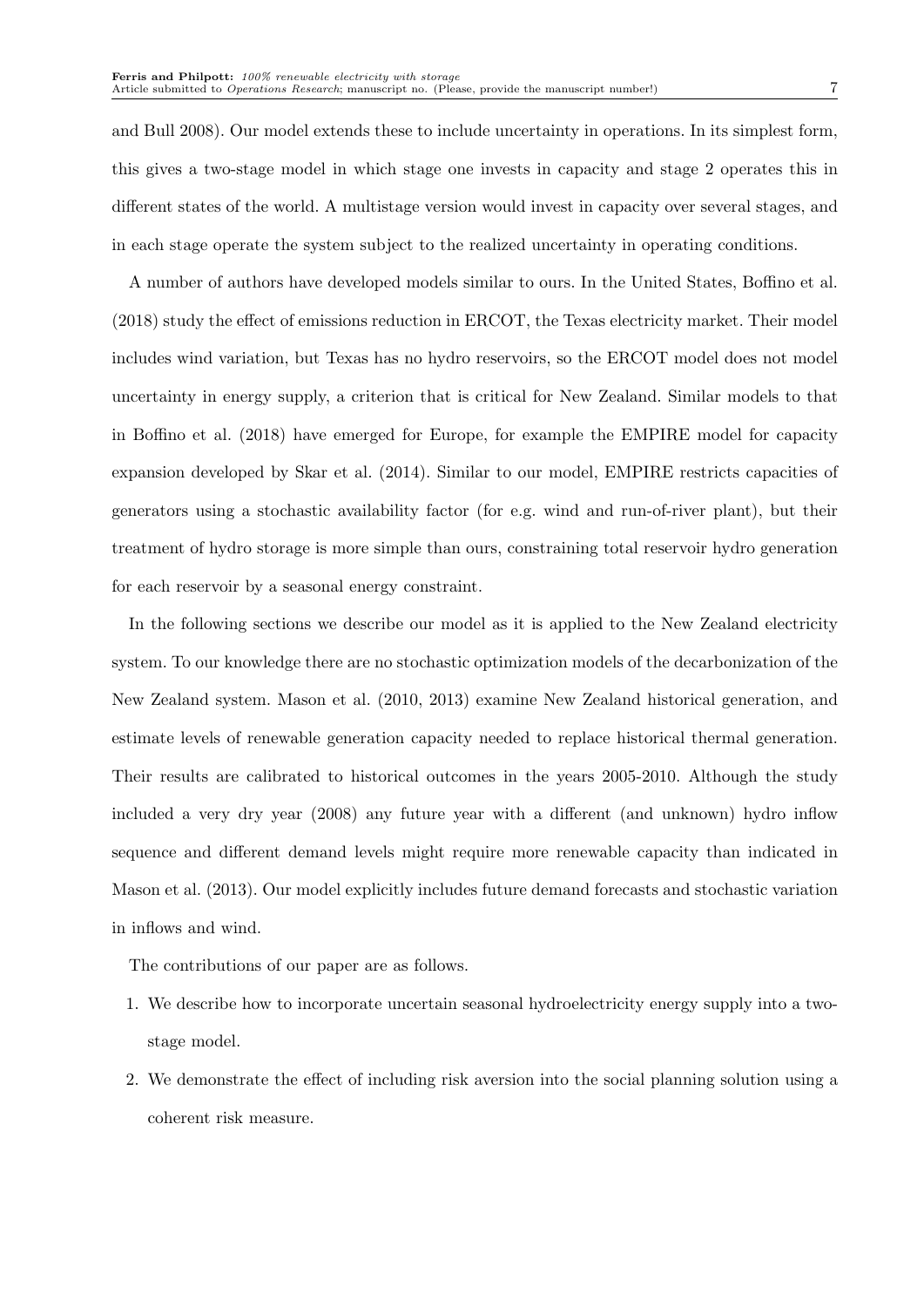- 3. We illuminate the differences between applying different forms of  $CO<sub>2</sub>$  constraint. In particular we investigate constraints on non-renewable capacity, non-renewable generation,  $CO<sub>2</sub>$ emissions, and a chance constraint that limits the frequency of years that use non-renewable generation.
- 4. We create both the first stochastic system optimization model and the first stochastic equilibrium of the New Zealand electricity system, explicitly targeted to  $CO<sub>2</sub>$  emission reduction.

The paper is laid out as follows. In the next section we describe deterministic and stochastic social planning models for investment in electricity systems with stored hydro. In section 3 we describe three approaches to model the reduction in  $CO<sub>2</sub>$  emissions. Section 4 describes the calibration of our model to the New Zealand electricity system, and section 5 presents some selected results from applying this calibrated optimization model to investigate some specific questions arising from the New Zealand Government policy of a 100% renewable electricity system by 2035. Section 6 introduces competitive models of storage and provides contrasting results for the equilibrium model compared to the optimization setting. Section 7 concludes the paper with a discussion of results.

### 2. Social planning model for investment

#### 2.1. Deterministic social planning model

The first model we consider will be a simple version of LP for the New Zealand wholesale electricity market based on data collected for 2017. In this model there is no storage available (i.e. no stored hydro or batteries).

We solve

P: m

$$
\sin \psi = \sum_{k \in \mathcal{K}} (K_k(x_k) + L_k(z_k)) + Z
$$

s.t. 
$$
Z = \sum_{b \in \mathcal{B}} H_b \left( \sum_{k \in \mathcal{K}} C_k y_{k,b} - V(d_b - r_b) \right),
$$

$$
0 \le x_k \le u_k, \qquad k \in \mathcal{K},
$$
  
\n
$$
0 \le z_k \le x_k + U_k, \qquad k \in \mathcal{K},
$$
  
\n
$$
0 \le y_{k,b} \le z_k, \qquad k \in \mathcal{K}, b \in \mathcal{B},
$$
  
\n
$$
0 \le r_b \le d_b, \qquad b \in \mathcal{B},
$$
  
\n
$$
d_b \le \sum_{k \in \mathcal{K}} y_{k,b} + r_b, \qquad b \in \mathcal{B}.
$$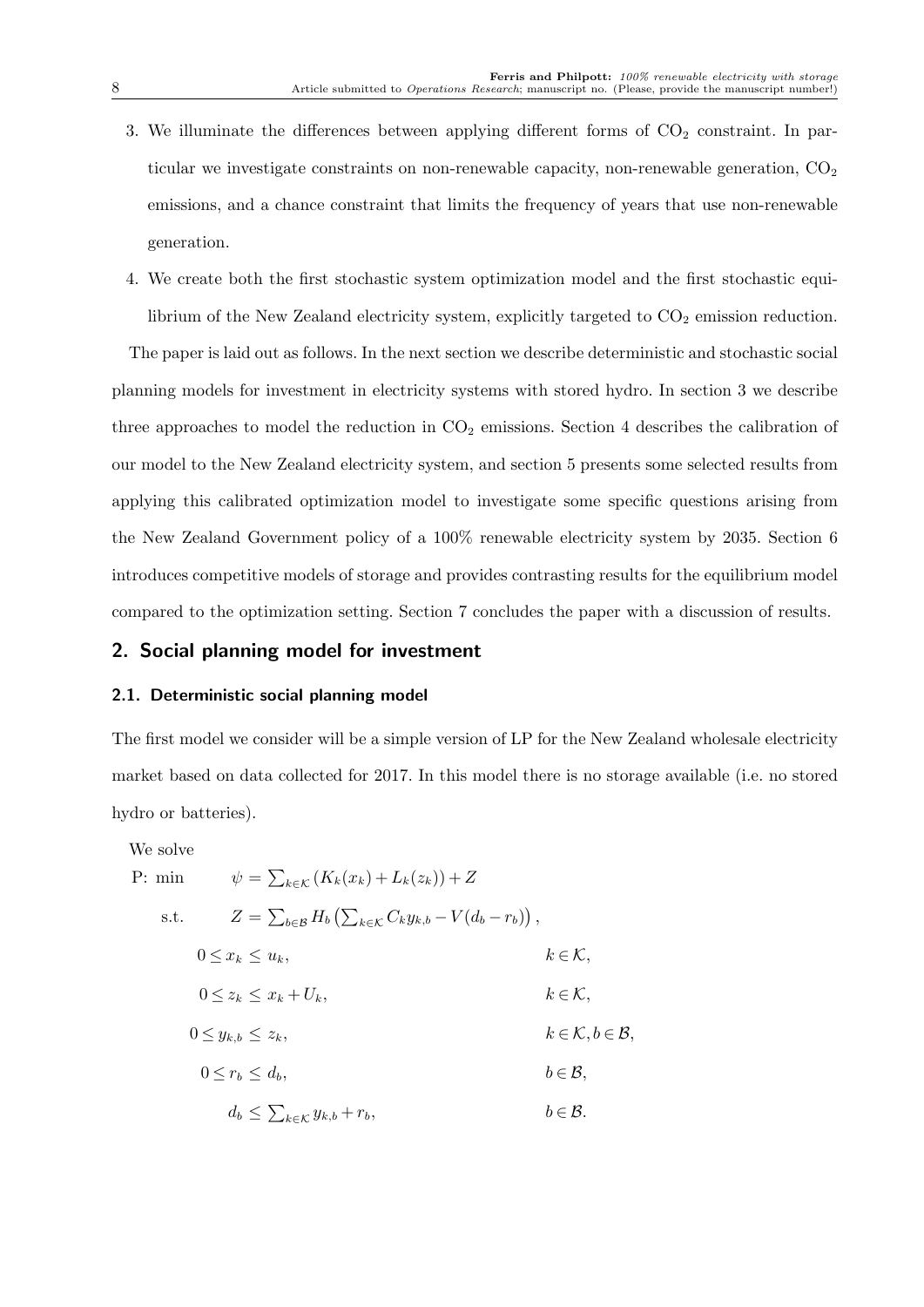This is the same model as LP except that here we account for existing capacity using the parameter  $U_k$ , and we split the annual fixed cost  $M_k$  into a capital investment cost  $K_k$  and an annual maintenance cost  $L_k(z_k)$  on existing and new capital. Note that we could also adjust the cost data  $C_k$  to account for a constraint on renewables, perhaps using a carbon tax, but we will defer that discussion until later in this paper.

#### 2.2. Stochastic planning model data

We extend the above analysis to account for uncertainty. The uncertainty will manifest itself in various ways that we will endeavour to model in a two-stage stochastic modeling framework. Our approach to modeling uncertainty closely follows that of Kok et al. (2018). Since the types of uncertainty we consider have different effects at distinct time-scales, we need two sets of parameters to deal separately with the short-term uncertainty in wind and run-of-river generation, and the medium-term uncertainty in reservoir storage. We do this by introducing a scenario index  $\omega \in \Omega$ that represents a random future state of the world. In general, each state of the world  $\omega$  is a vector of random outcomes. In our model this vector is two dimensional where the first component  $\omega_1$ corresponds to a certain type of year, and the second component  $\omega_2$  relates to parameter variation in each season  $t$  of a year. The effect of these outcomes on the model is represented for each region i by the set of random parameters  $\mu_{k,i,b,t}(\omega), \nu_{k,i,t}(\omega), k \in \mathcal{K}, b \in \mathcal{B}$ .

The parameter  $\mu_{k,i,b,t}(\omega)$  for technology k in region i and season t denotes a proportional reduction in its capacity in load block b and random event  $\omega$ . Here  $\mu$  is used in constraints on the generation (recourse variables)  $y_{k,i,b,t}(\omega)$  that hold in each of the scenarios  $\omega$ :

$$
y_{k,i,b,t}(\omega) \leq \mu_{k,i,b,t}(\omega) z_{k,i}.
$$

Note that  $z_{k,i}$  is now indexed by both region i and technology k. Some examples will help illustrate the model.

If  $k = 1$  is run-of-river hydroelectricity generation then  $\mu_{k,i,b,t}(\omega_1, \omega_2) = \mu_{1,i,b,t}(\omega_1)$ , a parameter that depends only on the type of year being experienced that scales down the nominal capacity of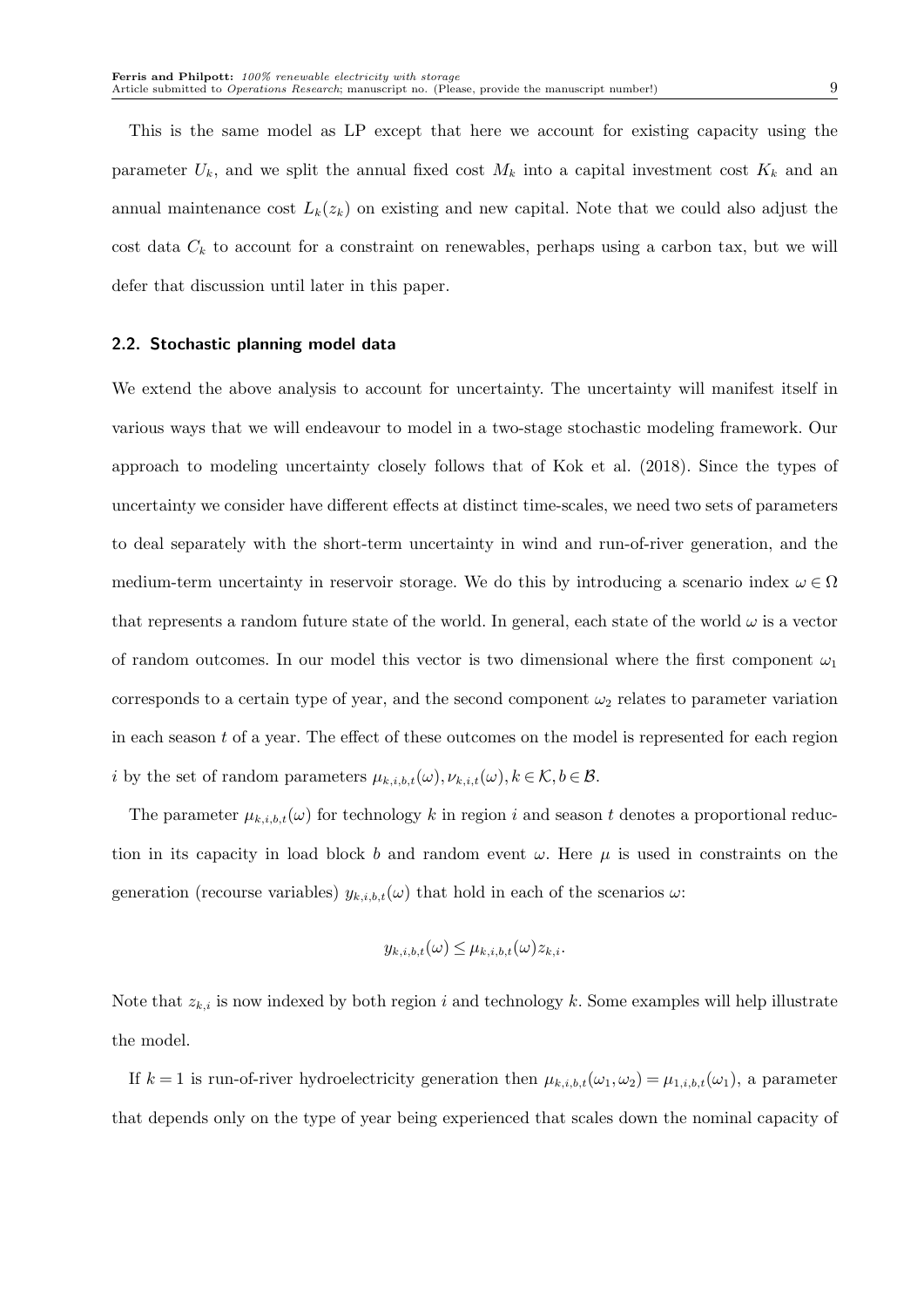the generators in region  $i$  to reflect the inflows that occur in season  $t$  of that year. For run-of-river plant with intra-day flexibility, the capacity factor  $\mu_{1,i,b,t}(\omega_1)$  can depend on the load block, being greater than average in peak times and less in offpeak times, while averaging out to the value corresponding to the season and type of year. We represent this by scaling a base value  $\hat{\mu}$  for the plant by a block dependent parameter  $\alpha$ , so  $\mu_{1,i,b,t}(\omega_1) = \hat{\mu}_{i,t}(\omega_1)\alpha_{i,b,t}$ . Values of  $\alpha$  can be estimated from historical dispatch records.

If  $k = 2$  is wind power, then we might assume that the distribution of wind in a given load block does not depend on that block. (Of course in some cases this will not be true, for example a sea breeze might occur in coastal town in periods close to the evening system peak.). The simplest model assumes that the wind contributes uniformly to the hours in a load block in a region  $i$  and season t with a constant load factor  $\mu_{2,i,t}(\omega_1)$  that might have several realizations estimated from historical wind generation in each load block. For small amounts of wind this approach is sufficient, but as wind capacity grows, the model becomes less realistic. Historical wind generation data contain many periods with no wind at all, so assuming an average load factor will give a smoother picture than reality, especially in peak periods when a suddden lack of wind requires peaking plant to be dispatched. We approximate this by including scenarios  $\omega_2$  with  $\mu_{2,i,b,t}(\omega_1, \omega_2) = 0$  for the peak load block  $(b = 1)$ , having probabilities  $p_t(\omega_2)$  estimated from the frequency of historical no-wind hours in the load block. Observe that  $p_t$  depends on  $t$ , which allows it to vary with season.

If  $k = 3$  is solar power then we might assume for example that the insolation depends only on the time of day. (Of course in some cases it will depend on random weather.) Then  $\mu_{3,i,b,t}(\omega) = \mu_{3,i,b,t}(\omega)$ depends only on the load block, region and season. For a technology like stored hydro, say  $k = 4$ ,  $\mu_{4,i,b,t}(\omega) = 1$ , unless  $\omega_2$  corresponds to an outage event with probability  $\alpha_k$ , when  $\mu_{4,i,b,t}(\omega_1.\omega_2) =$  $1 - \alpha_k$ , the probability that the station is at full capacity.

The parameter  $\nu_{k,i,t}(\omega)$  for technology k denotes a proportional reduction in its total annual energy production in region i in season t in a year of type  $\omega$ . If, as before,  $k = 4$  is generation from stored hydroelectric power then the event  $\omega$  could correspond to lower than average reservoir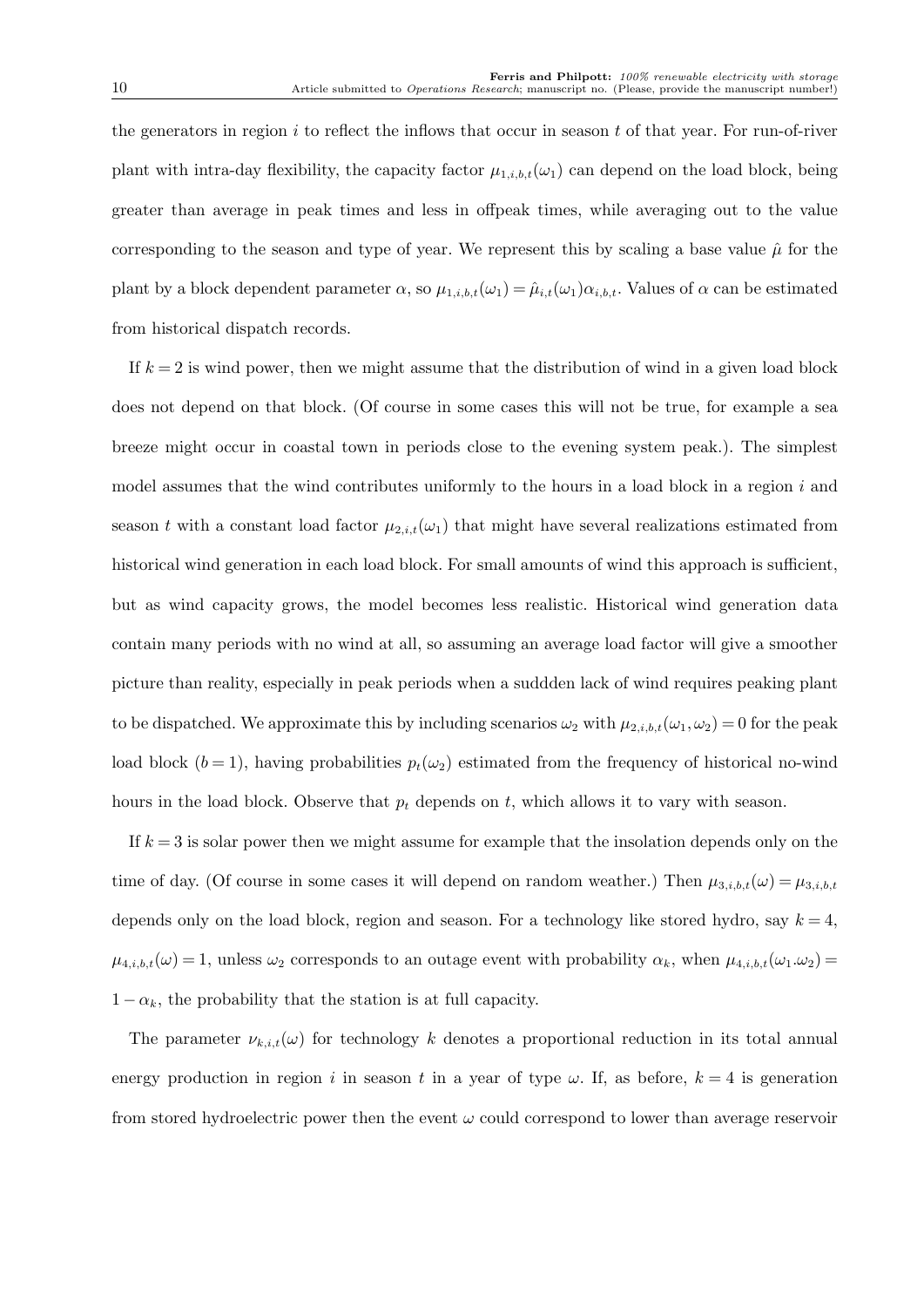inflows over a year. In this dry-year event we can still run the reservoir hydro-station turbines at 100% of their capacity, but not for the whole year. In New Zealand,  $\nu_{k,i,t}(\omega)$  for stored hydro is between 0.4 and 0.6, which is the range of capacity factors for hydro stations. If  $k = 5$  is thermal plant then  $\nu_{5,i,t}(\omega)$  can model random fuel stockpile levels, but typically we assume  $\nu_{5,i,t}(\omega) = 1$ . Some values of  $\mu(\omega)$  and  $\nu(\omega)$  estimated from New Zealand historical data are given in Appendix A below.

#### 2.3. Hydroelectric storage

We now complete the model by including storage and transmission variables. Electricity systems with stored hydroelectricity transfer energy from seasons with high inflows (e.g. from snowmelt) to seasons with low inflows. In New Zealand this generally correponds to a transfer of energy from a wet summer to a potentially dry winter. This transfer is profitable not only because winter supply of energy is smaller than summer, but energy demand in winter tends to be higher than in summer. The most realistic models for optimizing this transfer of energy use stochastic dynamic programming to optimize reservoir releases when inflows are uncertain. We approximate such a model by adding a time index  $t = 0, 1, 2, \ldots, T - 1$  to the model, where typically t will denote a season of the year (so  $T = 4$ ). We let  $s_t$  denote the water transferred from the end of time interval t to the beginning of time interval  $(t+1) \mod T$ , where we interpret  $t = -1$  as the period  $T-1$  of the previous year. Each time interval t can be broken up into load blocks  $b \in \mathcal{B}_t$ , each having  $H_b$ hours. The total number of hours in each time interval is then  $\sum_{b \in \mathcal{B}_t} H_b$ .

The hydroelectric storage equations use  $\nu_{k,i,t}(\omega) \sum_{b \in \mathcal{B}_t} H_b z_{ki}$  which is a measure of the total energy available for hydro generation in time interval t in scenario  $\omega$ . Here  $\nu_{k,i,t}(\omega)$  can be estimated from the total possible energy  $W_t(\omega)$  that could be produced from stored hydro in time interval t in scenario  $\omega$ . Given a historical year  $\omega$  we let

 $W_t(\omega) =$  historical hydro generation in  $(t, \omega)$  + energy stored at the end of t

 $-$  energy stored at the start of t,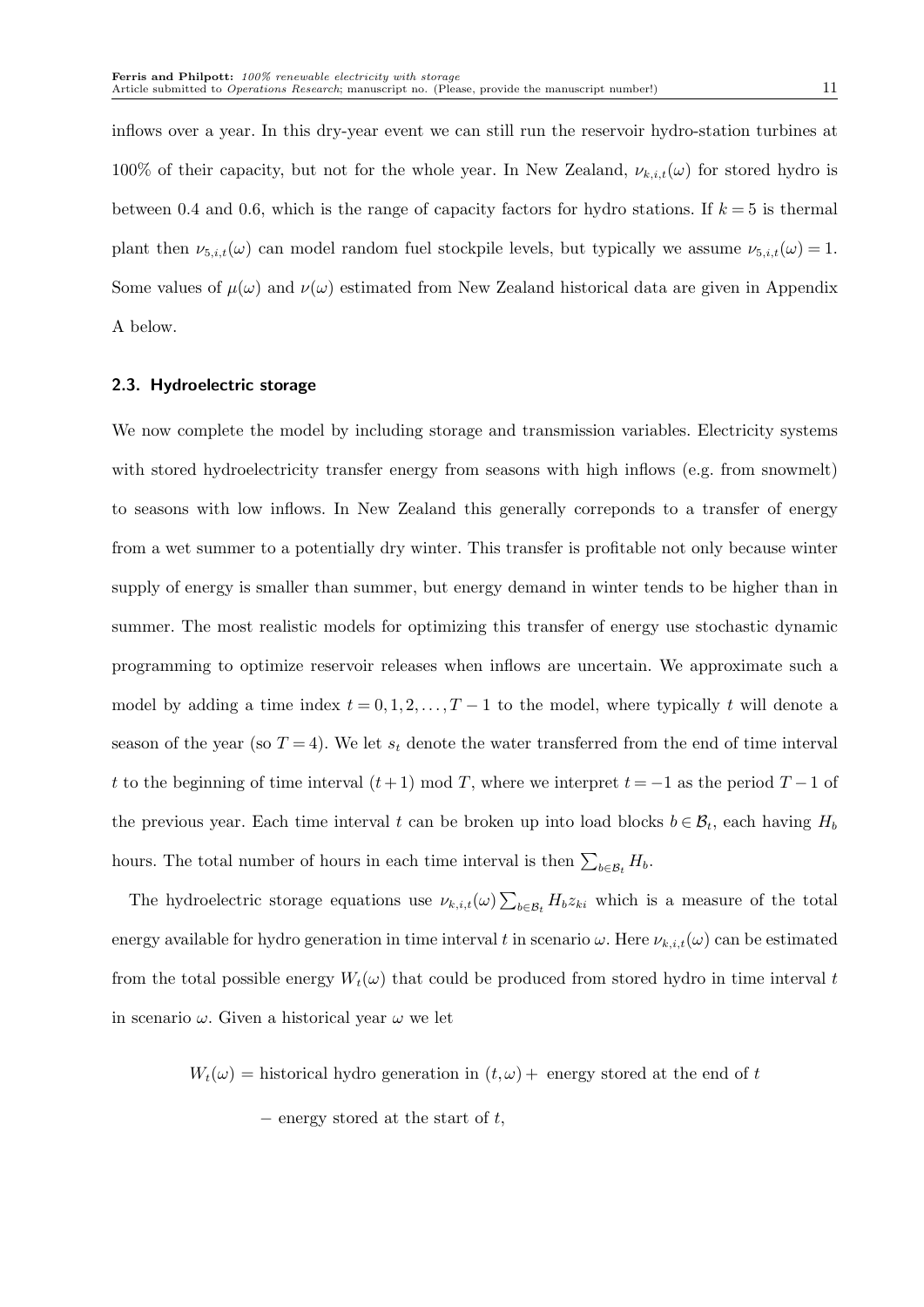and set

$$
\nu_{k,i,t}(\omega) = \frac{W_t(\omega)}{\sum_{b \in \mathcal{B}_t} H_b z_{k,i}}.
$$

In this case, the generation variables are now indexed additionally by  $t$ , and the controlling constraint on hydroelectric storage  $s_t$  has the following form:

$$
\sum_{b \in \mathcal{B}_t} H_b y_{k,i,b,t}(\omega) \le \nu_{k,i,t}(\omega) \sum_{b \in \mathcal{B}_t} H_b z_{k,i} - s_{i,t} + s_{i,t-1},\tag{1}
$$

along with other physical constraints modeled using  $s \in \mathcal{H}$ . Observe that (1) does not define  $s_{i,t}$ uniquely and for any i we may add or subtract a constant from  $s_{i,t}$  for all t and remain feasible (as long as s remains in  $\mathcal{H}$ ).

Observe that  $\nu_{k,i,t}(\omega)$  can take values larger than 1, if season t in scenario  $\omega$  corresponds to high inflows, a large part of which are retained as reservoir storage at the end of season t. The energy constraint (1) is accompanied by a generation capacity constraint

$$
y_{k,i,b,t}(\omega) \leq \mu_{k,i,b,t}(\omega) z_{k,i},
$$

where  $\mu_{k,i,b,t}(\omega) = 1$ , so (1) may not be binding if there are very large inflows and  $s_{i,t}$  is at its capacity (meaning some inflows will be spilt).

In our model, reservoir storage decisions  $s_{i,t}$  are chosen in a first stage (for the end of each season) to make (1) feasible for all  $\omega$ . The operating policy will then be required to drive the storage through these points. This could be overly restrictive, for example, if we had large inflows in season t, in year  $\omega$ , when it makes sense to choose  $s_{i,t-1}$  to be lower just for this year. On the other hand allowing  $s_{i,t-1}$  to freely anticipate future inflows removes the need for the variable entirely. We compromise by allowing  $s_{i,t}$  to vary around a set point  $\bar{s}_{i,t}$  by a limited amount  $\hat{s}$ . Thus (1) becomes

$$
\sum_{b \in \mathcal{B}_t} H_b y_{k,i,b,t}(\omega) \leq \nu_{k,i,t}(\omega) \sum_{b \in \mathcal{B}_t} H_b z_{k,i} - s_{i,t}(\omega) + s_{i,t-1}(\omega),
$$

and

$$
s_{i,t}(\omega) \le \bar{s}_{i,t} + \hat{s},
$$
  

$$
s_{i,t}(\omega) \ge \bar{s}_{i,t} - \hat{s}.
$$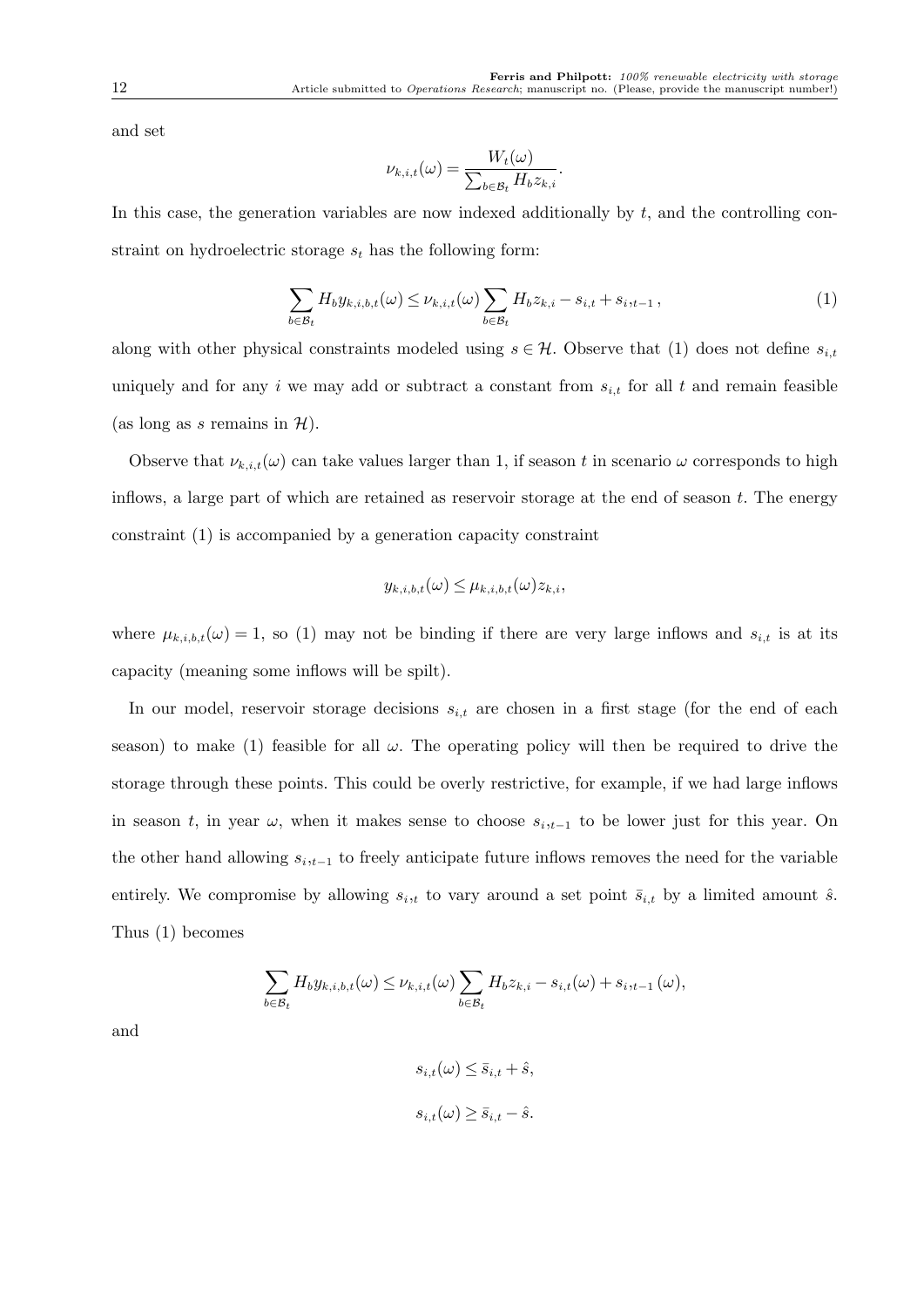#### 2.4. Battery storage

Battery storage is denoted by indices  $k \in S \subseteq \mathcal{K}$ , where installed energy capacity in region i is denoted  $z_{ik}$  (MWh), and charging in region i and season t by power variables  $g_{k,i,b,b',t}(\omega)$  where  $b' \neq b$  denotes a load block in which the power charged in b will be discharged. Note that both b and b' are blocks in  $\mathcal{B}_t$ , where t is the time period (season). The term

$$
\sum_{b'\neq b} g_{k,i,b,b',t}(\omega)
$$

is the extra power needed in load block b that will charge the battery  $k$  for later discharge. Different battery types with the same storage capacity have different maximum charging rates (and costs). Given battery type  $k \in S_1$ , denote by  $\theta_k z_k$  the maximum rate of charge. Thus if  $z_k$  doubles (by installing twice as many batteries) then the charging rate doubles. This gives a charging constraint

$$
\sum_{b'\neq b} g_{k,i,b,b',t}(\omega) \leq \theta_k z_{k,i}, \quad b\in \mathcal{B}_t, \ k\in \mathcal{S}_1,
$$

where  $i$  is the region and  $t$  is the time period (season).

Let the number of days in each time period  $t$  be denoted  $D_t$ . We assume that each day in a season has the same number of hours in each load block, and the battery operates in the same way on each day. Then  $\frac{H_b}{D_t}$  is the number of hours in load block b in any given day in time period t. This means that that total amount that the battery is charged in any block  $b \in \mathcal{B}_t$  during a day cycle is

$$
\frac{H_b}{D_t} \sum_{b' \neq b} g_{k,i,b,b',t}(\omega).
$$

In the worst case, the battery will need to be charged in contiguous hours (e.g. overnight) to be discharged in later peak hours. This assumption means that the total amount that a battery will be charged in a day will involve adding the charge over all blocks b where  $\sum_{b'\neq b} g_{k,i,b,b',t}(\omega) > 0$ . The battery energy capacity  $z_{ik}$  (MWh) then restricts the choice of  $g$ , with the constraint

$$
\sum_{b} \frac{H_b}{D_t} \sum_{b' \neq b} g_{k,i,b,b',t}(\omega) \leq z_{k,i}, \quad k \in \mathcal{S}.
$$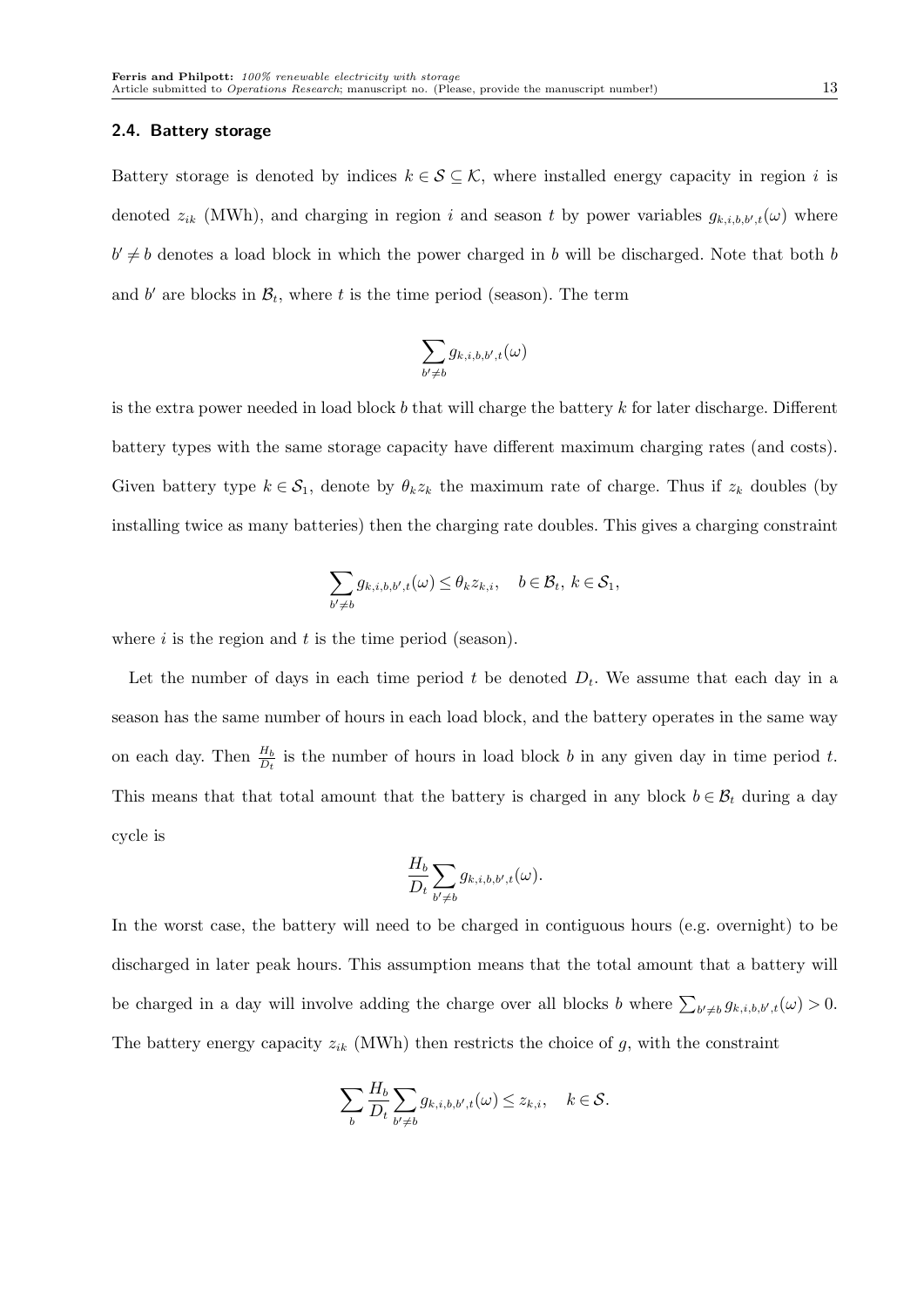The amount of energy stored in the battery for discharge in block b on a given day will be  $\sum_{b' \neq b} \frac{H_{b'}}{D_t}$  $\frac{H_{b'}}{D_t}g_{k,i,b',b,t}(\omega)$ . Upon discharge this will yield the energy

$$
\eta_k \sum_{b' \neq b} \frac{H_{b'}}{D_t} g_{k,i,b',b,t}(\omega)
$$

where  $\eta_k$  is the roundtrip efficiency of the battery. This energy will be spread over the hours in block b on the given day. The power contribution (MW) in each of these hours is then

$$
\frac{\eta_k \sum_{b' \neq b} \frac{H_{b'}}{D_t} g_{k,i,b',b,t}(\omega)}{\left(\frac{H_b}{D_t}\right)}
$$

which simplifies to

$$
\eta_k \sum_{b'\neq b} \frac{H_{b'}}{H_b} g_{k,i,b',b,t}(\omega).
$$

#### 2.5. Transmission constraints

The final part of the model are constraints on the electricity transmission. Transmission from region i to region j in load block b is denoted by  $f_{i,j,b,t}(\omega)$ , and the net flow arriving at region i from other regions is

$$
\sum_{j} \left( (1 - \frac{\alpha_{j,i}}{2}) f_{j,i,b,t}(\omega) - (1 + \frac{\alpha_{i,j}}{2}) f_{i,j,b,t}(\omega) \right) \tag{2}
$$

where  $\alpha_{i,j}$  is the proportional loss in energy incurred by transmission in the line between i and j. The transmission flows can be restricted by additional constraints  $f \in \mathcal{F}$  that model Kirchhoff's voltage constraints from DC-load flow, for example.

The formula (2) gives a total net supply of power in load block b at region i defined by

$$
q_{i,b,t}(\omega) = \sum_{k \in \mathcal{K}_i} y_{k,i,b,t}(\omega)
$$
  
+ 
$$
\sum_j \left( \left(1 - \frac{\alpha_{j,i}}{2}\right) f_{j,i,b,t}(\omega) - \left(1 + \frac{\alpha_{i,j}}{2}\right) f_{i,j,b,t}(\omega) \right)
$$
  
- 
$$
\sum_{k \in \mathcal{K}_i} \sum_{b' \neq b} g_{k,i,b,b',t}(\omega)
$$
  
+ 
$$
\sum_{k \in \mathcal{K}_i} \eta_k \sum_{b' \neq b} \frac{g_{k,i,b',b,t}(\omega) H_{b'}}{H_b},
$$

where  $\mathcal{K}_i \subseteq \mathcal{K}$  are the technologies available at region *i*. This constraint assumes that all destination blocks  $b'$  occur in the same day as  $b$ . This won't necessarily be the case. Some load blocks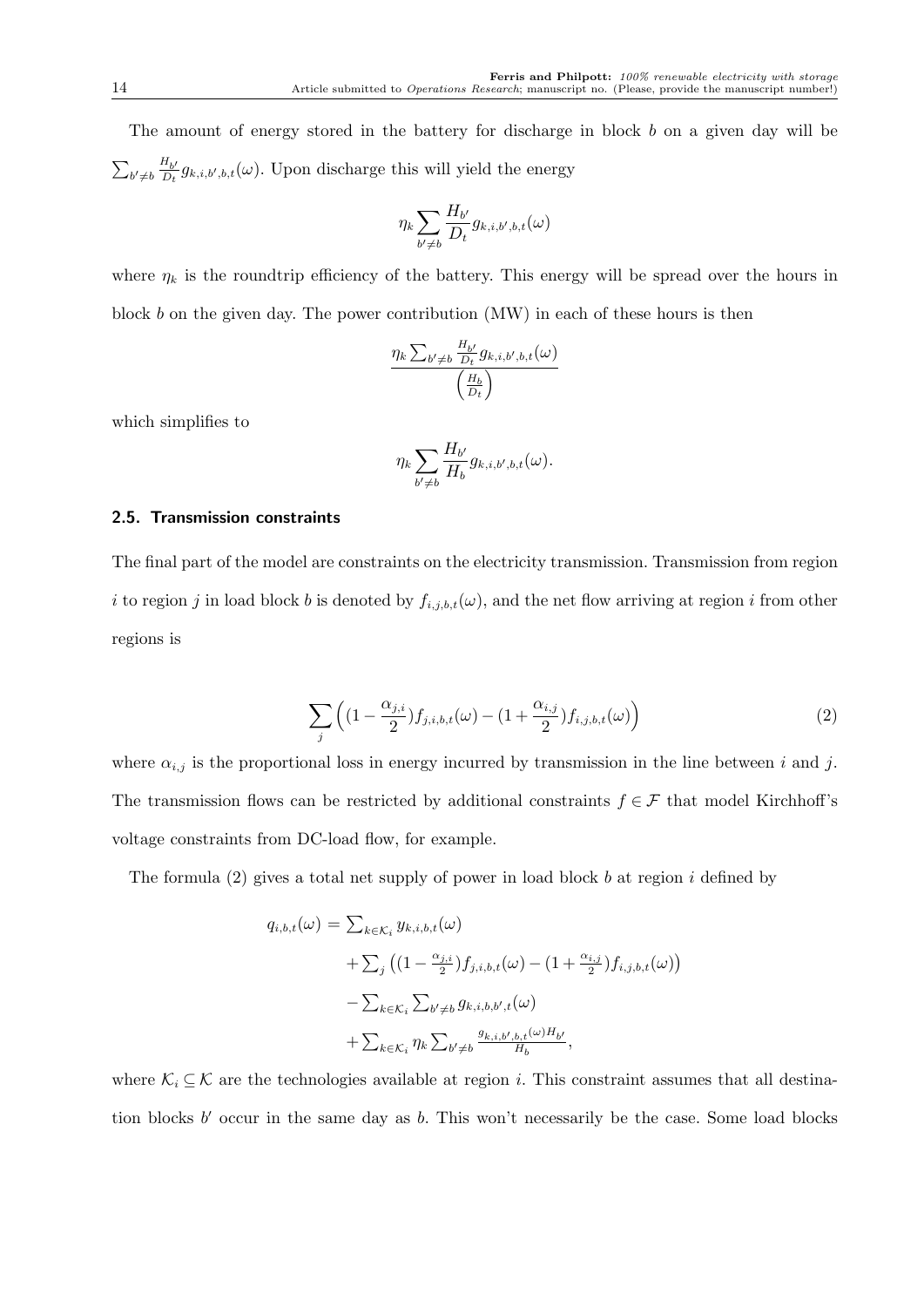(representing annual system peaks) have only a few hours in them. One could restrict  $b'$  to load blocks that are not too far from b, so shifted load can be assumed to come from the same block. Note that other data such as  $K_k$ ,  $L_k$ ,  $C_k$ ,  $\mu_k$ ,  $\nu_k$  and  $D_t$  can be extended to be location dependent in a straightforward way.

#### 2.6. Demand response

One mechanism for reducing load in peak times is to shift load. With appropriate incentives, consumers can be assumed to not purchase electricity in a peak period for a given activity by deferring it to a period with lower total demand. Typically these shifts of demand are within a day, where a consumer chooses to do their laundry for example in off-peak periods where prices are lower. Our model of batteries could be used to represent this form of demand shifting.

A different issue arises when the system faces an energy constraint. In the New Zealand case study in Section 4, this corresponds to a dry winter in which hydro reservoir inflows are low. To deal with such an uncertain energy shortage, it is not enough to shift load out of peak periods, electricity must substituted or foregone. With strongly interconnected systems, substitutes for local electricity can come from imported power. With isolated systems like New Zealand the substitution must come from industrial users of electricity who reduce production in New Zealand and increase it in other countries where energy supplies are (temporarily) more plentiful.

We model industrial load reduction over a protracted period in each location  $i$  using variables  $y_{k,i,b,t}(\omega)$ , where  $k \in \mathcal{I}_i$  indicates a particular type of industrial entity in location *i* that can shut down to save energy. This incurs an operating loss for the industry of  $C_k y_{k,i,b,t}(\omega)$ . The maximum amount that load can be reduced at this cost is  $U_{k,i}$ . The model is flexible enough to provide more of this option (possibly) with fixed costs  $K_k(x_{k,i}) + L_k(z_{k,i})$ , and increasing operating losses with tranches of increasing marginal cost  $C_k$ .

This modeling feature is not intended to capture peak shaving (which is accomplished by the battery model). We therefore add constraints to preclude shutdowns cycling over a short period (e.g. between peak and off-peak periods within a day). These constraints take the form

$$
y_{k,i,b,t}(\omega) = \bar{y}_{k,i,t}(\omega), \quad b \in \mathcal{B}(t),
$$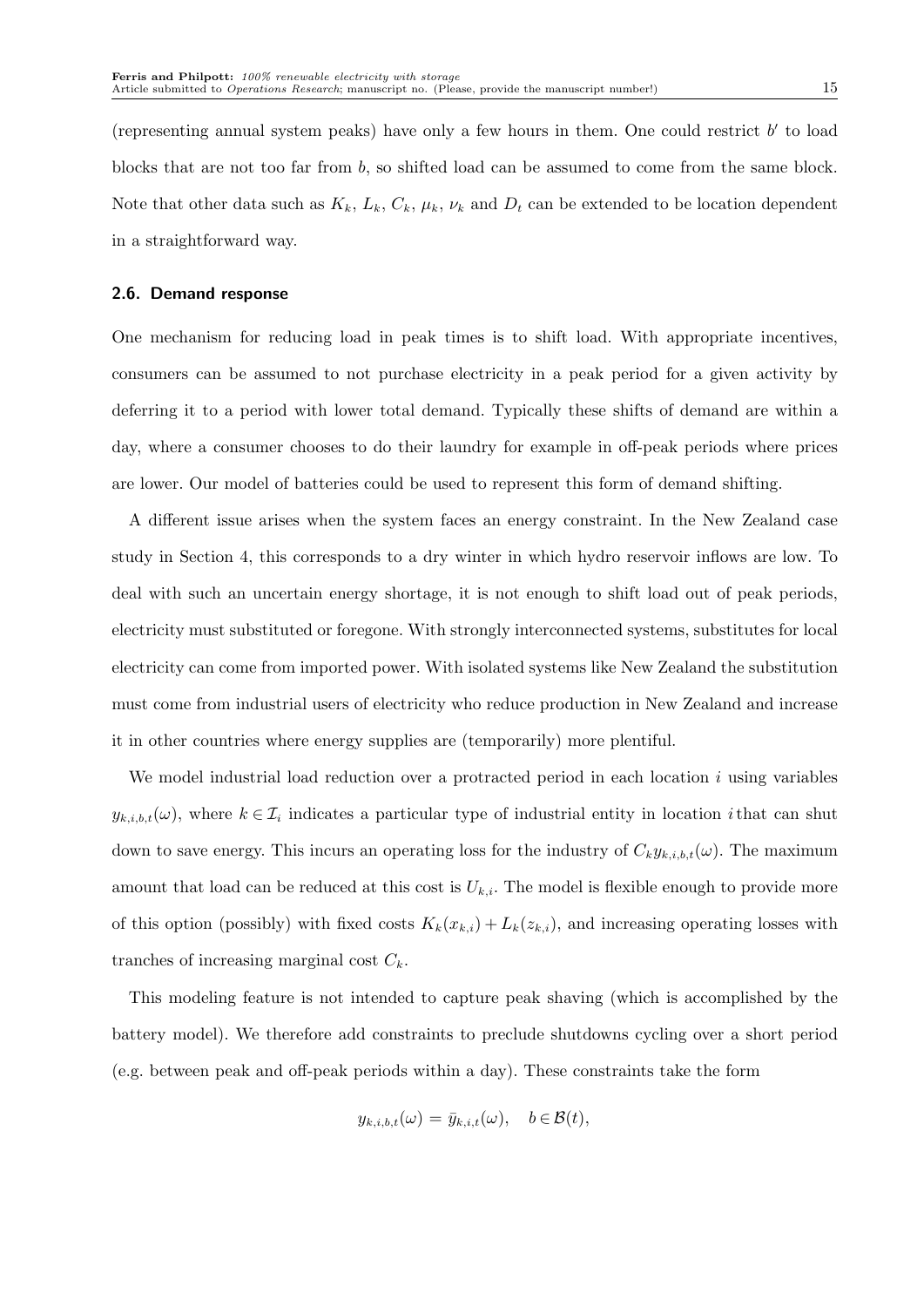$$
\bar{y}_{k,i,t}(\omega) \leq z_{k,i}.
$$

This means that in a feasible solution, every load block in a season  $t$  will have the same load reduction. If total shutdown of a plant is required then the second constraint could be modeled by variables  $\delta \in \{0, 1\}$  with

$$
\bar{y}_{k,i,t}(\omega) \leq U_{k,i} \delta.
$$

Alternatively we can interpret a fractional value of  $\delta$  as a shut over a fraction of a season which reduces load in all load blocks uniformly.

The constraints presented here assume that the industrial load can anticipate the uncertain outcome  $\omega$ . With no anticipation we would obtain

$$
y_{k,i,b,t}(\omega) = \bar{y}_{k,i,t}, \quad \omega \in \Omega, b \in \mathcal{B}(t),
$$
  

$$
\bar{y}_{k,i,t}(\omega) \le z_{k,i},
$$

which is arguably too restrictive as it would require plants to plan to shut in advance, and go through with this even if electricity supply turned out to be plentiful. A practical compromise selects uncertain outcomes that can reasonably be anticipated when they start to take effect (e.g. a dry winter) and relaxes the nonanticipativity constraints over these dimensions only. Thus if  $\Omega = \Omega_1 \times \Omega_2$ , where  $\omega_1 \in \Omega_1$  denotes a year climate outcome, and  $\omega_2 \in \Omega_2$  denotes other random outcomes that cannot be anticipated then we obtain

$$
y_{k,i,b,t}(\omega_1, \omega_2) = \bar{y}_{k,i,t}(\omega_1), \quad (\omega_1, \omega_2) \in \Omega, \quad b \in \mathcal{B}(t),
$$
  

$$
\bar{y}_{k,i,t}(\omega_1) \le z_{k,i}.
$$

#### 2.7. Stochastic planning model

Since in the most sophisticated version of our model, we will be endowing each agent with a risk measure, we will introduce coherent risk measures directly into our model. For each agent a, risk is modeled by a mapping  $\rho$  from random outcomes to real numbers. The risk measure is assumed to be coherent, in the sense that it satisfies the axioms of Artzner et al. (1999).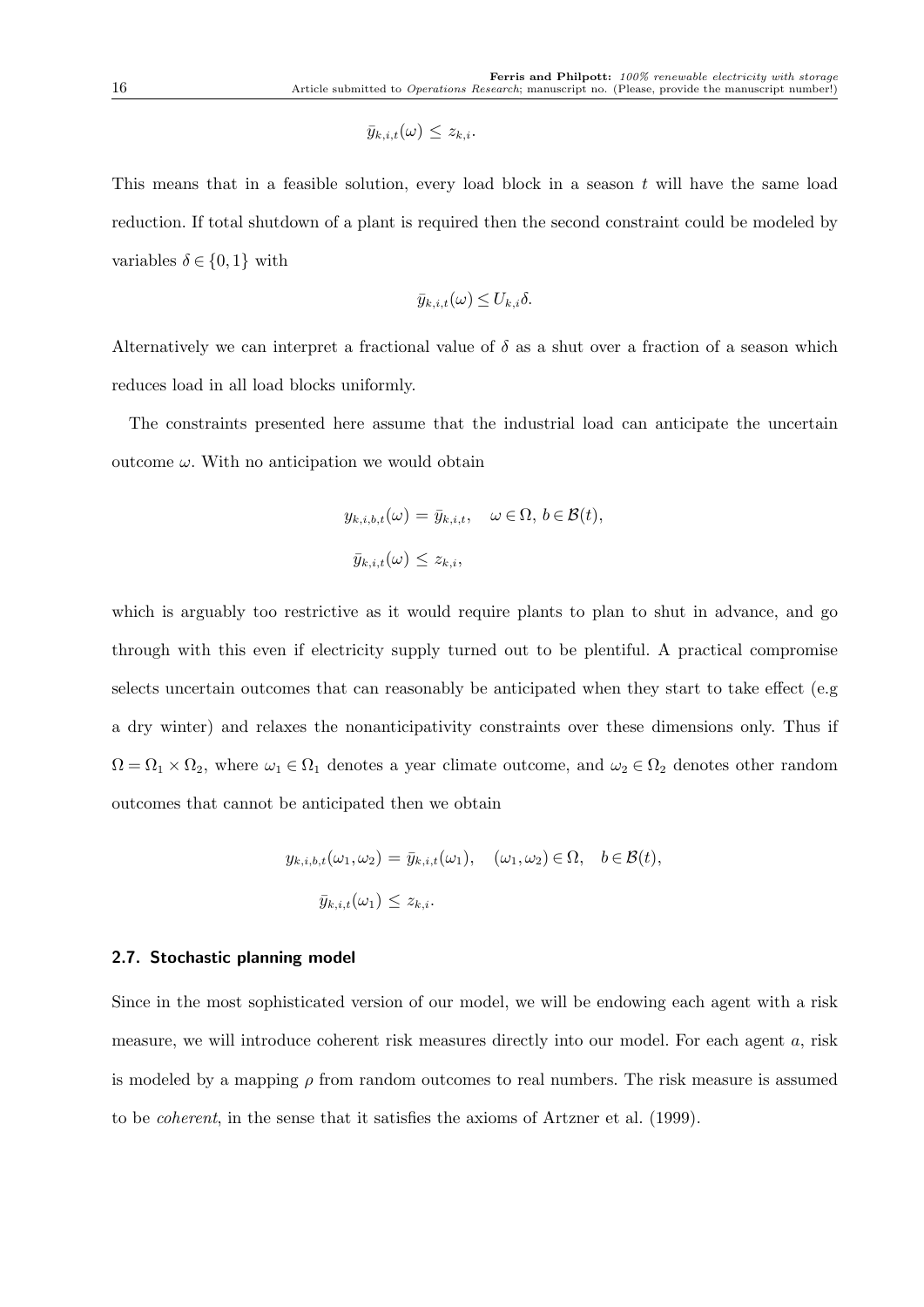Some care is needed in writing down the cost of the social planner summed over seasons  $[0, T]$ . In each season t they observe a random outcome  $\omega_t = (\omega_1, \omega_{2t})$  that defines what sort of year it is  $(\omega_1)$  and a seasonal random outcome  $(\omega_{2t})$  that is independent of previous seasons (e.g. the model for random wind events described above). The operational decisions  $y_{k,i,b,t}(\omega_1, \omega_{2t})$  in this model are assumed to be independent of  $\omega_{2t}$  in previous seasons, but depend on  $\omega_1$  that is the same across all seasons. Thus in each season t there are  $|\Omega_1| |\Omega_{2t}|$  (possibly) different decisions for  $y_{k,i,b,t}(\omega)$ . This means that in each season t there are  $|\Omega_1| |\Omega_{2t}|$  possibly different outcomes for the system cost  $Z_{i,t}(\omega_1,\omega_{2t})$ . Like  $y_{k,i,b,t}$  in different seasons  $t_1$  and  $t_2$ , the cost outcomes  $Z_{i,t_1}(\omega_1,\omega_{2t_1})$  and  $Z_{i,t_2}(\omega_1, \omega_{2t_2})$  are independent. However in evaluating the total annual cost using a coherent risk measure, in general we need to compute the random variable  $\sum_{t\in[0,T]}Z_{i,t}(\omega)$ , which entails sums for all possible sequences  $\omega_{2t}, t \in [0,T]$ . Observe that if the risk measure is expectation then

$$
\mathbb{E}[\sum_{t\in[0,T]}Z_{i,t}(\omega)]=\sum_{t\in[0,T]}\mathbb{E}[Z_{i,t}(\omega)]
$$

and so the total capital and operating cost  $\psi(\omega)$  can be expressed more simply as a sum over seasons of  $\mathbb{E}[Z_{i,t}(\omega_1, \omega_{2t}].$  This is not possible for general risk measures.

The stochastic social planning model is as follows. We seek a solution that minimizes risk-adjusted capital and operating costs.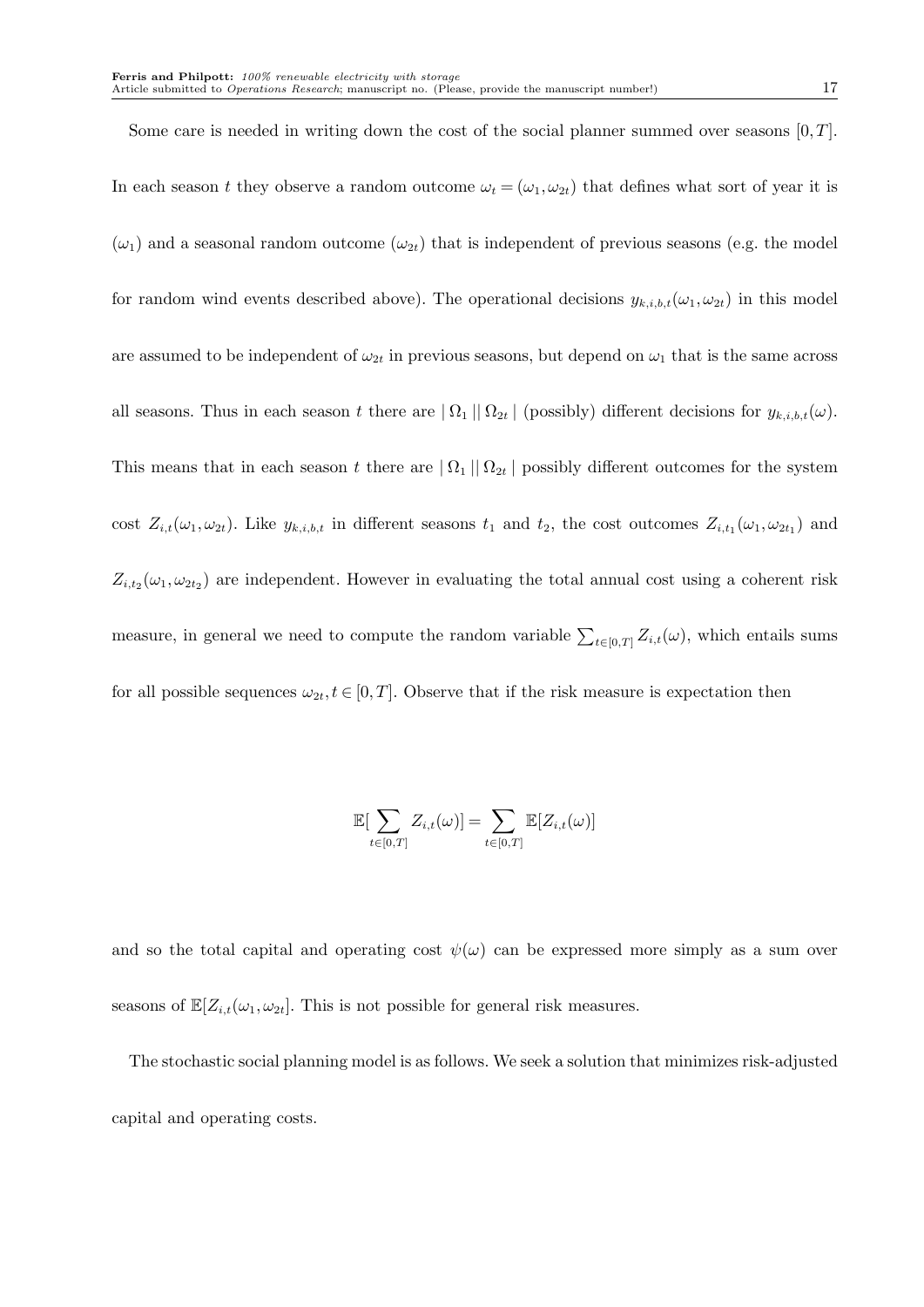P: min 
$$
\rho(\psi)
$$
  
\ns.t.  $\psi(\omega) = \sum_{i} \left( \sum_{k \in K_{i}} (K_{k}(x_{k,i}) + L_{k}(z_{k,i})) + \sum_{t \in [0,T]} Z_{i,t}(\omega) \right)$   
\n $Z_{i,t}(\omega) = \sum_{b \in B(t)} H_{b} \left( \sum_{k \in K_{i}} C_{k} y_{k,i,b,t}(\omega) - V [d_{i,b,t}(\omega) - r_{i,b,t}(\omega)] \right),$   
\n $x_{k,i} \leq u_{k,i},$   
\n $z_{k,i} \leq x_{ki} + U_{k,i},$   
\n $y_{k,i,b,t}(\omega) \leq z_{k,i},$   
\n $y_{k,i,b,t}(\omega) \leq \mu_{k,i,b,t}(\omega) z_{k,i},$   
\n $\sum_{b \in B_{i}} H_{b} y_{k,i,b,t}(\omega) \leq \nu_{k,i,t}(\omega) \sum_{b \in B_{i}} H_{b} z_{k,i} - s_{i,t} + s_{i,t-1},$   
\n $r_{i,b,t}(\omega) \leq d_{i,b,t}(\omega),$   
\n $q_{i,b,t}(\omega) = \sum_{k \in K_{i}} y_{k,i,b,t}(\omega) + \sum_{j} \left( \left( 1 - \frac{\alpha_{j,i}}{2} \right) f_{j,i,b,t}(\omega) - \left( 1 + \frac{\alpha_{i,j}}{2} \right) f_{i,j,b,t}(\omega) \right)$   
\n $- \sum_{k \in K_{i}} \sum_{b' \neq b} g_{k,i,b,b',t}(\omega) + \sum_{k \in K_{i}} \eta_{k} \sum_{b' \neq b} \frac{g_{k,i,b',b,t}(\omega) H_{b'}}{H_{b}},$   
\n $d_{i,b,t}(\omega) \leq q_{i,b,t}(\omega) + r_{i,b,t}(\omega),$   
\n $\sum_{b'} H_{b} \sum_{b' \neq b} g_{k,i,b,b',t}(\omega) \leq z_{ki} D_{t},$   
\n $\sum_{b' \neq b} g_{k,i,b,b',t}(\omega) \leq \theta_{k,i} z_{k,i},$   
\n $f \in \mathcal{F},$   
\n $s \in \mathcal{H}.$ 

The first-stage decisions in this model are the capacity decisions x and z, and the decisions  $s_{i,t}$ for each time interval  $t$  that determine how much energy will be transferred by storage at  $i$  from period t to period  $(t + 1)$  mod T. The risk measure is denoted here by  $\rho$  and is a system-wide functional accounting for all the risks modeled using  $\omega$ .

As described above, using different choices of the data  $\mu$  and  $\nu$ , we can generate a set of models that will add uncertainty in wind and run-of-river hydro generation. The capital plans that result will be different. Further changes in data lead to another class of models that add uncertainty in stored hydro generation, but still seek a solution that minimizes expected capital and operating costs. The capital plans that result will be different again.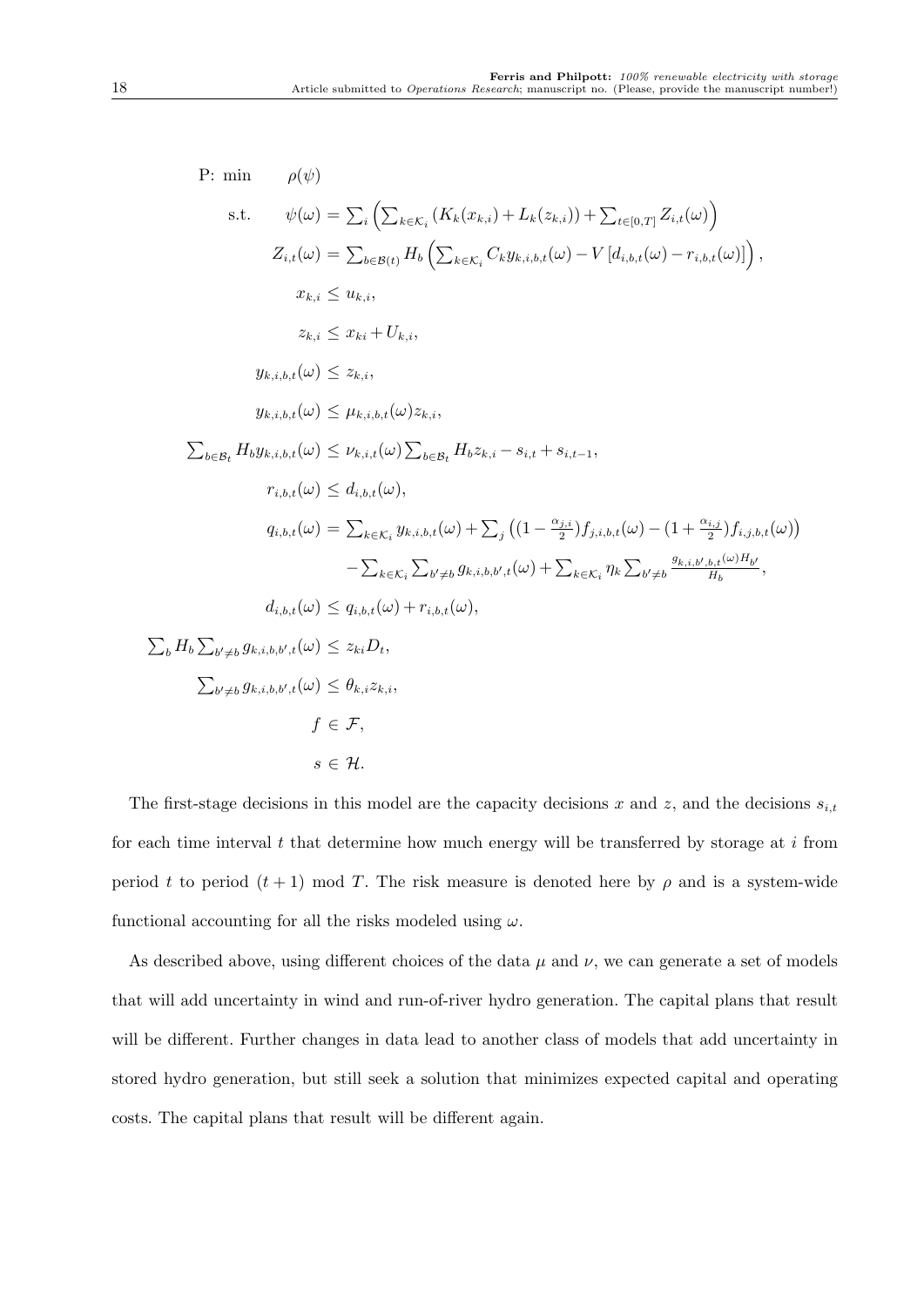#### 3. Constraints on renewables

All of the models of the previous section can be used to study the effect of adding a constraint on non-renewable generation. Four forms of this constraint will be considered. The first three of these non-renewable constraints hold in expectation or in every outcome  $\omega$ , while the fourth is a chance-constraint formulation.

#### 3.1. Capacity constraint

This is a first stage regulation that limits total non-renewable (coal, gas and diesel) capacity:

$$
\sum_{i} \sum_{k \in \mathcal{N}_i} z_{k,i} \le E,\tag{3}
$$

where  $\mathcal{N}_i$  represents the nonrenewable sources at location i. It is independent of scenarios  $\omega$ .

Instead of imposing the constraint explicitly in the optimization problem, we can introduce a Lagrange multiplier  $\sigma$  for the constraint and move this into the objective  $\psi(\omega)$ :

$$
\psi(\omega) = \sum_{i} \left( \sum_{k \in \mathcal{K}_i} \left( K_k(x_{k,i}) + L_k(z_{k,i}) \right) + \sum_{k \in \mathcal{N}_i} \sigma z_{k,i} + \sum_{t \in [0,T]} Z_{i,t}(\omega) \right) - \sigma E.
$$

The resulting effect of the Lagrangian form of the constraint is to simply replace the  $L_k(z_{k,i})$  term by  $L_k(z_{k,i}) + \sigma z_{k,i}$  for each  $k \in \mathcal{N}_i$ . Thus the capacity constraint essentially amounts to an increase in maintenance cost in the non-renewable technologies. Clearly  $\sigma$  and E are intimately related and we can exogenously parameterize the optimization using either  $\sigma$  or E.

#### 3.2. Generation constraint

The second renewable constraint is a second stage regulation that limits expected non-renewable generation:

$$
\mathbb{E}[\sum_{b \in \mathcal{B}_t} H_b \sum_i \sum_{k \in \mathcal{N}_i} y_{k,i,b,t}(\omega)] \le E, \quad \forall t.
$$
 (4)

A more restrictive almost sure constraint is to impose the regulation in each scenario  $\omega$ :

$$
\sum_{b \in \mathcal{B}_t} H_b \sum_i \sum_{k \in \mathcal{N}_i} y_{k,i,b,t}(\omega) \le E, \quad \forall t, \omega.
$$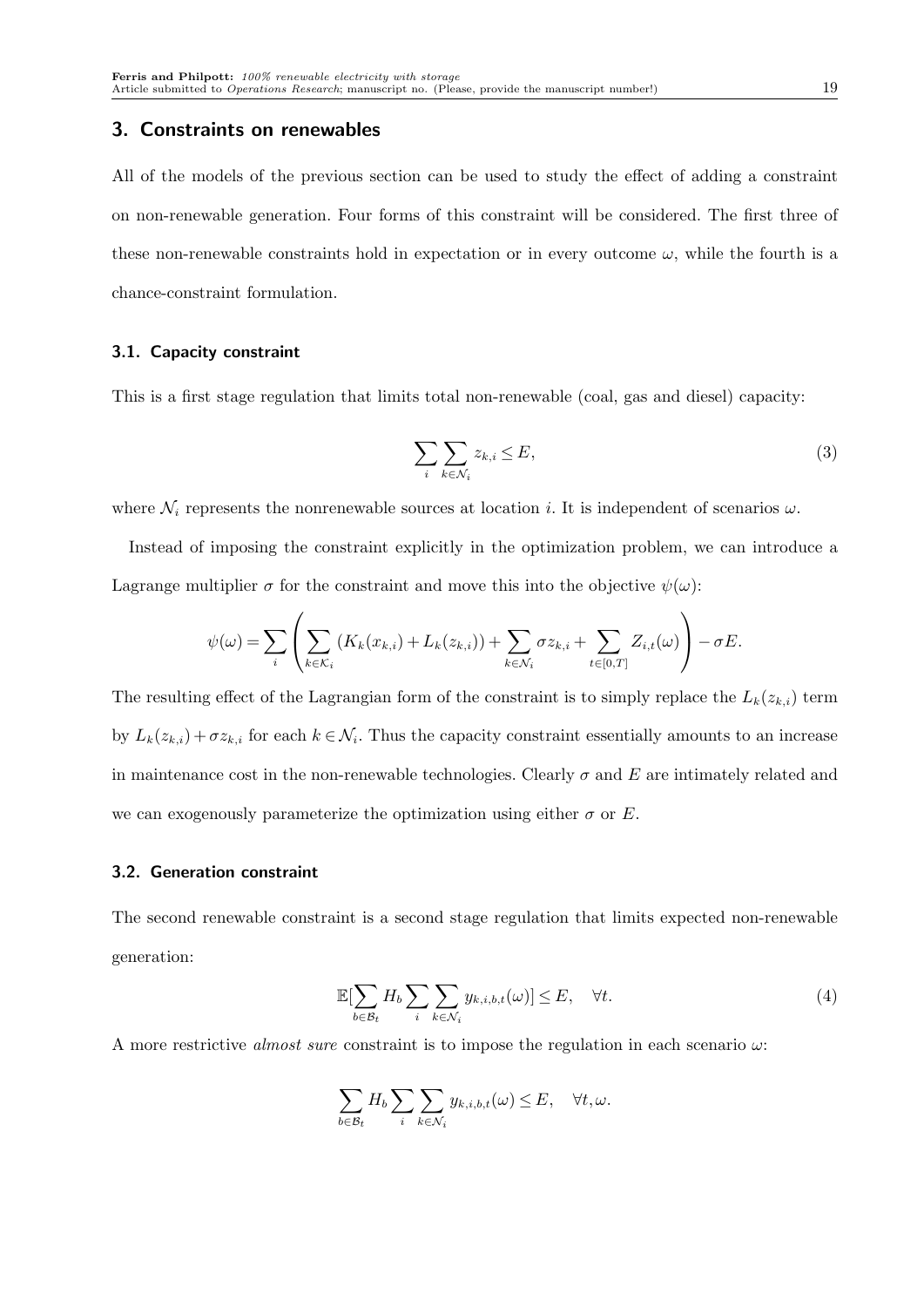Introducing Lagrange multipliers for either of these constraints leads to an adjusted cost optimization parameterized by those multipliers. In the almost sure form of the constraint, for example, the modification to  $Z_{i,t}$  is as follows:

$$
Z_{i,t}(\omega) = \sum_{b \in \mathcal{B}(t)} H_b \left( \sum_{k \in \mathcal{K}_i} C_k y_{k,i,b,t}(\omega) + \sum_{k \in \mathcal{N}_i} \sigma_t(\omega) y_{k,i,b,t}(\omega) - V \left[ d_{i,b,t}(\omega) - r_{i,b,t}(\omega) \right] \right) - \sigma_t(\omega) E,
$$

amounting essentially to a scenario and season increase in variable operating cost for nonrenewables.

#### 3.3. Emission constraint

The third constraint is a limit  $E$  on total emissions from all generation that emits  $CO<sub>2</sub>$  (including geothermal and CCS generation). Again, this can be expressed in expectation form:

$$
\mathbb{E}[\sum_{b \in \mathcal{B}_t} H_b \sum_i \sum_{k \in \mathcal{N}_i} e_k y_{k,i,b,t}(\omega)] \le E, \quad \forall t,
$$
\n(5)

or in every scenario  $\omega$ :

$$
\sum_{b\in\mathcal{B}_t}H_b\sum_i\sum_{k\in\mathcal{N}_i}e_ky_{k,i,b,t}(\omega)\leq E,\quad\forall t,\omega.
$$

Here  $e_k$  denotes an emissions factor for output from plant of type k. Although the data H, e and  $E$  could vary by location i and/or season t with minor changes to this constraint, we assume in all our experiments that this is not the case.

The constraint  $E$  on emissions from electricity generation can be thought of as a regulatory intervention. In practice these emissions will be traded off against emissions in the rest of the economy (or the world if carbon credits are traded internationally). The shadow price  $\sigma$  thus represents a carbon price, which could be imposed on the electricity sector, or emerge from a general equilibrium model with many sectors apart from electricity. It can be implemented via a modification to  $Z_{i,t}$  similar to that given above:

$$
Z_{i,t}(\omega) = \sum_{b \in \mathcal{B}(t)} H_b \left( \sum_{k \in \mathcal{K}_i} C_k y_{k,i,b,t}(\omega) + \sum_{k \in \mathcal{N}_i} \sigma_t(\omega) e_k y_{k,i,b,t}(\omega) - V \left[ d_{i,b,t}(\omega) - r_{i,b,t}(\omega) \right] \right) - \sigma_t(\omega) E.
$$

We discuss later how this expression should be updated if the constraint was in expectation, or if the carbon tax does not vary by season  $t$ .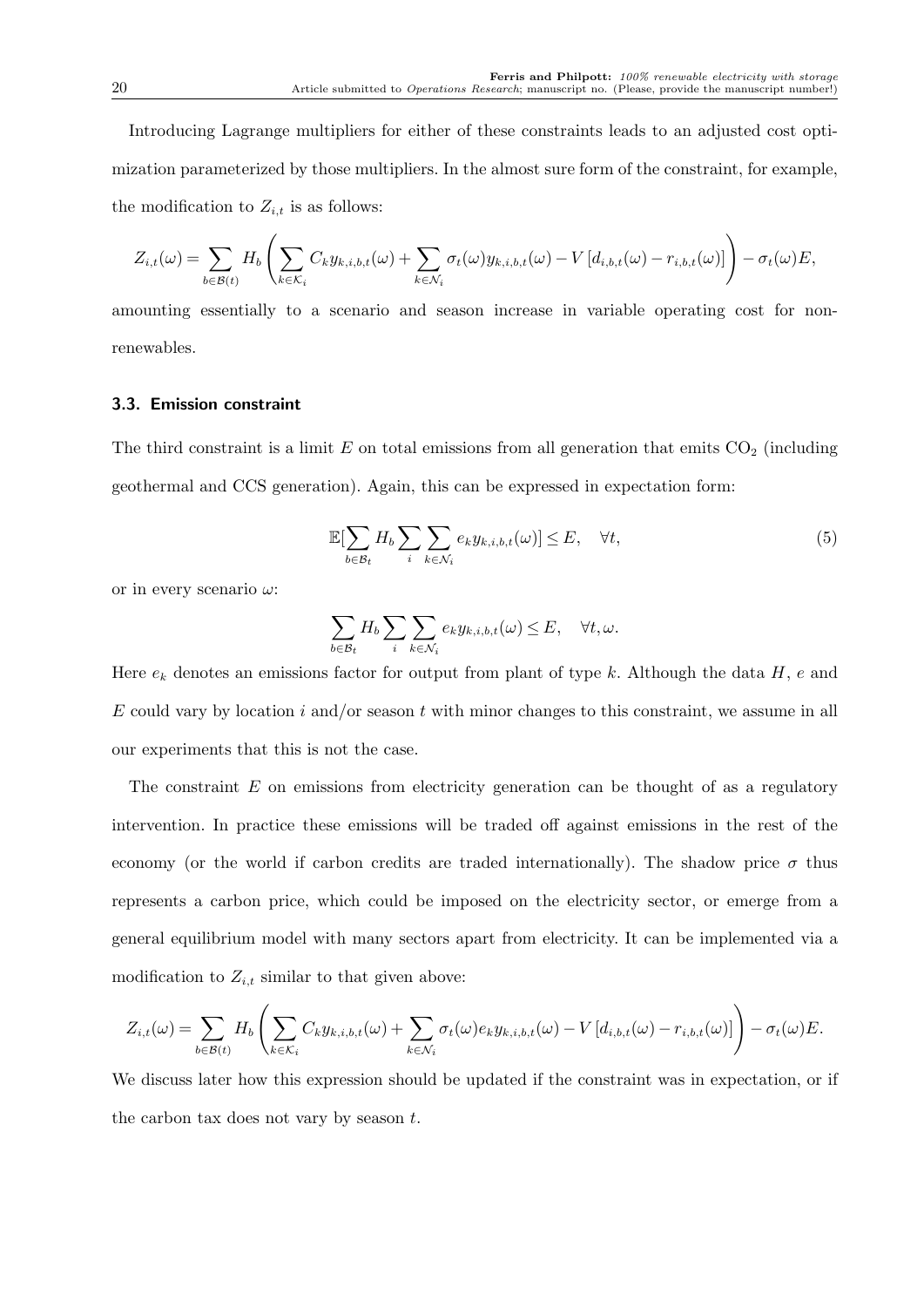#### 3.4. Chance-constraint on emissions

We denote the tonnes of  $CO_2$  emissions in scenario  $\omega$  by  $J(\omega)$ . We can impose a chance constraint on  $J(\omega)$  of the form

$$
\mathbb{P}(J(\omega) > 0) \leq \beta.
$$

Thus if we were to choose  $\beta = 0.5$ , and  $\omega$  denotes potential inflow scenarios (possibly sampled from history), then this constraint would restrict annual emissions to zero in at least 50% of these scenarios. We model this as a mixed integer program using a "big-M" constraint by simply adding the following constraints to the stochastic planning model above:

$$
J(\omega) = \sum_{t \in [0,T]} \sum_{b \in B(t)} H_b \sum_i \sum_{k \in \mathcal{N}_i} e_k y_{k,i,b,t}(\omega)
$$
  

$$
J(\omega) \leq M \delta(\omega)
$$
  

$$
\sum_{\omega} \mathbb{P}(\omega) \delta(\omega) \leq \beta,
$$
  

$$
\delta(\omega) \in \{0,1\}.
$$

In our experiments we used  $\omega \in \Omega_1$  instead of the full generality of  $\omega \in \Omega$ . We do not derive a Lagrangian form of this problem since the primal problem now involves binary variables.

## 4. New Zealand Case Study

The New Zealand Labour Party and Green Party of Aotearoa New Zealand Confidence and Supply Agreement of 2017 (as reproduced in New Zealand ICCC Terms of Reference 2019) states that the "Government will: Request the Climate Commission to plan the transition to 100% renewable electricity by  $2035$  (which includes geothermal) in a normal hydrological year"The social planning model P has been implemented using New Zealand data as part of a project seeking to understand mechanisms by which this goal can be achieved. The data set for the experiment is provided in the online companion to the paper. Selected parameter values are displayed in tables in this section. We also refer the reader to the tables  $(5-12)$  in Appendix A to the paper. We give a brief summary here of how the parameters of the model were estimated.

The model has three regions  $(i = SI, HAY, NI)$  representing the South Island, lower North Island and Upper North Island respectively. These three regions are joined by nominal transmission lines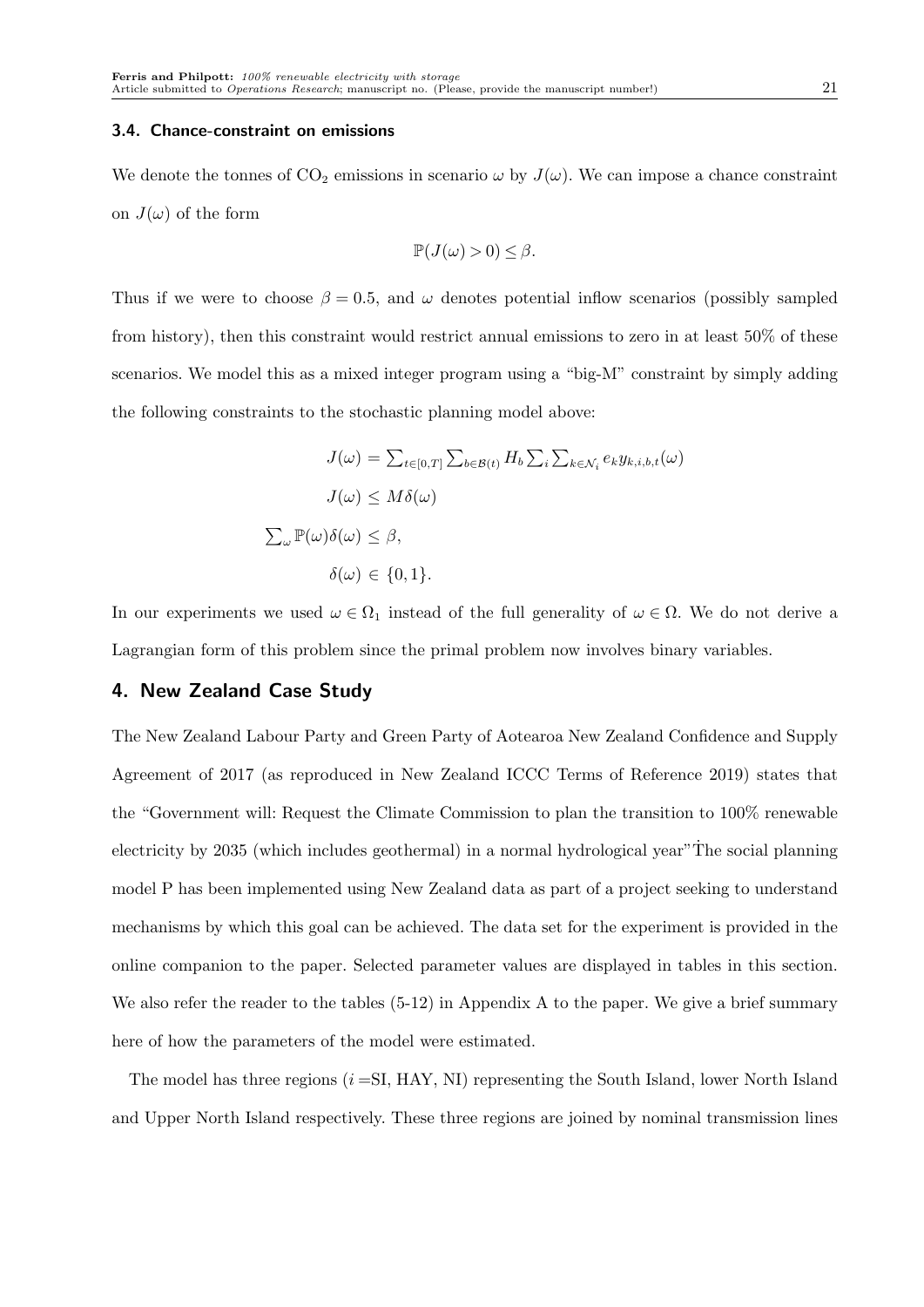having capacity 1200MW for SI-HAY and 1000 MW for HAY-NI. We model four seasons ( $t =$ 0, 1, 2, 3) representing the calendar months January-March, April-June, July-September, October-November.

Demand data for the model at the three locations are estimated from half-hourly metered load for every grid exit point in the national transmission system. These data are archived at Electricity Market Information System (2019). The data are adjusted for wind and photovoltaic generation that has not been recorded, and aggregated into regional demand for each half-hour period in 2017. Wind generation data from each region for years 2005-2017 is similarly aggregated. The total metered demand over the three regions is then sorted from maximum to minimum to give a load-duration curve, and the wind generation data in each year is sorted to give the same order of trading periods as the load. This enables us to identify peak periods in which wind generation is absent and estimate the probability of no wind in a peak load block. From the demand and wind data we create 10 load blocks for each season. The number of hours in each load block is shown in Table 5.

For each load block we estimate a level of demand for 2035 by applying a load growth factor to the residential and commercial components that are expected to increase with population and economic growth. (A large aluminium smelter is excluded from these growth estimates.) The level of demand in each block in 2035 is then increased by projected increases in load from electric vehicles and industrial electrification. The result is a set of tables of projected load (MW) in each block in each region in each season in 2035 with load blocks shown in Table 6. The parameters  $\mu_{k,i,b,t}$  where k represents photovoltaic solar generation are given in Table 7; the parameters  $\mu_{k,i,b,t}$ where k represents wind generation are given in Table 8; the parameters  $\mu_{k,i,b,t}$  where k represents run-of-river generation are given in Table 9; and the parameters  $\nu_{k,i,t}$  where k represents hydro reservoir generation are given in Table 11.

The existing capacities of generation technologies in each region were sourced from the Electricity Authority generation database available at Electricity Market Information System (2019). For 2035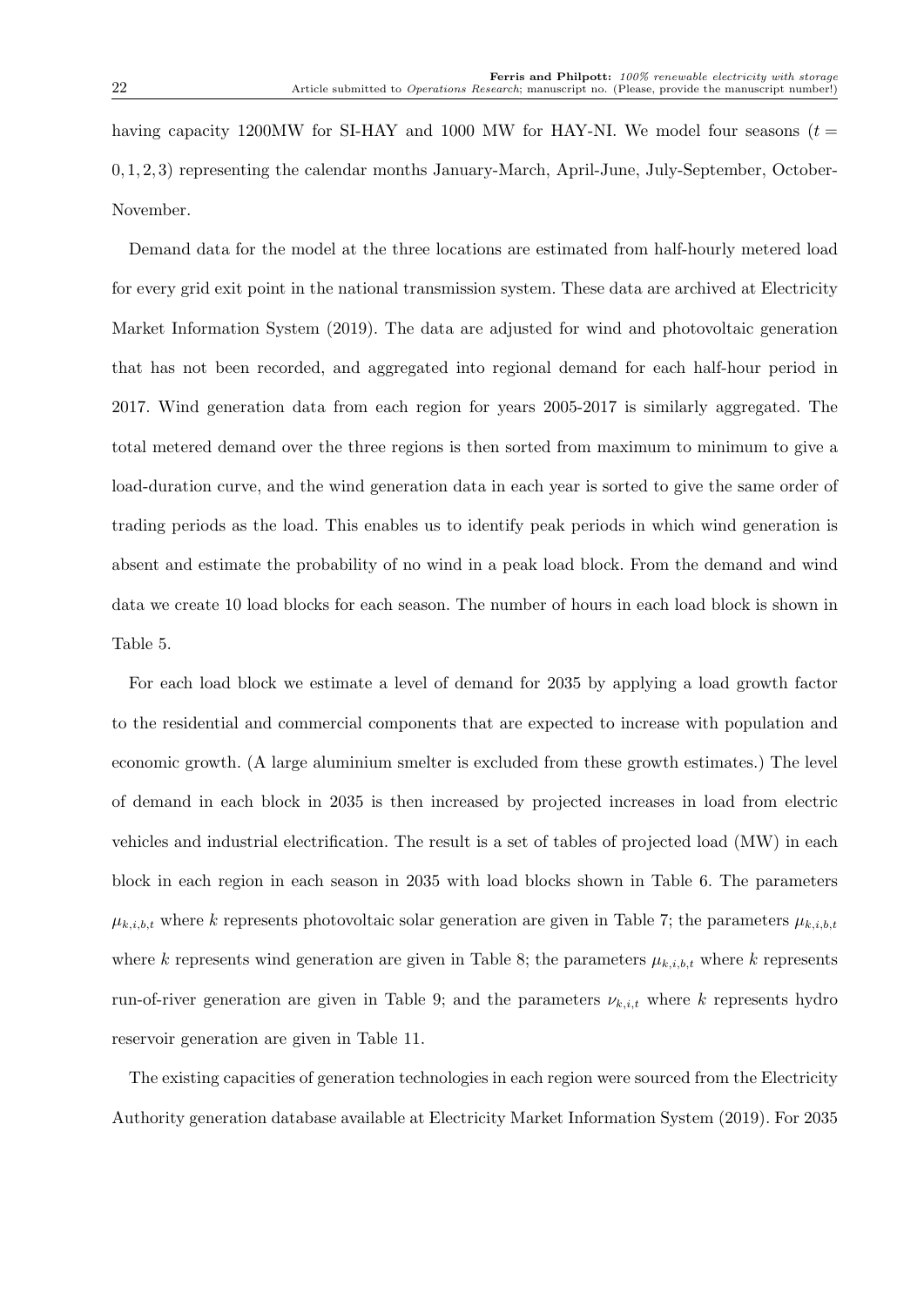| <b>Ferris and Philpott:</b> 100% renewable electricity with storage                                       |    |
|-----------------------------------------------------------------------------------------------------------|----|
| Article submitted to <i>Operations Research</i> ; manuscript no. (Please, provide the manuscript number!) | 23 |

| Existing Cap.   |        | SI HAY | NI     | Pot. Increase   | SI     | <b>HAY</b> | NI           |
|-----------------|--------|--------|--------|-----------------|--------|------------|--------------|
| CCGT            | 0.0    | 0.0    | 403.0  | CCGT            | 0.0    |            | $0.0$ 2000.0 |
| CCS             | 0.0    | 0.0    | 0.0    | CCS             | 0.0    |            | $0.0$ 2000.0 |
| <b>DIESEL</b>   | 0.0    | 0.0    | 155.0  | <b>DIESEL</b>   | 0.0    | 0.0        | 0.0          |
| DR              | 50.0   | 0.0    | 0.0    | DR              | 0.0    | 0.0        | 0.0          |
| <b>GEOT</b>     | 0.0    | 0.0    | 892.7  | <b>GEOT</b>     | 0.0    | 0.0        | 542.0        |
| <b>HYDROr</b>   | 840.0  | 0.0    | 687.0  | <b>HYDROr</b>   | 130.5  | 0.0        | 0.0          |
| <b>HYDROs</b>   | 2573.0 | 0.0    | 1051.0 | <b>HYDROs</b>   | 0.0    | 0.0        | 0.0          |
| OCGT            | 0.0    | 0.0    | 350.8  | <b>OCGT</b>     | 0.0    | 0.0        | 920.0        |
| <b>SLOWBATT</b> | 0.0    | 0.0    | 0.0    | <b>SLOWBATT</b> | 500.0  | 500.0      | 500.0        |
| <b>MEDBATT</b>  | 0.0    | 0.0    | 0.0    | <b>MEDBATT</b>  | 500.0  | 500.0      | 500.0        |
| <b>FASTBATT</b> | 0.0    | 0.0    | 0.0    | <b>FASTBATT</b> | 500.0  | 500.0      | 500.0        |
| <b>SOLAR</b>    | 0.0    | 0.0    | 0.0    | <b>SOLAR</b>    | 1000.0 | 1000.0     | 1000.0       |
| <b>WIND</b>     | 0.0    | 143.0  | 232.2  | <b>WIND</b>     | 5000.0 | 5000.0     | 5000.0       |
|                 |        |        |        |                 |        |            |              |

Table 1 Capacity of existing plant (MW) that will be available in 2035 and potential electricity capacity increases (MW) by technology and region.

we assumed that the coal/gas fired Rankine units at Huntly would be decommissioned as would the Stratford combined cycle plant. This gives a mix of existing capacities as shown in Table 1. Each run of the model proposes limits on new capacity to build of each technology. In our example runs we have chosen possible capacity additions as also shown in Table 1.

New capacity incurs an annualized fixed capital cost, and new and existing capacity incurs an annual operations and maintenance cost. The annualized capital cost is a capital recovery factor per MW of capacity that gives the before tax annual revenue that would be required to give an internal rate of return of 8% (after depreciation and tax) on the capital. Estimates of capital costs for thermal plant have been obtained from US Energy Information Administration (EIA) (2019),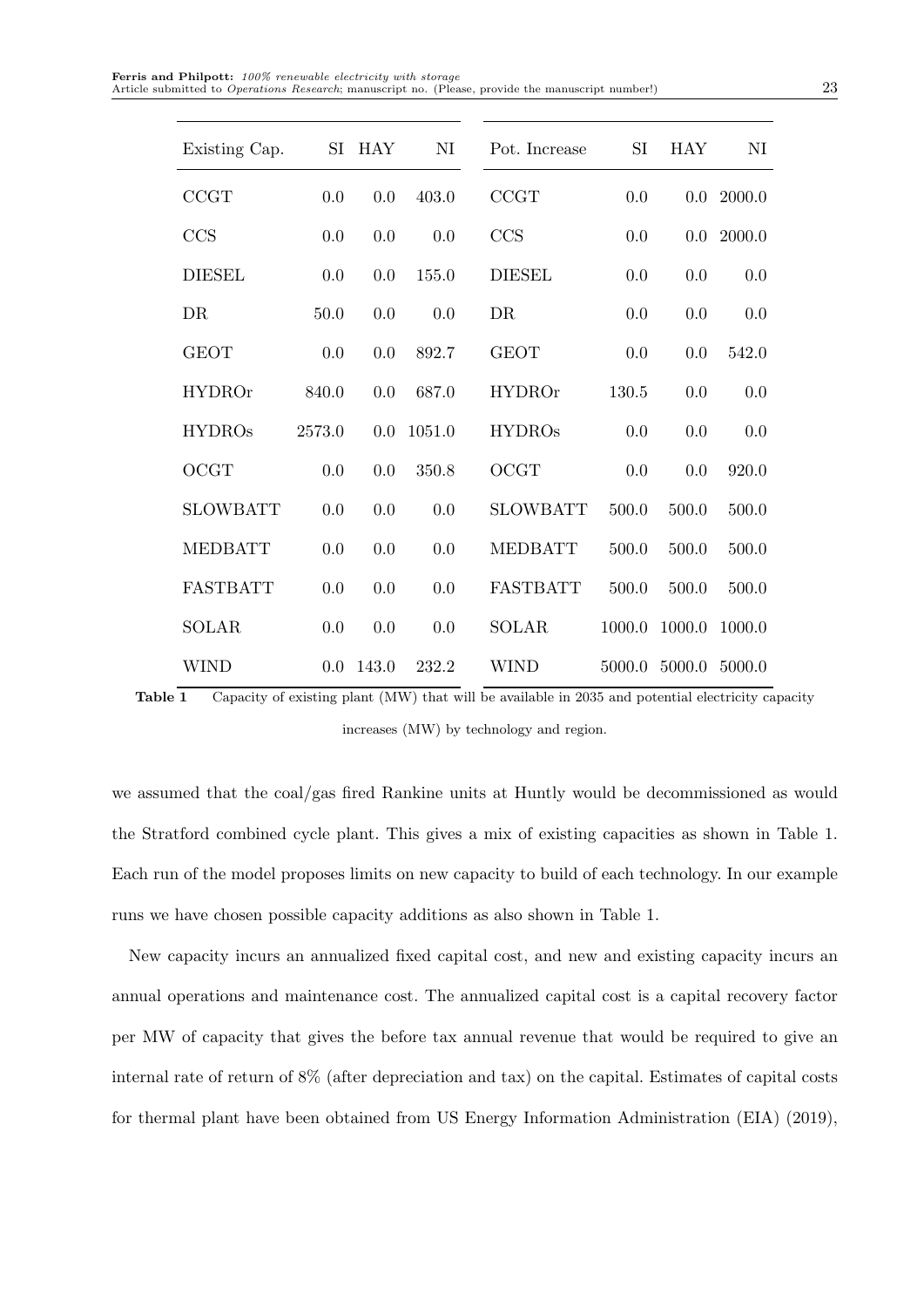and costs for CCGT with Carbon Capture and Storage (CCS) were sourced from Rubin and Zhai (2012).

The values of  $K_k$ ,  $C_k$ , and  $L_k$  assumed in our models are shown in Table 2. All costs are measured in 2018 New Zealand dollars.

| Costs           | $K_k$ (NZD/MW/Yr) $C_k$ (NZD/MWh) $L_k$ (NZD/MW/Yr) |                |                |
|-----------------|-----------------------------------------------------|----------------|----------------|
| CCGT            | 138000                                              | 70             | 45000          |
| CCS             | 242717                                              | 75             | 45000          |
| <b>DIESEL</b>   | 110400                                              | 232            | 15000          |
| DR              | $\overline{0}$                                      | 1000           | $\theta$       |
| <b>GEOT</b>     | 430000                                              | $\mathbf{1}$   | 150000         |
| <b>HYDROr</b>   | 430000                                              | $\,6\,$        | $\theta$       |
| <b>HYDROs</b>   | 516000                                              | 6              | $\overline{0}$ |
| OCGT            | 110400                                              | 93             | 15000          |
| <b>SLOWBATT</b> | 48364                                               | $\overline{0}$ | $5000\,$       |
| <b>MEDBATT</b>  | 163879                                              | $\overline{0}$ | 6000           |
| <b>FASTBATT</b> | 314788                                              | $\overline{0}$ | 7000           |
| SOLAR           | 110400                                              | $\overline{2}$ | $35000\,$      |
| <b>WIND</b>     | 178000                                              | 12             | 20000          |

Table 2 Capital costs, variable costs and maintenance costs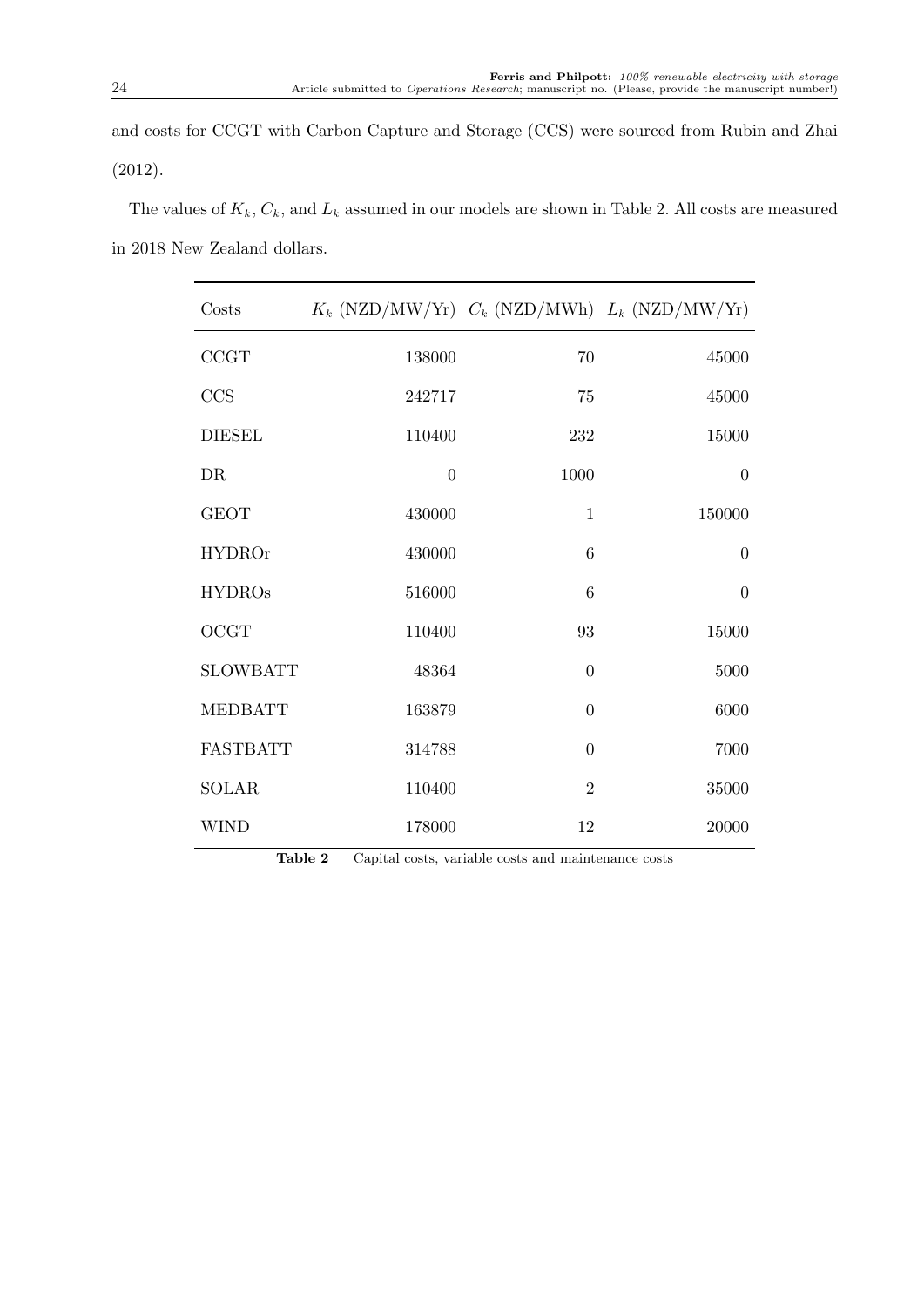#### 5. Computational results

This section of the paper describes the results of some computational experiments with the social planning model under a number of assumptions. Experiment 1 studies the effect of thermal capacity reduction on average  $CO_2$  emissions. Experiment 2 uses "business-as usual" forecasts of 2035 electricity demand and studies the effect on total investment and expected operating cost of tightening the constraints either on non-renewable generation or on average  $CO<sub>2</sub>$  emissions. The experiment also compares the output from a risk-neutral model with results from one that optimizes a riskaverse coherent risk measure. Experiment 3 assumes more electricity demand in 2035 (due to electric vehicle growth and industrial electrification) and studies the effect on expected system cost of tightening constraints either on non-renewable generation or on average  $CO<sub>2</sub>$  emissions. Experiment 4 compares different probabilistic versions of the constraint on  $CO<sub>2</sub>$  emissions.

#### 5.1. Experiment 1

The first experiment we carried out tested a conjecture that decreasing the capacity of thermal plant could increase  $CO_2$  emissions. This effect was first noticed in a more detailed model developed by Fulton (2018), solved using a version of the SDDP algorithm. In our model we relaxed the  $CO<sub>2</sub>$ reduction constraints and amended Table 1 so that each region had 1200MW of CCGT, no OCGT or DIESEL, and no changes in generation capacity were allowed. The value of  $\hat{s}$  was set to 0 for simplicity. This mix of generation gave annual average  $CO<sub>2</sub>$  emissions of 4409 kt. We then reduced the CCGT capacity to 700MW in each region, while all other capacities remained unchanged. The model then gave annual average  $CO<sub>2</sub>$  emissions of 4428 kt.

The average energy generated by geothermal plant is the same in each run, so the difference in average emissions results from CCGT generation. The average energy generated by CCGT plant in each season in these two cases is shown in Table 3. One can see that the CCGT generation in the 700MW case is higher overall, and is higher on average in the first half of the year.

The optimal values of the first-stage storage levels  $\bar{s}_{i,t}$  are not unique. It is easy to see that one can add or subtract a constant from all of them and remain feasible as long as the values remain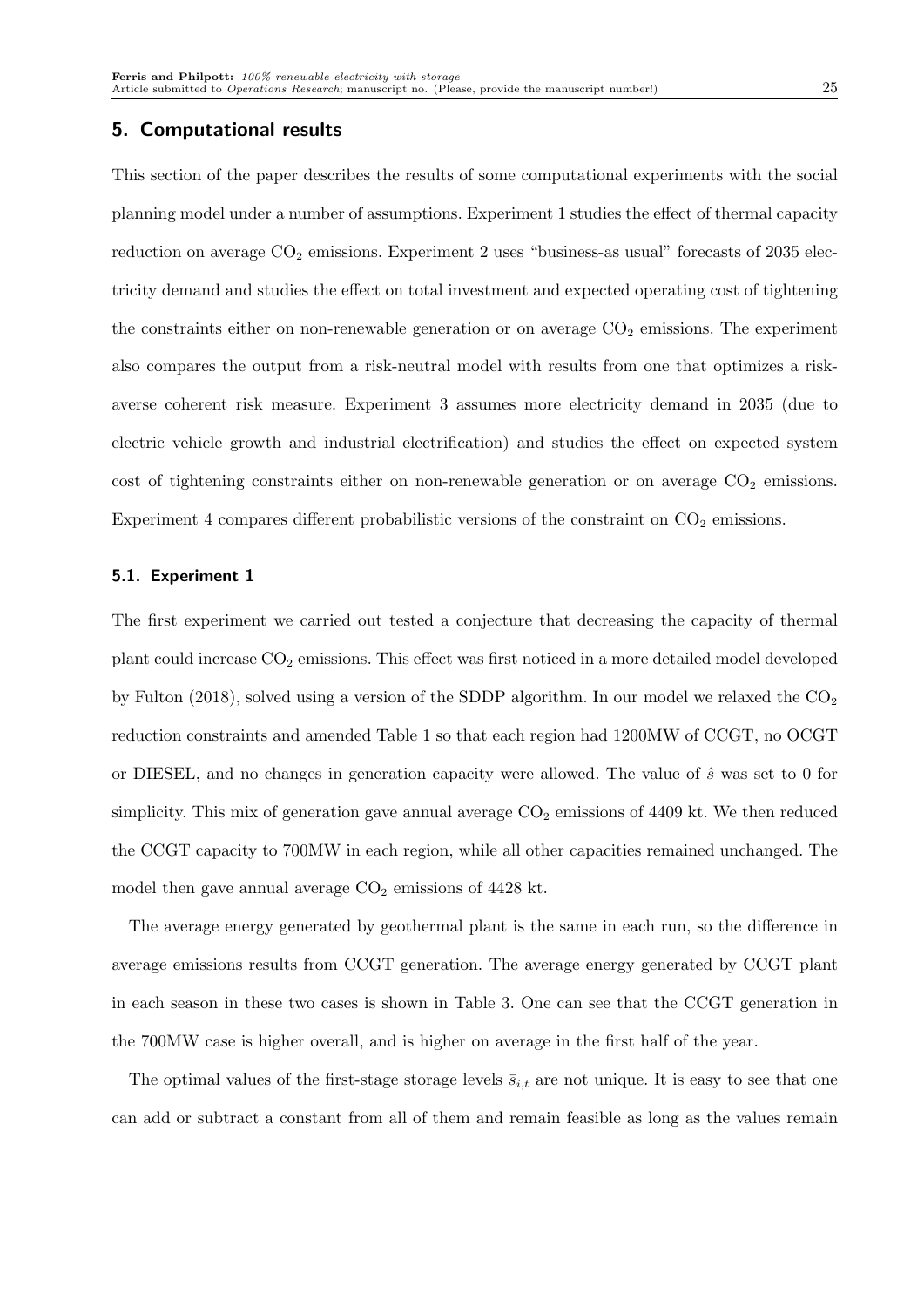| GWh                              | 0 |                          |  | 1 2 3 Total |
|----------------------------------|---|--------------------------|--|-------------|
| 700 MW 2675 2834 2018 2375 9903  |   |                          |  |             |
| 1200 MW 2410 2636 2407 2399 9853 |   |                          |  |             |
| m 11 o                           |   | $\alpha \alpha \alpha$ m |  |             |

**Table 3** Average CCGT generation in season  $t$ 

between their bounds. To make a comparison, we have normalized the results so that both runs have the same storage at the end of period 2. The resulting figures are shown in Table 4a (for 1200 MW) and Table 4b (for 700 MW).

| GWh                      |                          | $0 \t 1 \t 2 \t 3$ |           | GWh 0 1 2                |                         |                 | 3           |
|--------------------------|--------------------------|--------------------|-----------|--------------------------|-------------------------|-----------------|-------------|
| SI                       |                          | 1809 1526 0 943    |           | SI                       |                         | 1736 1526 0 957 |             |
| NL                       | 327                      |                    | 0 374 741 | NI                       | 593                     |                 | 390 374 691 |
| Total 2136 1526 374 1683 |                          |                    |           | Total 2328 1916 374 1648 |                         |                 |             |
|                          | (a) CCGT capacity 1200MW |                    |           |                          | (b) CCGT capacity 700MW |                 |             |

**Table 4** Reservoir storage at the end of season  $t$ 

Observe that with lower thermal capacity (Table 4b) the reservoir levels at the end of period 3 are about the same but the model gives a higher average reservoir volume 2328 GWh at the end of period 0 than in the higher thermal capacity case (Table 4a with 2136 GWh). This increase in reservoir levels requires additional thermal generation to attain the higher storage level, which is put in place as a hedge against the chance of a dry winter. The additional storage hedge is not needed when 1200MW of CCGT is available to be used in case of low inflows.

Clearly this conclusion requires the use of the stochastic model to provide value for hedging, and using the water levels as a first stage variable enables the planning model to capture the observed effect. More generation (of the lower capacity units) leads to higher emissions. This effect, which can be observed over a wide range of data values, is examined in more detail in Fulton (2018).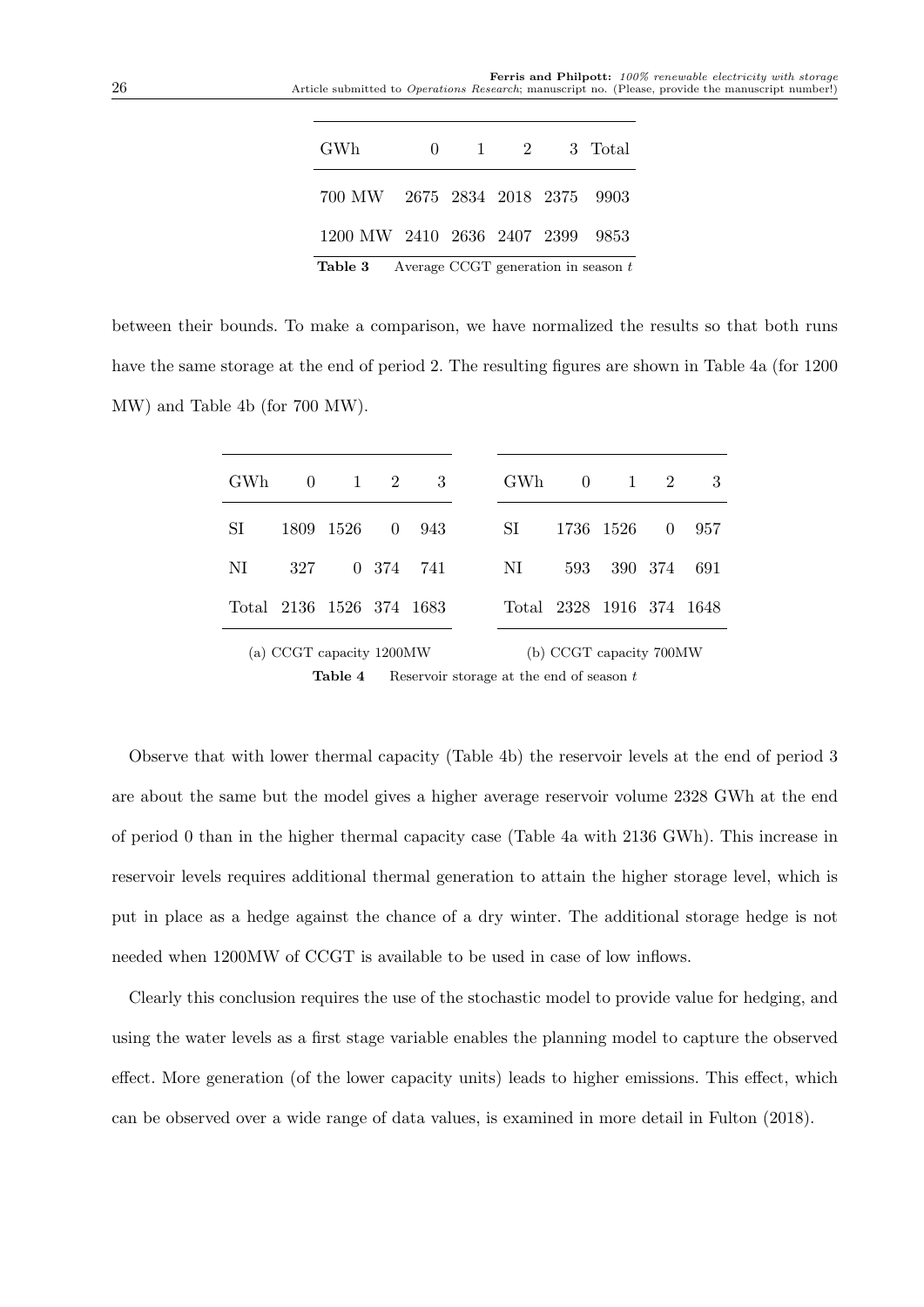#### 5.2. Experiment 2

In the second experiment, we investigated the effect of increasing the level of the renewable constraints on the model. The alternative formulations of these constraints  $((3), (4),$  and  $(5))$  impose bounds  $E$  on non-renewable capacity, non-renewable energy and average  $CO<sub>2</sub>$  emissions respectively. The constraints are made progressively more restrictive by a parameter  $\theta$  that increases from 0 to 1. The right-hand side E of each constraint ((3), (4), and (5)) is replaced by  $(1 - \theta)\bar{E}$ , where  $\bar{E}$  denotes the 2017 level of the appropriate quantity (including pre-determined closures in the case of (3).

It is important to be clear what  $\theta$  measures, especially when the constraint (5) is imposed. In this case the right-hand side E of constraint (5) is replaced by  $(1 - \theta)\bar{E}$ , where we  $\bar{E}$  equals the 2017 level of emissions from electricity generation (three million tonnes). Here a value of  $\theta = 0.5$ does not mean a 50% renewable electricity system, but a system that emits on average 50% of the electricity  $CO_2$  emissions of 2017 (which comes from about 15% of generated electricity in 2017). So, in terms of average emission levels, a given value of  $\theta$  amounts to an  $(85 + 15\theta)$ -%-renewable electricity system.

In Figures 2a and 2b,  $\theta$  is shown on the horizontal axis, and capacity constraint (3) from Section 3.1 is depicted by the "NR capacity redn" bars, the generation constraint (4) from Section 3.2 is depicted by the "NR energy redn" bars, and the emission constraint (5) from Section 3.3 is depicted by the "CO2 redn" bars. The y-axis for Figure 2a is kt of carbon and in Figure 2b it depicts the annual cost in  $(2018)$  SB NZ. Since (renewable) geothermal and CCS emit some CO<sub>2</sub> (so renewable is not the same as no carbon emission), Figure 2a shows that a value of  $\theta = 1$  yields modest reductions in actual  $CO<sub>2</sub>$  emissions if we impose only the capacity or energy reduction constraints (3) or (4). When  $\theta$  represents percentage reductions in actual CO<sub>2</sub> emissions (including those from geothermal and CCS) the green bars in Figure 2b show that the cost increases are fairly modest (27%) up to  $\theta = 0.95$ , but are around 45% for zero carbon emissions ( $\theta = 1$ ).

We finish this example by giving the results from optimizing a risk-averse system risk measure, namely  $(1 - \lambda) \mathbb{E}[Z] + \lambda \text{AVaR}_{0.90}(Z)$ . The example constrains the amount of non-renewable energy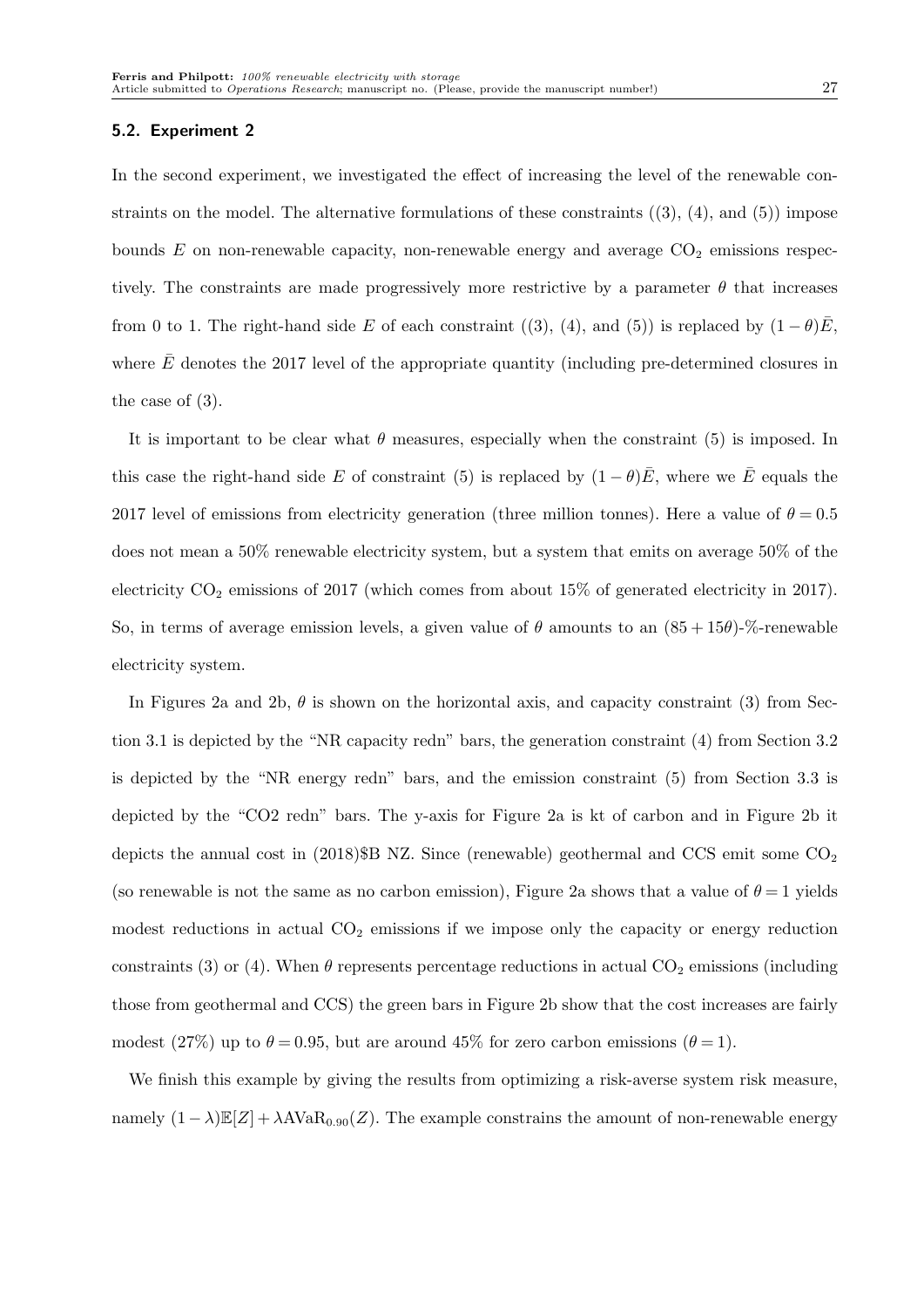

Figure 3 Risk aversion modelled using  $(1 - \lambda) \mathbb{E}[Z] + \lambda A \text{VaR}_{0.90}(Z)$ , for  $\lambda = 0, 0.5, 0.8$ .

generated to be 5% of 2017 levels, i.e.  $\theta = 0.95$ . The optimal capacity mixes with three choices of  $\lambda$ are given in Figure 3. The amount of wind capacity installed decreases as risk aversion increases, and since this is replaced by (dispatchable) CCGT plant, much of which has CCS, the total amount of capacity needed drops.

# 5.3. Experiment 3

The next experiment we carried out compared the expected cost of meeting targets on nonrenewable capacity as compared with meeting targets on nonrenewable energy, but with increased forecast electricity load (see Table 12 in Appendix A) arising from electric vehicles and conversion of industrial process heat from gas and coal to electricity.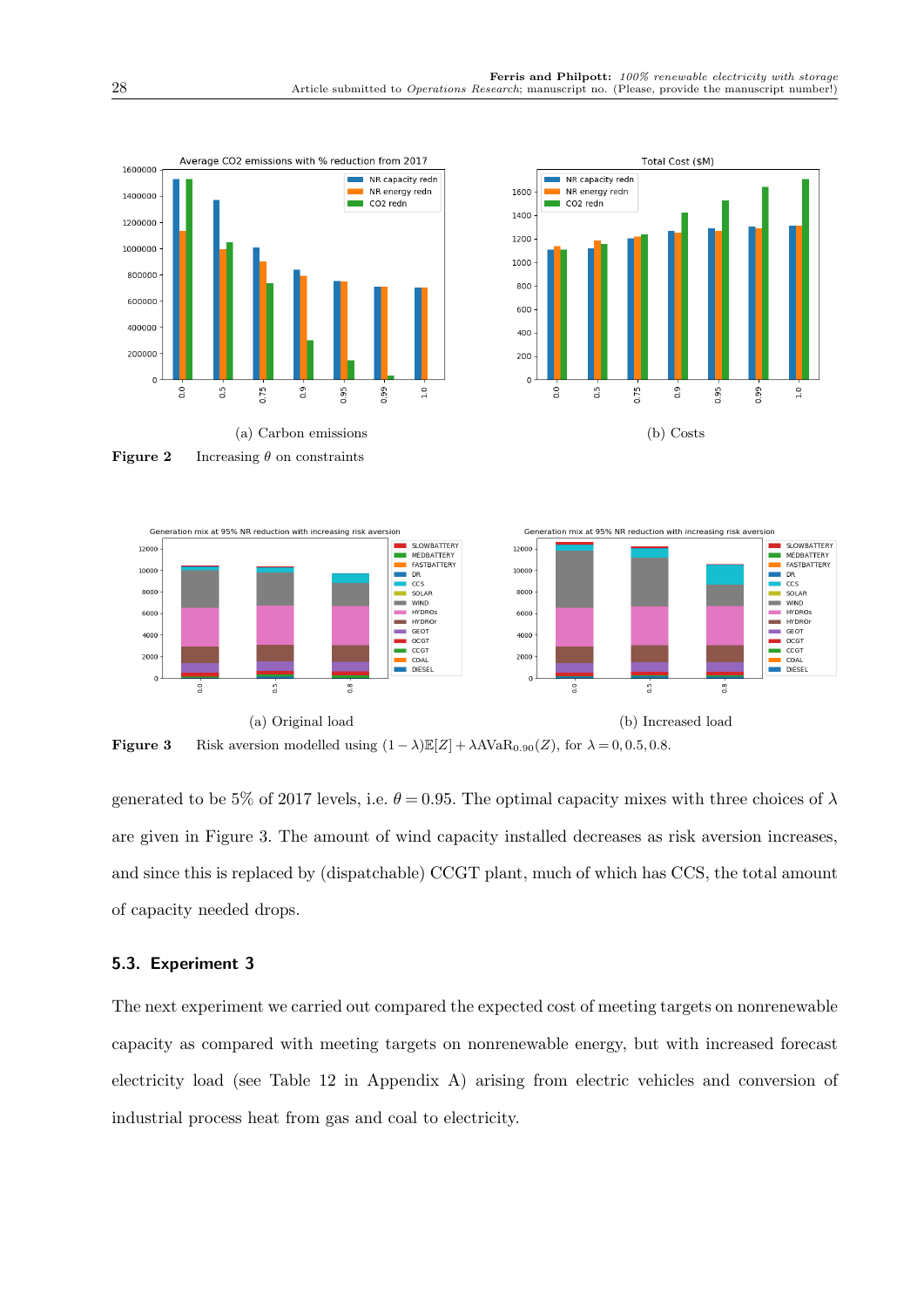

**Figure 4** Increasing  $\theta$  on constraints (increased load)

The bars denoted "CO2 redn" in Figure 4 show that the cost of actually reaching zero  $CO<sub>2</sub>$ emissions (without geothermal or CCS) increases substantially as we approach the limit. For completeness, in the emission constraint case shown in Figure 5, we split the costs out into four bars depicting the investment cost, the cost of maintenance, the expected operating cost, and the expected cost of lost load.



**Figure 5** Increasing  $\theta$  on constraints (increased load)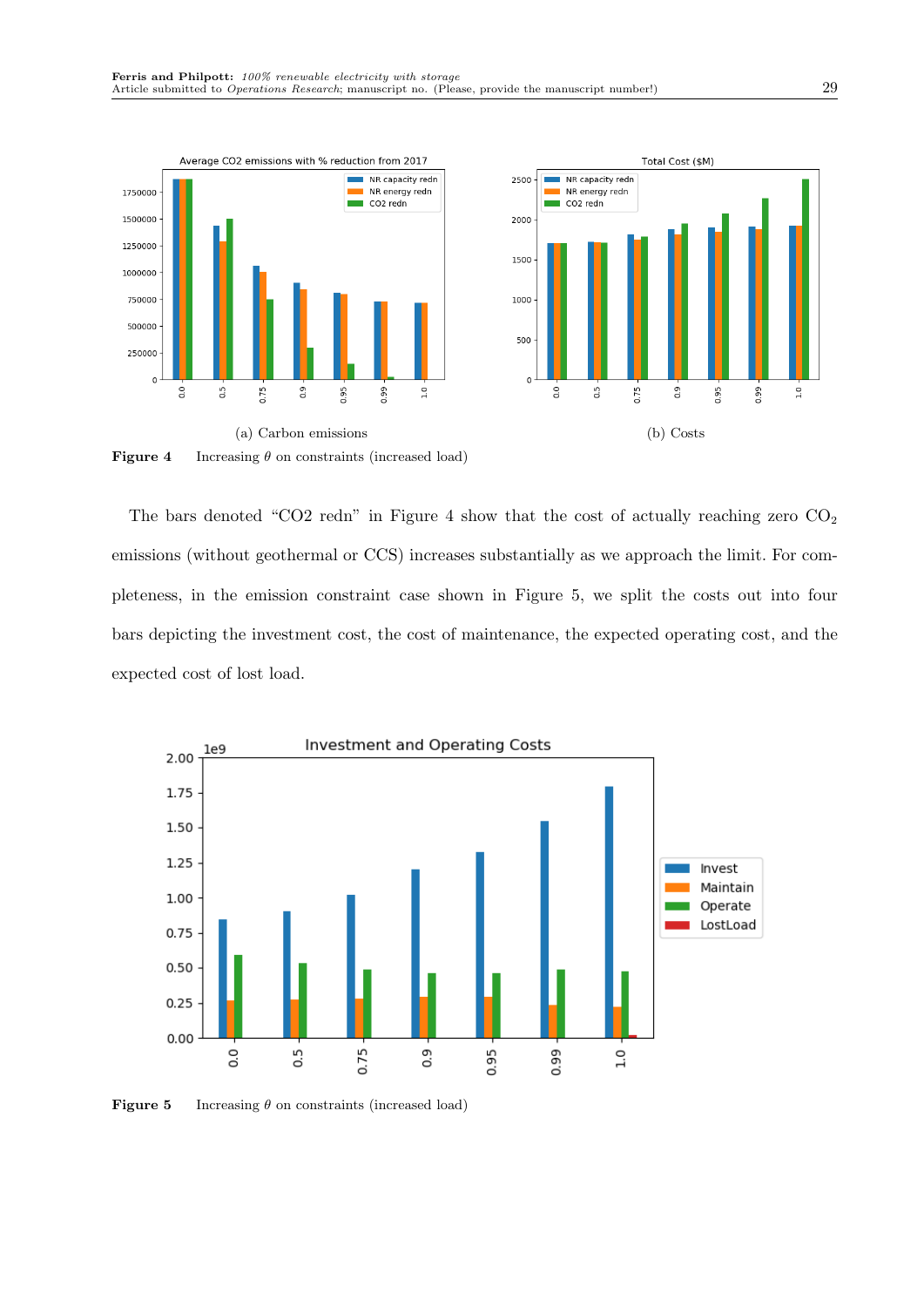







Average CO2 emissions with % reduction from 2017

 $0.9$ 

 $\Box$  CO2 redn

 $0.99 -$ 

0.95

 $\frac{1}{10}$ 

Capacity mix for reducing % NR energy from 2017









Figure 6 Mix of technologies (increased load)

0.75

The mix of technologies used in the solutions (for the increased load case) is shown in Figure 6. The capacity and energy reduction mixes are almost indistinguishable, although the energy reduction capacity choice does retain more non-renewable capacity (Figures 6a and 6b) at high levels of non-renewable energy reduction. The larger plants are kept open and used sparingly to

1750000

1500000

1250000

1000000

750000

500000

250000

 $\Omega$ 

 $\frac{0}{2}$ 

 $\overline{0.5}$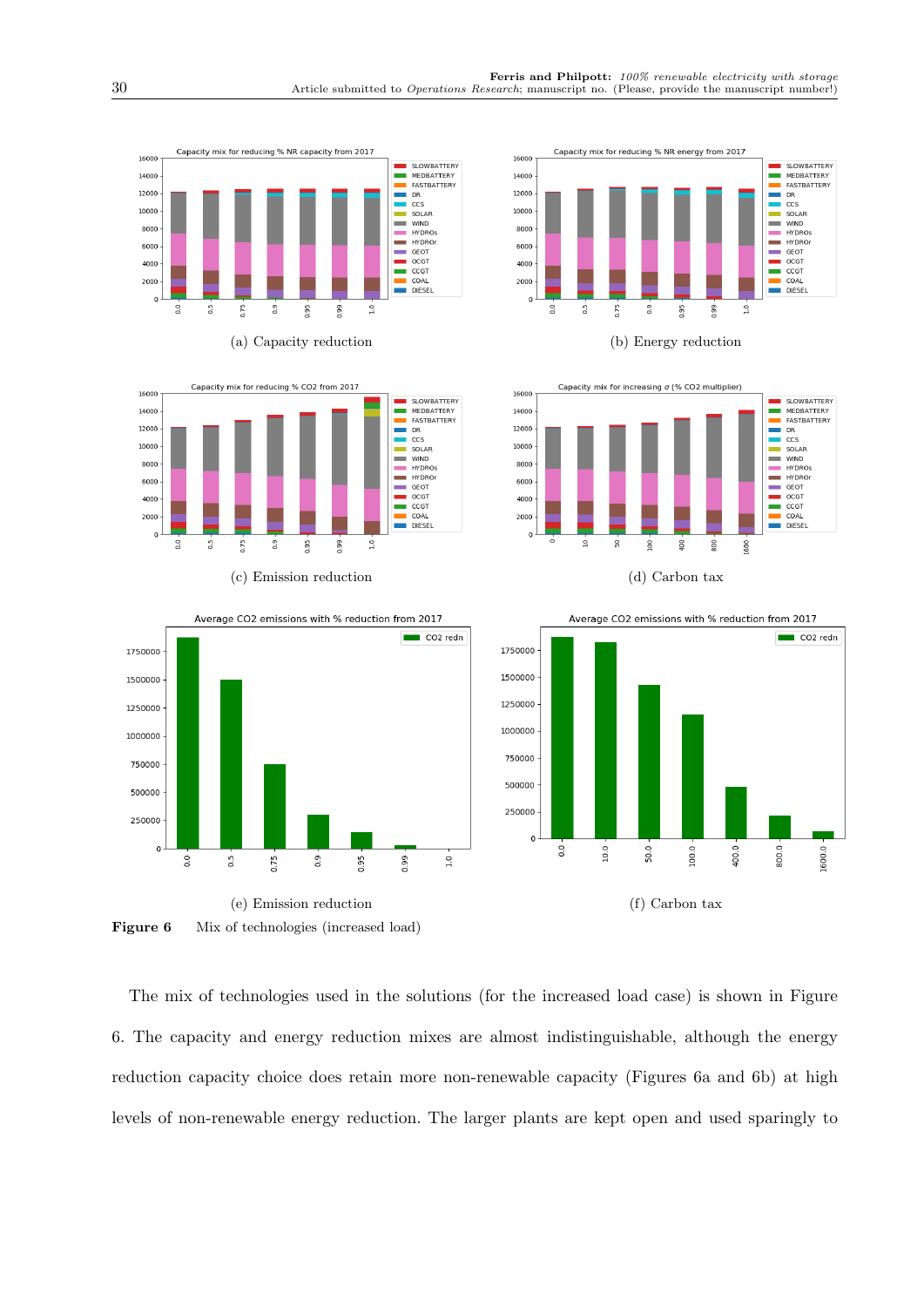provide peaking support in dry years. The mix for emission reduction is more diverse as the level of emission becomes small. Geothermal is removed (since it is a  $CO<sub>2</sub>$  emitter) and replaced by large amounts of wind coupled with some solar and battery capacity. We have modeled three different forms of battery. It is interesting to note that CCS comes into the mix when  $\theta = 0.99$ , but cannot be present at the 100% level.

As mentioned earlier in the paper, we are able to replace the parametric constraint on emissions by a carbon tax. The figures 6c and 6d could be made identical by suitable choices for the carbon tax, but we give a representative set of values only in Figure 6d. Note that a value of the carbon tax of around \$400 per tonne leads to similar capacity mix as the  $\theta = 0.90$  system. Note however that Figures 6e and 6f show that a carbon tax of \$400 per tonne will not yield the depth of  $CO<sub>2</sub>$ reductions attained by the  $\theta = 0.90$  system, and a tax of closer to \$800 per tonne is needed to ensure that the non-renewable plant that is installed is run less often so as to attain the desired reduction in  $CO<sub>2</sub>$  to meet the  $\theta = 0.90$  target.

#### 5.4. Experiment 4

In this experiment, we investigate the effect of using different probabilistic versions of the constraint on non-renewable energy.

5.4.1. Almost sure constraint Figure 7 shows the results for meeting the constraint in the almost-sure sense. Since capacity expansion is a first-stage decision, the "NR capacity redn" outcomes are the same as those shown in Figure 4 for constraining expected emissions. Significant differences between Figure 4 and Figure 7 for the "NR energy redn" and "CO2 redn" outcomes are observed only at relatively low levels of  $CO<sub>2</sub>$  reduction. The "NR energy redn" bar reduces height significantly for the 0.0 average reduction case. In Figure 4 this bar measures average non-renewable energy production when this is constrained to be below 2017 levels, whereas the orange bar in Figure 7 measures average non-renewable energy generation when this generation is constrained to be below 2017 levels in every scenario. The latter is more restrictive and will give a lower average.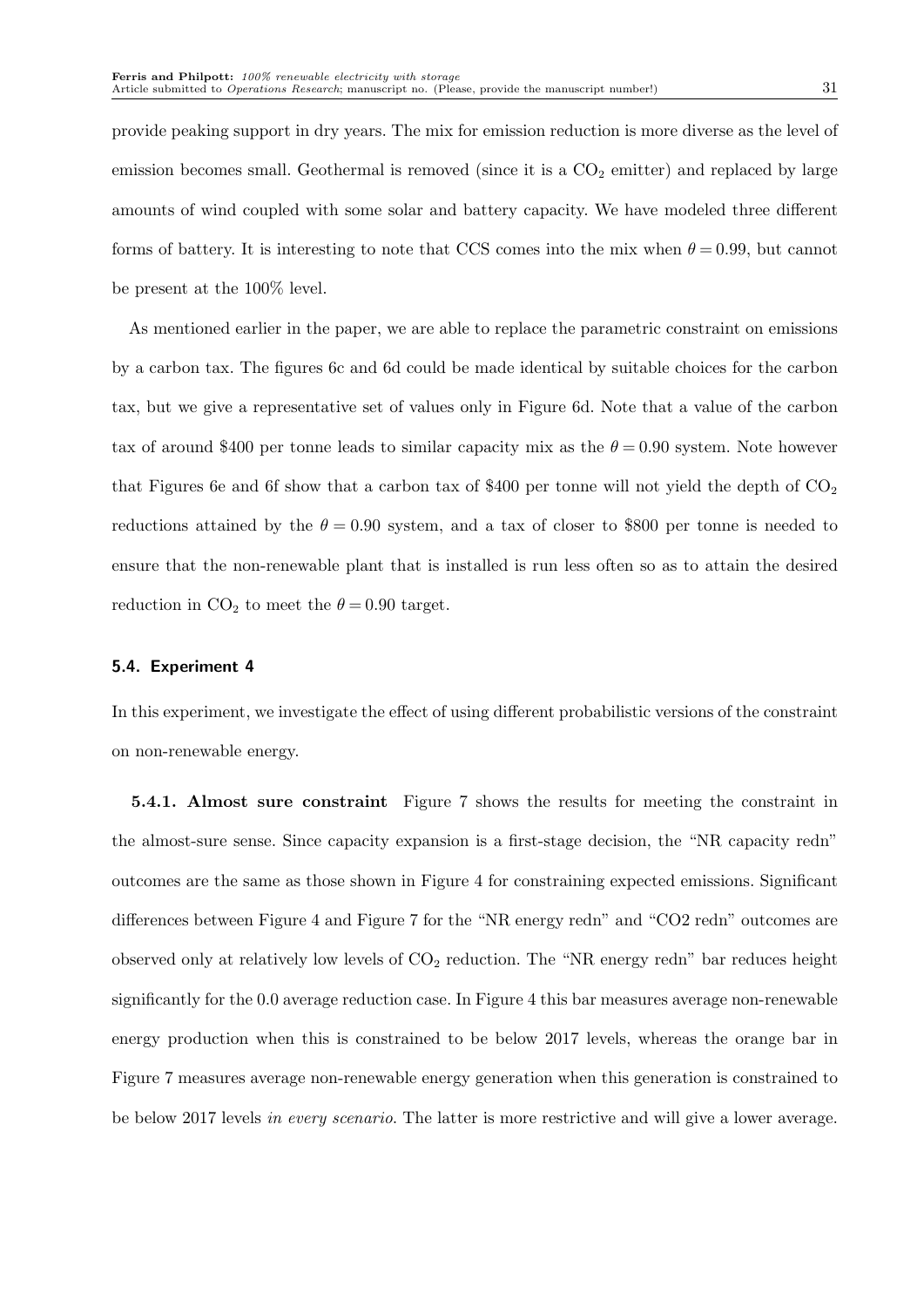

**Figure 7** Increasing  $\theta$  on constraints, almost sure case (increased load)

In fact, there is a single year, 2005, in which the emissions are significantly higher than all the others in the average case, but is compensated for by reduced emissions in other years. Similar (albeit less dramatic) differences are seen for the 0.5 average reduction case, and then these differences disappear as the emissions constraints become stricter, and non-renewable energy reductions in every scenario become necessary. When the average reduction factor is 1.0, the constraints are identical and the outcomes shown in Figure 4 and Figure 7 are the same.

5.4.2. Chance constraint The next results compute the cost of meeting a chance constraint (with original and increased load data). The chance constraint requires that the system has zero  $CO<sub>2</sub>$  emissions in 7 out of 13 inflow scenarios. The optimal capacity mix for the original load data is shown in Figure 8a and the optimal capacity mix for the increased load data is shown in Figure 8b. The mix of capacities in Figure 8b is commensurate with the mix shown in Figure 6c at a renewable level of 100%. The expected cost of the chance-constrained solution with original load is \$ 1.58 B NZ, while the cost for the chance-constrained solution with increased load is \$ 2.36 B NZ. One can compare these with the costs for "CO2 redn" in Figure 2b and Figure 4b. It is tempting to suppose that the chance-constrained solution delivers nearly  $100\%$  reduction in  $CO<sub>2</sub>$  emissions at about the same cost as the 100% figures shown in Figure 2b and Figure 4b. However Figure 8c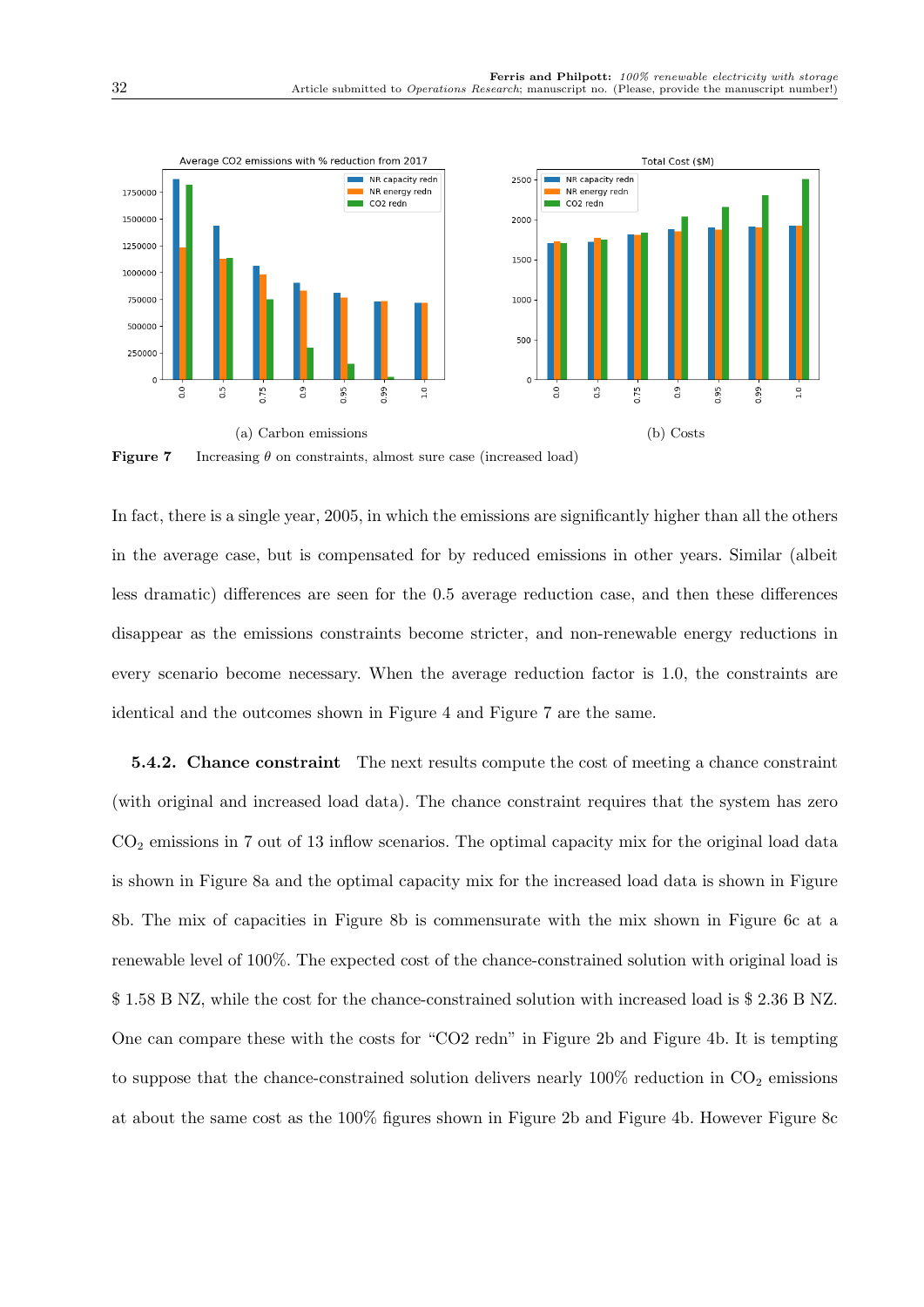and Figure 8d show the realized reductions in  $CO<sub>2</sub>$  in each scenario from the chance-constrained capacity choices shown in Figure 8a and Figure 8b. As expected, there are nonzero  $CO<sub>2</sub>$  emissions in 6 out of the 13 scenarios, and although the system is 100% renewable in the other 7 scenarios, the average level of  $CO<sub>2</sub>$  emissions in both cases amounts to about 0.138 Mt, or approximately  $95.4\%$  reduction in  $CO<sub>2</sub>$  emissions from 3 million tonnes in 2017.

It is also intriguing to see that the average level of  $CO<sub>2</sub>$  emissions (about 0.138 Mt) is the same for the original load and the increased load. The CCGT and OCGT plant capacity choices are approximately the same in both cases. There is no constraint on using these technologies in 6 out of 13 scenarios, which will correpond to years with low hydro inflows. So these technologies will be frequently used to their capacities in these years (and not at all in other years), giving similar levels of emissions.

#### 6. Competitive models of storage

The last class of models consider a competitive setting in which agents maximize profit as price takers, where electricity prices are determined by a market clearing agent. In theory these models should yield the same solution as the second class of models, and this is verified numerically. Endowing agents with coherent risk measures gives a different result. We examine the competitive equilibrium in the case when markets for risk are incomplete, and when they are complete.

We simplify the exposition in this section in a number of ways, all of which are for clarity and ease - the additional constructs from above can be added with only an increase in the complexity of the notation. We capture all the constraints except the emission and balance of supply and demand constraints into a single set  $\mathcal{X}$ . The forms of the objective are simplified into functions of the first-stage and second stage decision variables. The resulting form of the stochastic planning model (P) from Section 2.7, combined with the renewable emission constraint from Section 3.3 is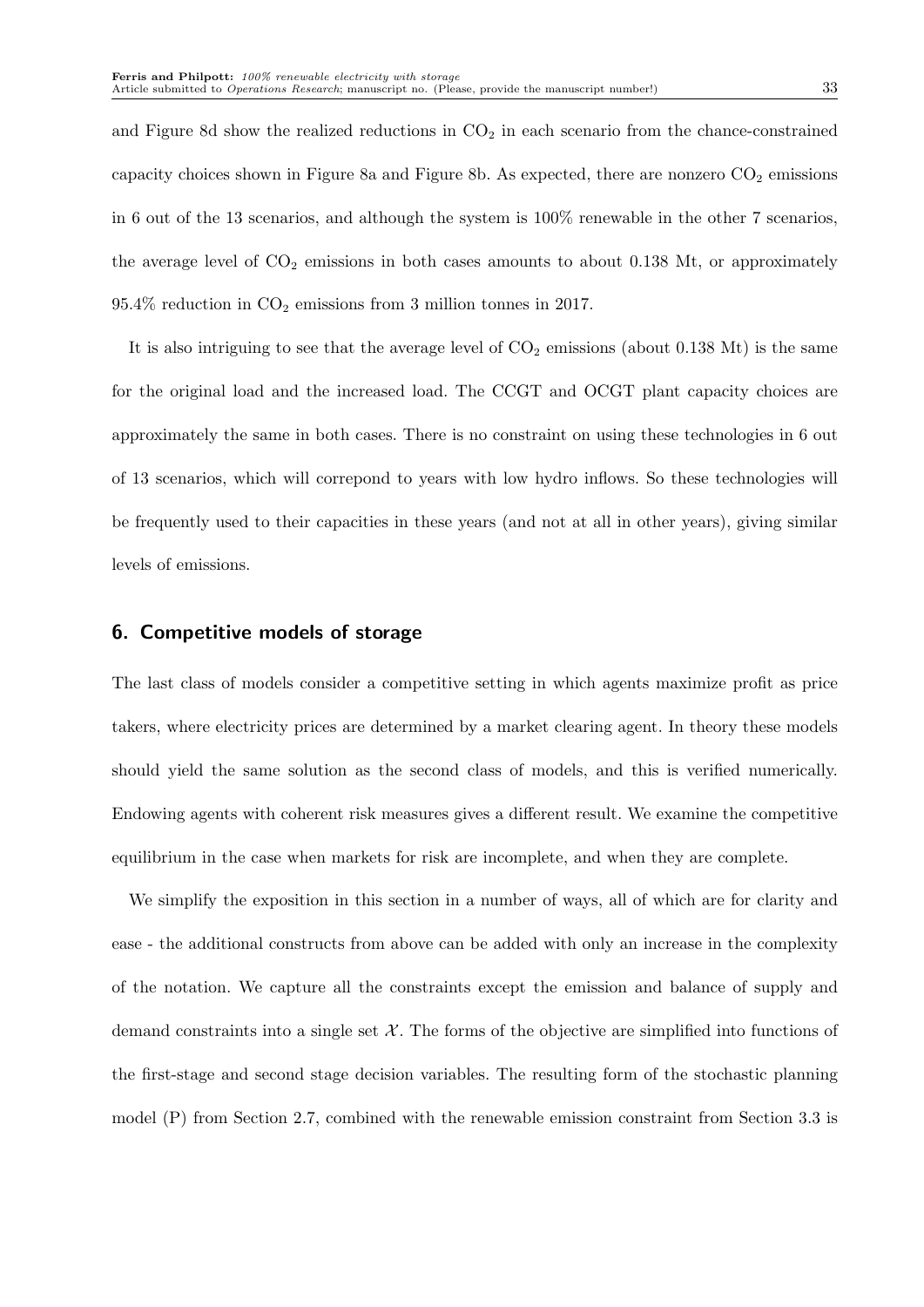

Figure 8 Chance-constraint on zero emissions in 50% of years

then:

P: min 
$$
\rho(\psi)
$$
 s.t.  $(x, y, z, q, r) \in \mathcal{X}$   
\n
$$
\psi(\omega) = C(x, z) + \mathcal{Z}(y, q, r, \omega)
$$
\n
$$
0 \leq q(\omega) + r(\omega) - d(\omega)
$$
\n
$$
0 \leq E - \mathbb{E}[\mathcal{E}(y, \omega)].
$$

Competition arises in this model from the fact that generation and demand may have distributed ownership. Introducing an additional index  $\alpha$  for such entities, the stochastic planning model then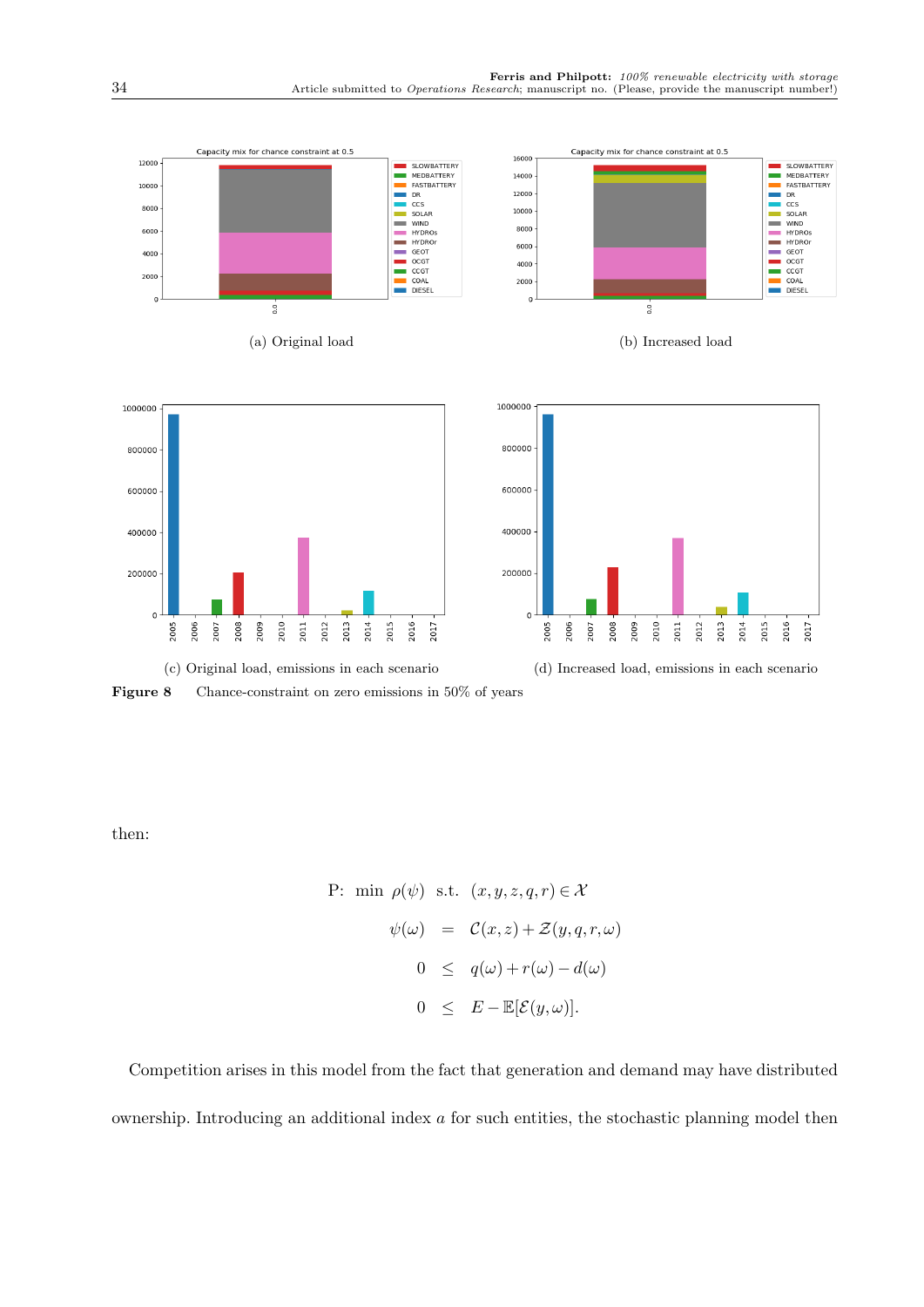becomes:

P: min 
$$
\rho(\psi)
$$
 s.t.  $(x_a, y_a, z_a, q_a, r_a) \in \mathcal{X}_a, \forall a$   
\n
$$
\psi(\omega) = \sum_a (\mathcal{C}_a(x_a, z_a) + \mathcal{Z}_a(y_a, q_a, r_a, \omega))
$$
\n
$$
0 \leq \sum_a (q_a(\omega) + r_a(\omega) - d_a(\omega))
$$
\n
$$
0 \leq E - \sum_a \mathbb{E}[\mathcal{E}(y_a, \omega)].
$$

In this model, the prices on the supply and emission constraints are determined endogenously from the solution. Observe that if we explicitly introduce Lagrange multipliers,  $\pi(\omega)$  for the constraint

$$
0 \leq \sum_{a} (q_a(\omega) + r_a(\omega) - d_a(\omega))
$$

and  $\sigma$  for the emission constraint

$$
0 \leq E - \sum_{a} \mathbb{E}[\mathcal{E}(y_a, \omega)]
$$

we can derive an equivalent Lagrangian version of P:

L: min 
$$
\rho(\psi)
$$
 s.t.  $(x_a, y_a, z_a, q_a, r_a) \in \mathcal{X}_a, \forall a$   
\n
$$
\psi(\omega) = \sum_a \Big( \mathcal{C}_a(x_a, z_a) + \mathcal{Z}_a(y_a, q_a, r_a, \omega) + \pi(\omega) (d_a(\omega) - q_a(\omega) - r_a(\omega)) + \sigma(\omega) \mathbb{E}[\mathcal{E}(y_a, \omega)] \Big) - \sigma(\omega) E,
$$

where

$$
0 \leq \sum_{a} (q_a(\omega) + r_a(\omega) - d_a(\omega)) \perp \pi(\omega) \geq 0,
$$
  

$$
0 \leq E - \sum_{a} \mathbb{E}[[\mathcal{E}(y_a, \omega)] \perp \sigma(\omega) \geq 0.
$$

If the risk measure is separable across agents (for example if the agents are risk neutral) then we can decouple the Lagrangian version of P into a MOPEC (Kim and Ferris 2019), where each agent a then solves

$$
S(a): \min \rho_a(\psi_a) \text{ s.t. } (x_a, y_a, z_a, q_a, r_a) \in \mathcal{X}_a
$$

$$
\psi_a(\omega) = C_a(x_a, z_a) + \mathcal{Z}_a(y_a, q_a, r_a, \omega)
$$

$$
+ \pi(\omega) (d_a(\omega) - q_a(\omega) - r_a(\omega)) + \sigma \mathbb{E}[\mathcal{E}(y_a, \omega)]
$$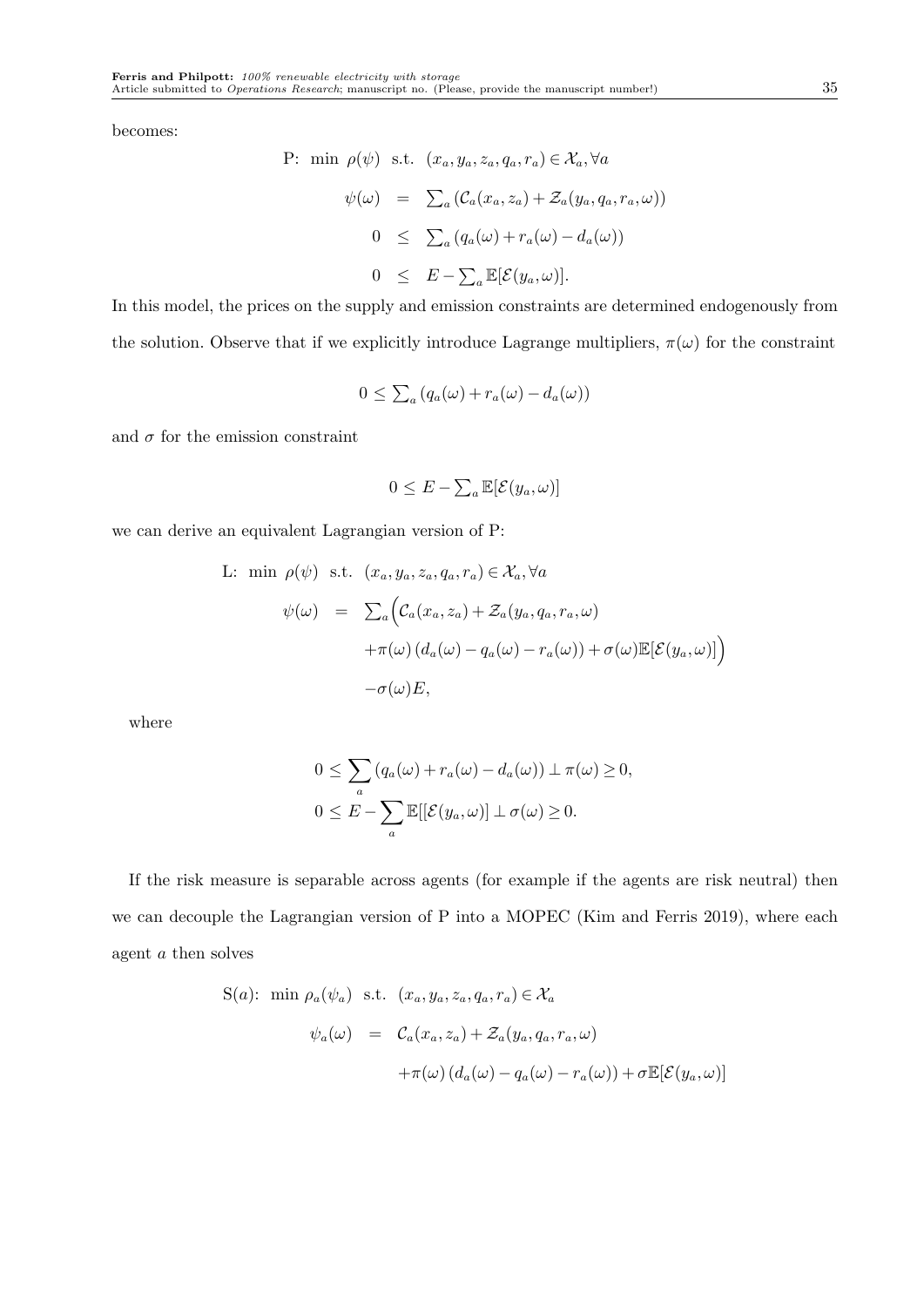and the prices, production and purchases satisfy the market clearing conditions

$$
0 \leq \sum_{a} (q_a(\omega) + r_a(\omega) - d_a(\omega)) \perp \pi(\omega) \geq 0,
$$
  

$$
0 \leq E - \sum_{a} \mathbb{E}[\mathcal{E}(y_a, \omega)] \perp \sigma \geq 0.
$$

(A MOPEC is a collection of parametric optimization problems coupled with a parametric complementarity or variational inequality.)

The model S(a) imposes an ex-ante emissions price  $\sigma$  on expected emissions  $\mathbb{E}[\mathcal{E}(y_a,\omega)]$  for agent a. The cost of this is incurred in every scenario, and so it alters their operational disbenefit  $\psi_a(\omega)$ by a constant. It is arguably more natural to imagine the agent paying  $\sigma$  for each tonne of CO2 emitted, so

$$
\hat{\psi}_a(\omega) = \mathcal{C}_a(x_a, z_a) + \mathcal{Z}_a(y_a, q_a, r_a, \omega) + \sigma \mathcal{E}(y_a, \omega),
$$

and then minimizing risk-adjusted disbenefit  $\rho_a(\hat{\psi}_a)$ . This corresponds to a model in which  $\sigma$  is an exogeneous CO2 price to be set for example by an environmental regulator or by a cap and trade market involving sectors outside the electricity system.

If the agents are risk neutral  $(\rho_a = \mathbb{E})$  then the models are equivalent. In the general case where the agents are not risk neutral, the two models for emission charges are not equivalent. Furthermore, in the absence of a complete market for risk (i.e. where there is a full set of Arrow-Debreu securities), then as detailed in Ferris and Philpott (2018), neither model of emission pricing gives a MOPEC that corresponds to the system optimization problem P given above. It is clear that when some of the agents represent supply and others represent demand sectors, then the form of  $\mathcal{C}_a$  and  $\mathcal{Z}_a$  are quite different (sometimes even vanishing for specific agents) and this gives rise to richer forms of models and interaction effects.

We illustrate some of these effects using a simplification of our model to two inflow scenarios (years 2005 and 2011 with probabilities 0.3 and 0.7) and original load data. We impose a CO2 target of 900 kt (corresponding to  $\theta = 0.7$ ).

The results are shown in Figure 9a. This plots the value of  $\sigma$  in equilibrium for three different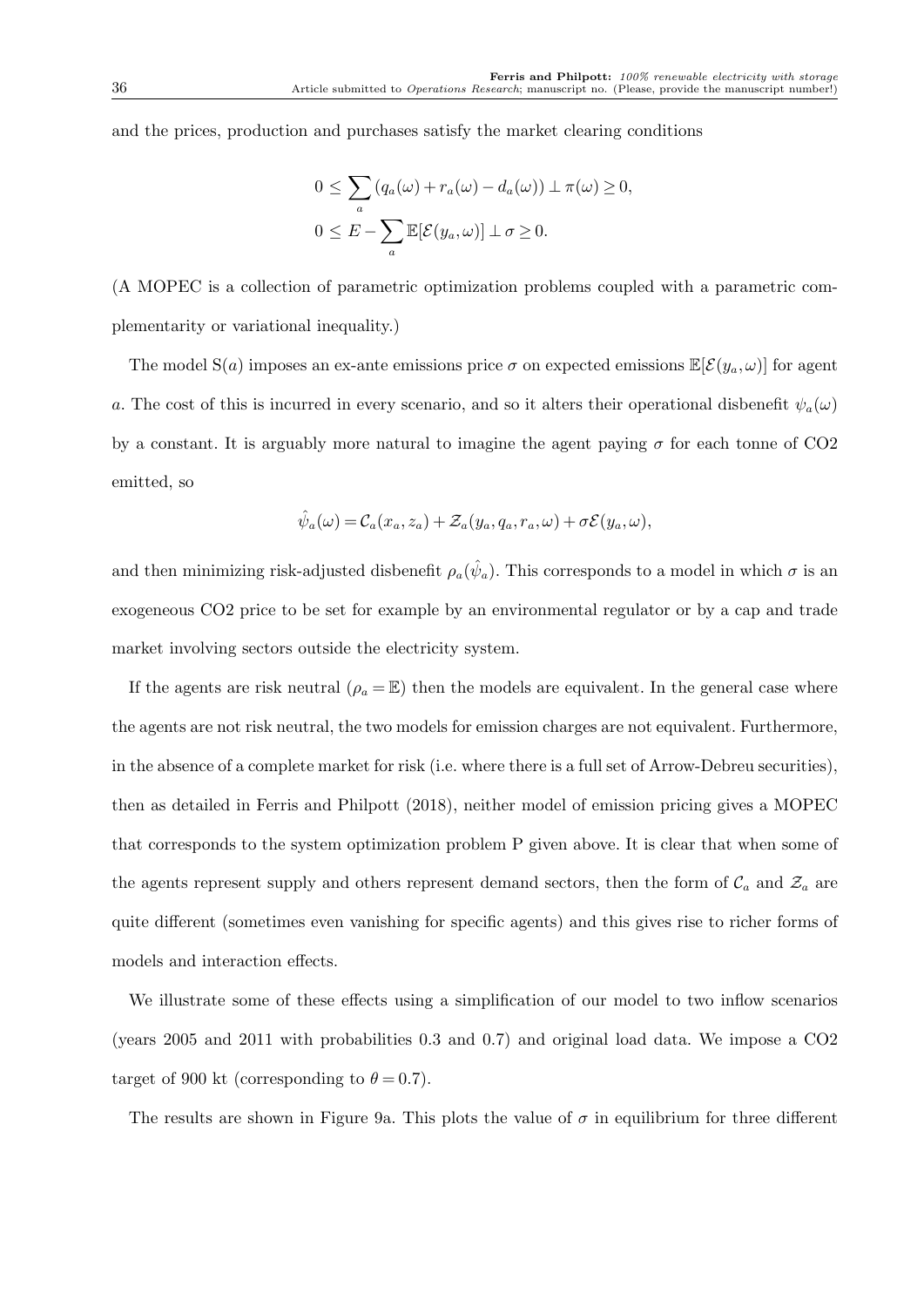

(a) Carbon prices with increasing  $\lambda$  (b) Ownership Figure 9 Affects of increasing risk aversion carbon price and investment

industry structures and levels of risk aversion  $\lambda$  ranging from 0 (risk neutral) to 0.7, where risk aversion is modeled using  $(1-\lambda)\mathbb{E}[Z] + \lambda A \text{VaR}_{0.90}(Z)$ . The industry structures were a socially planned system where all technologies are operated as a state monopoly (SysOpt), a "competitive" system with five competing companies called WIND/SOLAR, HYDRO, THERMAL, BATTERY/DR, GEOTHERMAL/CCS (Competitive) and a "vertically-integrated" system with five companies called WIND/THERMAL, HYDRO, SOLAR, BATTERY/DR, GEOTHERMAL/CCS (VertInt). The vertically integrated system enables some risk pooling between wind generation and thermal plant.

As shown in Figure 9a, the equilibrium CO2 price  $(\sigma)$  is the same value for all industry structures when agents are risk neutral  $(\lambda = 0)$ . As risk aversion of the agents increase, the risk-averse system optimal solution requires less expensive CO2 prices to meet the ex-ante emissions constraint. This is similar to the solution for the vertically integrated industry structure. However in the competitive case with more players, there are fewer opportunities to pool risk and so as risk aversion increases the CO2 price needed to meet the emissions constraint increases.

Figure 9b picks the three points on the graphs corresponding to  $\lambda = 0.3$  and compares the capacity choices. Surprisingly, despite the large differences in CO2 prices for these cases, the optimal capacity choices are very similar. Wind generation expansion is shifted between locations NI and HAY but the total amount remains similar. In the vertically integrated case, more wind is built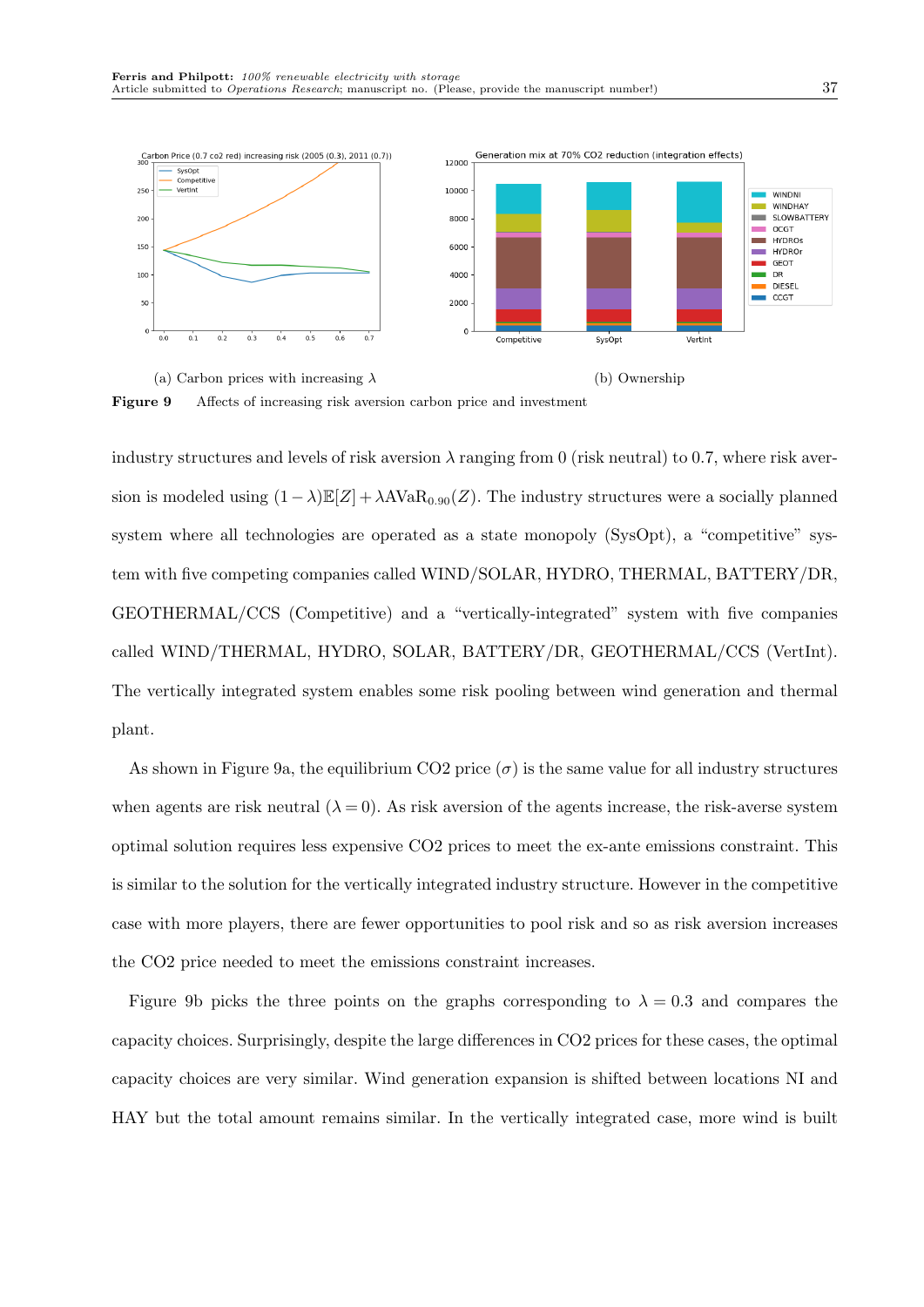in NI closer to existing thermal plant that are co-owned. One can see that higher carbon charges are needed in the competitive case to induce optimal operations of the wind and thermal plant to meet the expected emissions target without risk pooling.

# 7. Conclusion

This paper has presented a two-stage stochastic programming model for planning the expansion of electricity generation to achieve specific renewable-energy targets. Different policy prescriptions can be modeled using different formulations of the objective function of this model, each of which is shown to yield different capacity mixes and generation outcomes. This serves to illuminate the advantages and drawbacks of different policy choices.

Versions of our model have been applied to a case study using New Zealand data. This study is not intended to compute recommended policy choices, but rather to serve as an illustration of the power of our models. The models show that there are important differences between policies that mandate nonrenewable capacity limits and those that mandate nonrenewable energy (and  $CO<sub>2</sub>$ ) levels. The latter class of model is more aligned with the underlying objective of reducing greenhouse gas emissions. Similarly chance-constrained versions of our model yield less desirable emission outcomes than those that focus on constraining average emissions.

Since the models we are considering have long time horizons over which uncertain effects will become realized gradually, there is considerable value in developing a multistage version of our model. One approach uses multihorizon scenario trees (see Kaut et al. 2014), in which investment decisions are made at nodes of a coarse scenario tree that models long-term uncertainty (such as load and technology advances) and operational decisions are made at the nodes of this tree, subject to short-term uncertainty (as modeled by the scenarios described in this paper). Developing such a model for the New Zealand electricity system is the subject of a forthcoming companion paper (Downward et al. 2019).

## Acknowledgments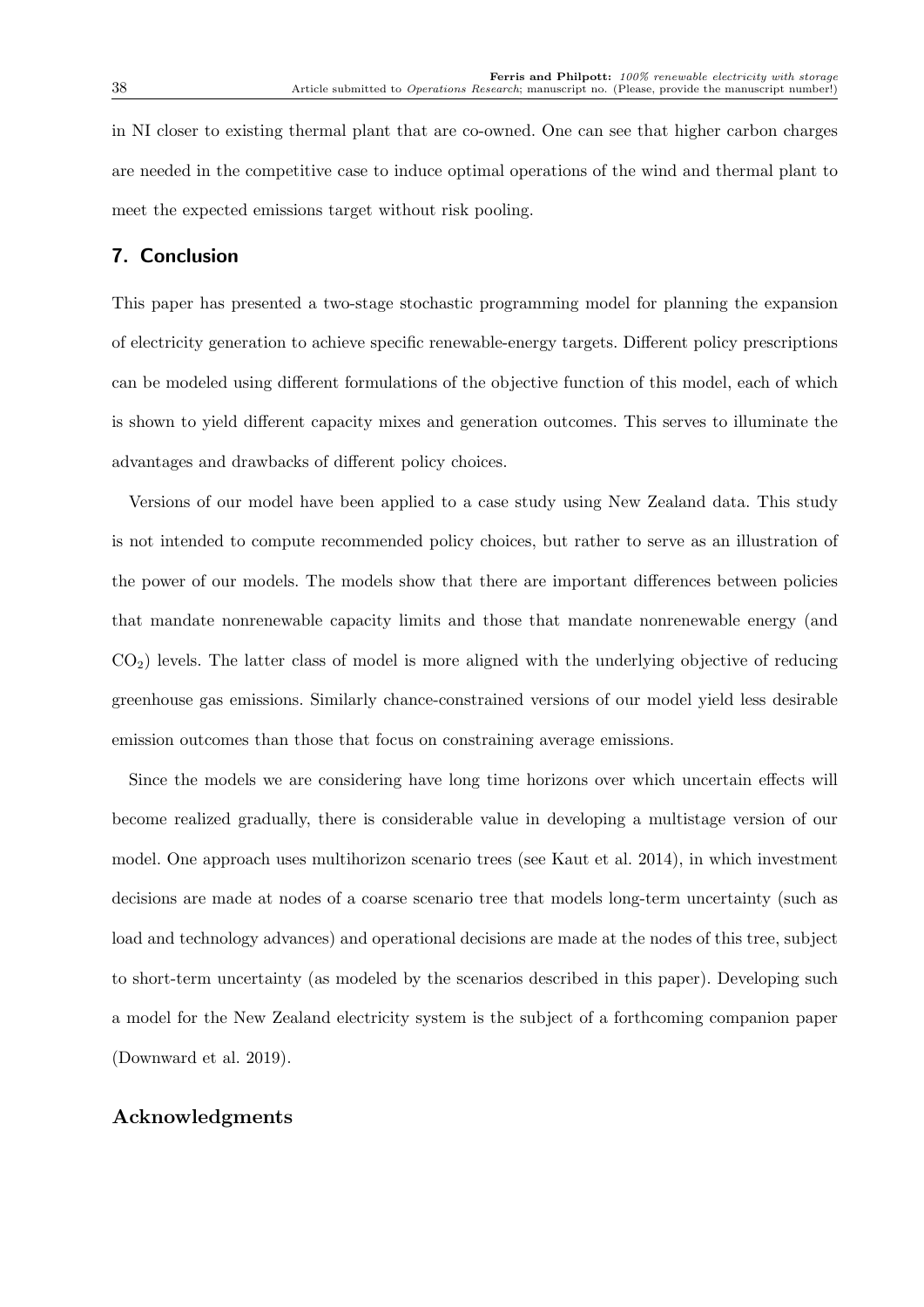This project has been supported in part by the US Department of Energy. The paper was completed while the authors were participating in the Mathematics of Energy Systems thematic programme at the Isaac Newton Institute at the University of Cambridge. The authors wish to acknowledge the support of the INI, and the second author acknowledges the support of the New Zealand Marsden Fund under contract UOA1520. The results of the paper are based on the research of the authors and do not represent any official view of the New Zealand Interim Climate Committee or the New Zealand Government.

## References

- Artzner P, Delbaen F, Eber JM, Heath D (1999) Coherent measures of risk. Mathematical finance 9(3):203– 228.
- Bishop P, Bull B (2008) The future of electricity generation in New Zealand. 13th annual conference of the New Zealand Agricultural and Resource Economics Society, Nelson, New Zealand, 28–29.
- Boffino L, Conejo A, Sioshansi R, Oggioni G (2018) A two-stage stochastic optimization planning framework to deeply decarbonize electric power systems. Technical Report downloadable from https://u.osu.edu/sioshansi.1/ramblings/, Department of Integrated Systems Engineering, Ohio State University.
- De Jonghe C, Hobbs B, Belmans R (2012) Optimal generation mix with short-term demand response and wind penetration. IEEE Transactions on Power Systems 27(2):830-839.
- Downward A, Ferris M, Philpott A (2019) Multistage models for 100 percent renewable electricity. Technical report, Electric Power Optimization Centre (EPOC), Auckland, NZ.
- Electricity Market Information System (2019) Technical Report Downloaded from https://www.emi.ea.govt.nz , New Zealand Electricity Authority.
- Ferris MC, Philpott AB (2018) Dynamic risked equilibrium. Operations Research Submitted.
- Fishbone L, Abilock H (1981) MARKAL , a linear-programming model for energy systems analysis: Technical description of the bnl version. International Journal of Energy Research 5(4):353–375.
- Fulton B (2018) Security of Supply in the New Zealand Electricity Market (BE Honours Project Report, Department of Engineering Science, University of Auckland).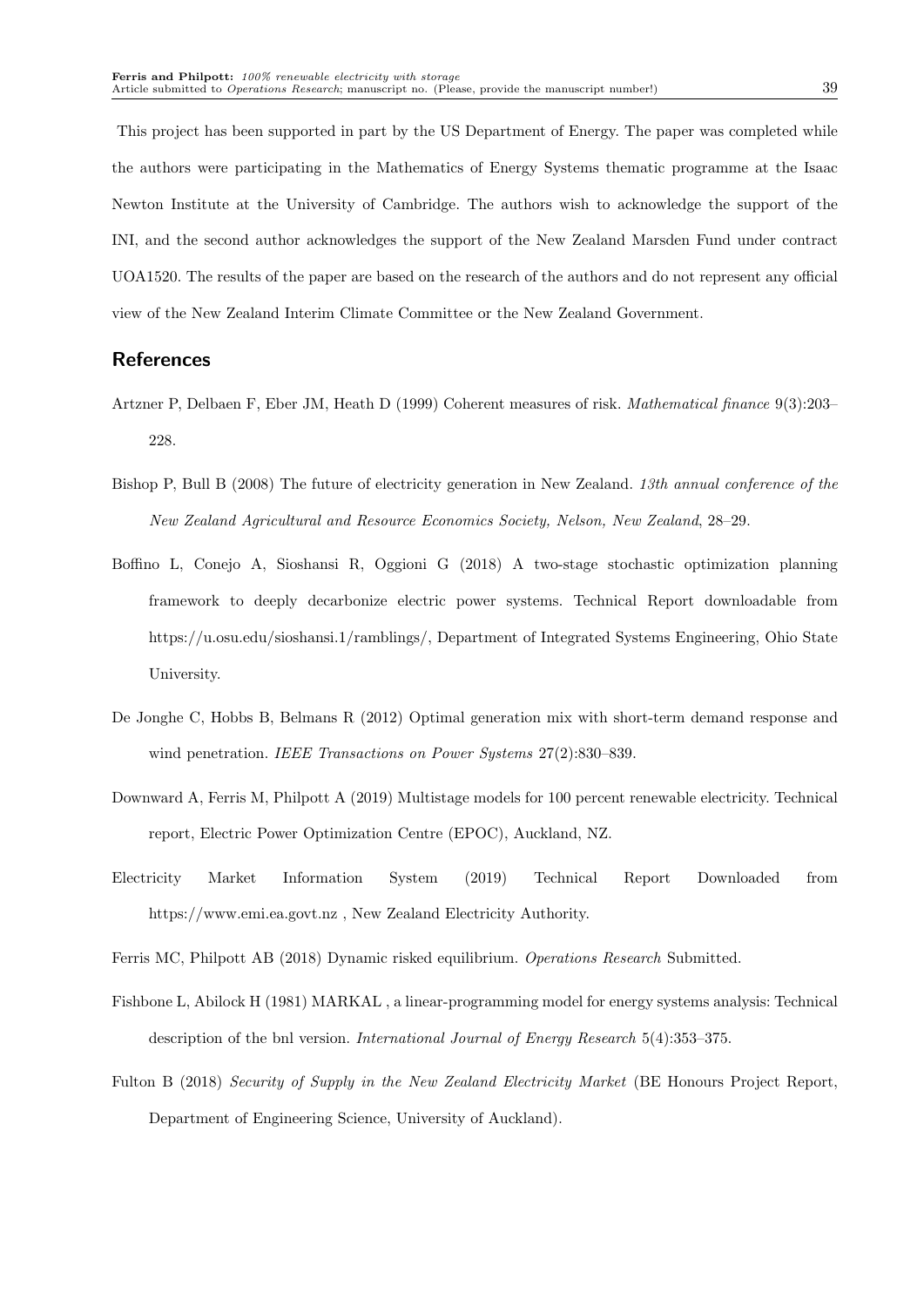- Graf C, Marcantonini C (2017) Renewable energy and its impact on thermal generation. *Energy Economics* 66:421–430.
- Joskow P (2006) Competitive electricity markets and investment in new generating capacity. Technical report, AEI-Brookings Joint Center Working Paper 06-14.
- Kaut M, Midthun K, Werner A, Tomasgard A, Hellemo L, Fodstad M (2014) Multi-horizon stochastic programming. Computational Management Science 11(1-2):179–193.
- Khazaei J, Powell W (2017) SMART-Invest: a stochastic, dynamic planning for optimizing investments in wind, solar, and storage in the presence of fossil fuels. the case of the PJM electricity market. Energy Systems 1–27.
- Kim Y, Ferris MC (2019) Solving equilibrium problems using extended mathematical programming. Mathematical Programming Computation URL http://dx.doi.org/10.1007/s12532-019-00156-4, online first.
- Kok C, Philpott A, Zakeri G (2018) Value of transmission capacity in electricity markets with risk averse agents. Technical Report www.epoc.org.nz/papers/TransmissionPaperOperationsResearch.pdf, EPOC Working Paper.
- Loulou R (2008) ETSAP-TIAM: the TIMES integrated assessment model. Part II: Mathematical formulation. Computational Management Science 5(1-2):41–66.
- Loulou R, Labriet M (2008) ETSAP-TIAM: the TIMES integrated assessment model Part I: Model structure. Computational Management Science 5(1-2):7–40.
- Mason I, Page S, Williamson A (2010) A 100% renewable electricity generation system for New Zealand utilising hydro, wind, geothermal and biomass resources. Energy Policy 38(8):3973–3984.
- Mason I, Page S, Williamson A (2013) Security of supply, energy spillage control and peaking options within a 100% renewable electricity system for New Zealand. Energy Policy 60:324–333.
- Masse P, Gibrat R (1957) Application of linear programming to investments in the electric power industry. Management Science 3(2):149–166.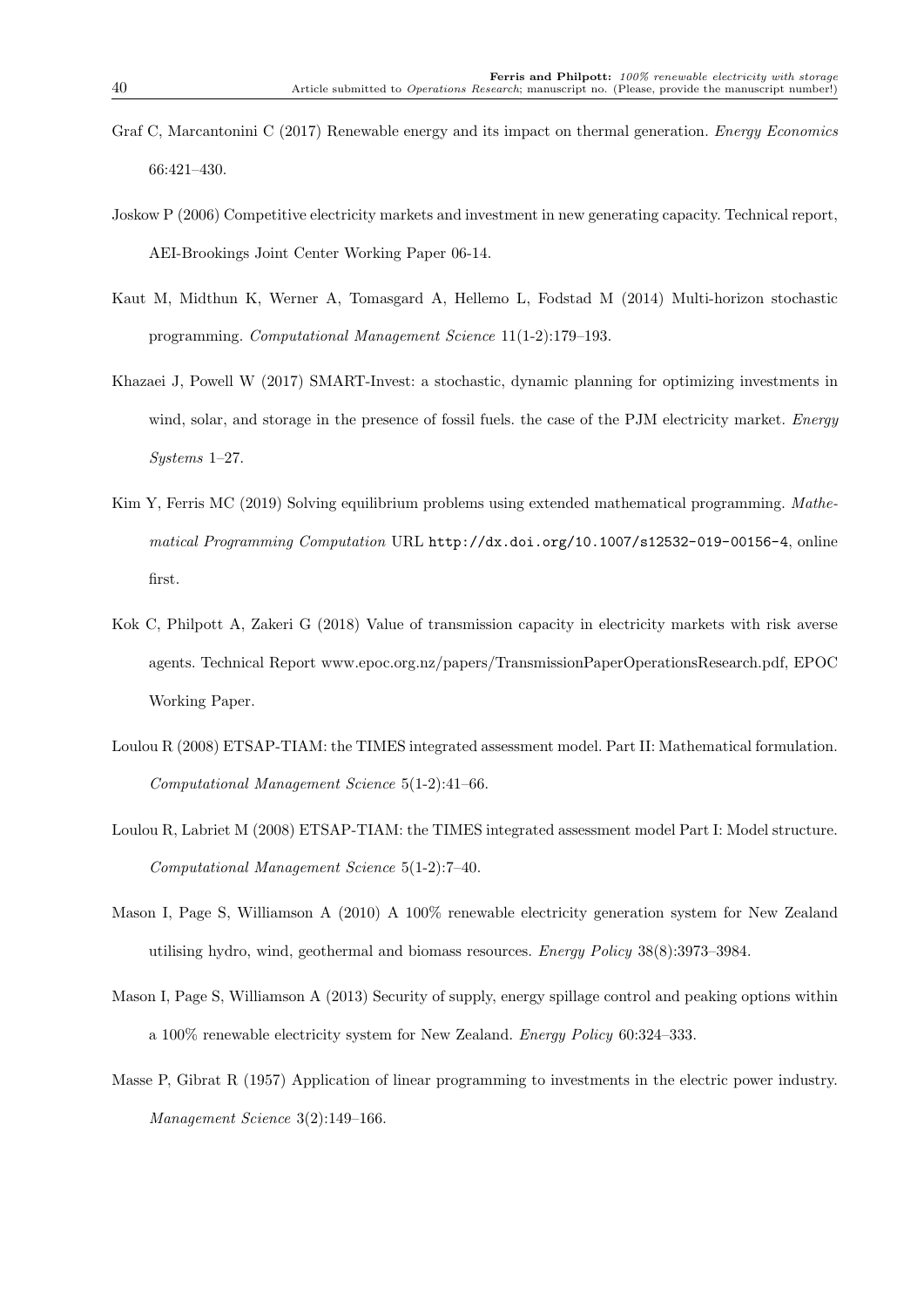Committee.

- Ralph D, Smeers Y (2015) Risk trading and endogenous probabilities in investment equilibria. SIAM Journal on Optimization 25(4):2589–2611.
- Rubin E, Zhai H (2012) The cost of carbon capture and storage for natural gas combined cycle power plants. Environmental science  $\mathcal C$  technology 46(6):3076-3084.
- Short W, Sullivan P, Mai T, Mowers M, Uriarte C, Blair N, Heimiller D, Martinez A (2011) Regional Energy Deployment System (ReEDS). Technical report, National Renewable Energy Lab.(NREL), Golden, CO (United States).
- Skar C, Doorman G, Tomasgard A (2014) The future European power system under a climate policy regime. 2014 IEEE International Energy Conference (ENERGYCON), 318–325 (IEEE).
- Stoft S (2002) Power System Economics (IEEE press Piscataway).
- US Energy Information Administration (EIA) (2019) Capital cost estimates for utility-scale electricity generation. Downloaded from https://www.eia.gov .
- Wu A, Philpott A, Zakeri G (2017) Investment and generation optimization in electricity systems with intermittent supply. Energy Systems 8(1):127–147.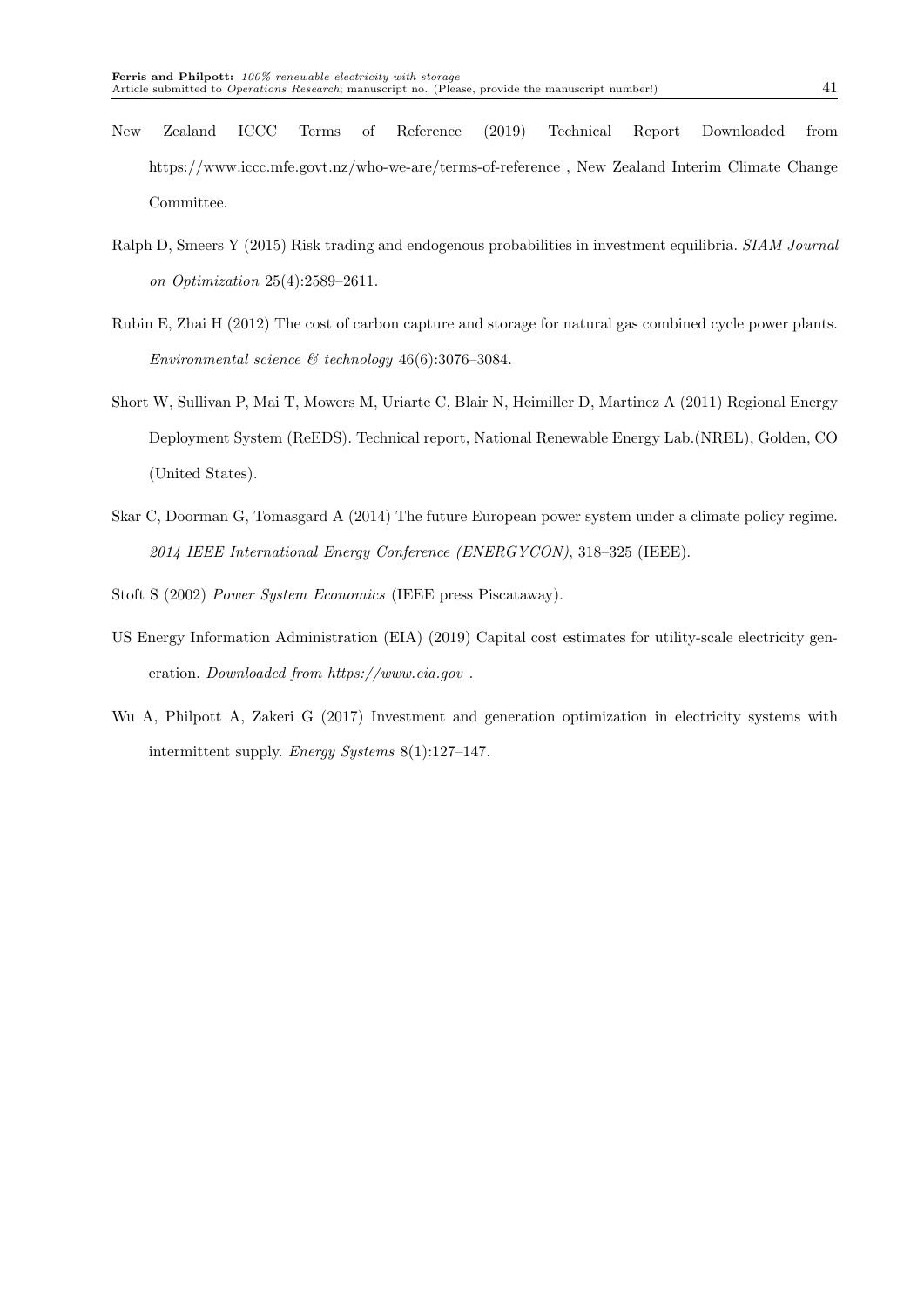# **Appendices**

| Appendix A: Data used in New Zealand model |  |  |  |  |  |
|--------------------------------------------|--|--|--|--|--|
|--------------------------------------------|--|--|--|--|--|

|  | b1 b2 b3 b4 b5 b6 b7 b8 b9 b10              |  |  |  |  |
|--|---------------------------------------------|--|--|--|--|
|  | 0 10 50 100 200 300 300 300 300 300 300 300 |  |  |  |  |
|  | 1 10 50 124 200 300 300 300 300 300 300 300 |  |  |  |  |
|  | 2 10 50 148 200 300 300 300 300 300 300 300 |  |  |  |  |
|  | 3 10 50 148 200 300 300 300 300 300 300 300 |  |  |  |  |

**Table 5** Number of hours in each load block b in each season  $t = 0, 1, 2, 3$ .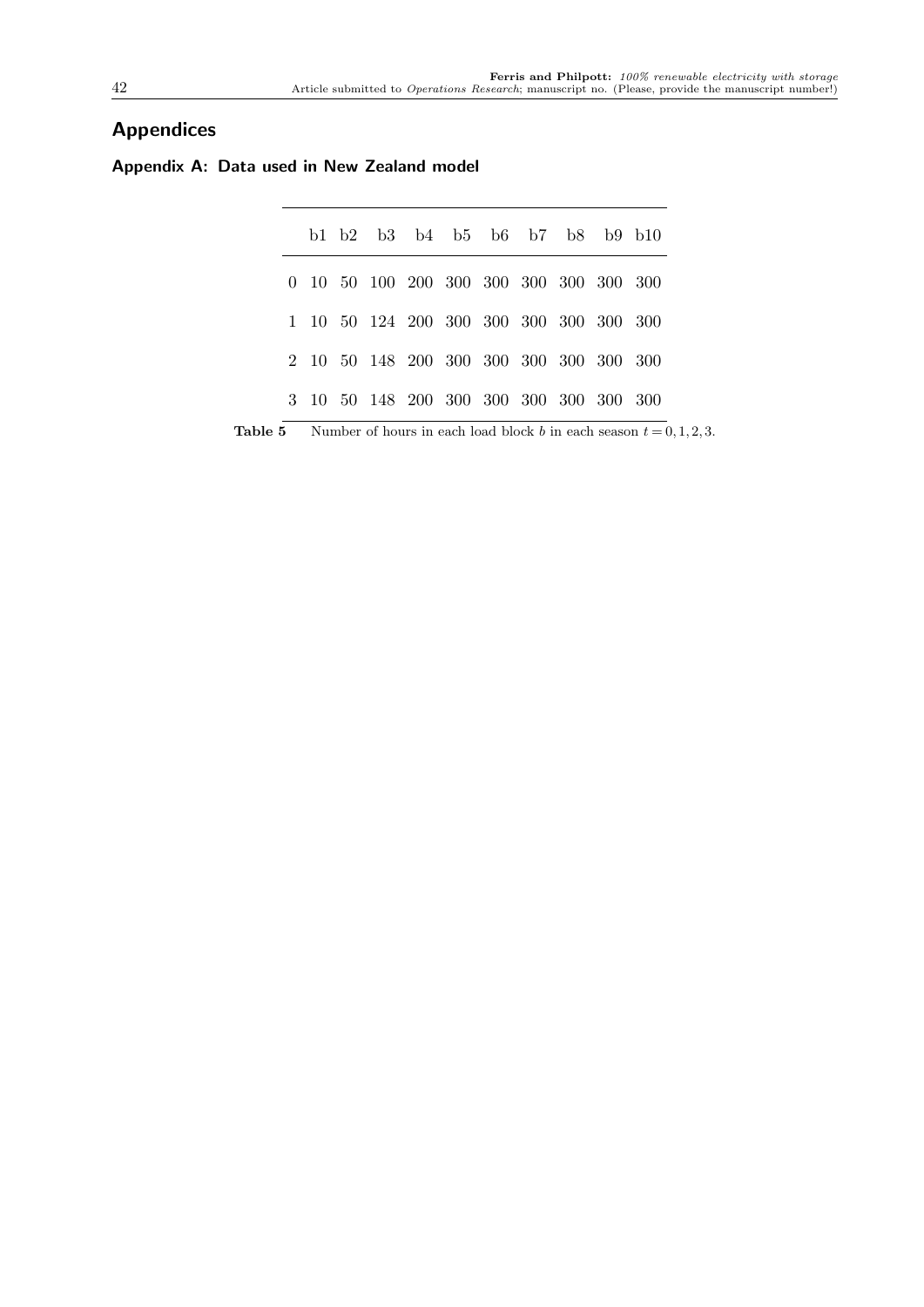| SI               | b1   | b2   | b3        | b <sub>4</sub> | b5   | b6                  | b7   | b <sub>8</sub> | b 9       | b10  |
|------------------|------|------|-----------|----------------|------|---------------------|------|----------------|-----------|------|
| $\overline{0}$   | 2194 | 2152 | 2113      | 2055           | 1989 | 1913                | 1845 | 1752           | 1620      | 1473 |
| $\mathbf{1}$     | 2302 | 2263 | 2219      | 2146           | 2042 | 1942                | 1833 | 1710           | 1587      | 1447 |
| $\sqrt{2}$       | 2311 | 2290 | 2254      | 2178           | 2073 | 1959                | 1857 | 1755           | 1634      | 1478 |
| $\boldsymbol{3}$ | 2188 | 2189 | 2170      | 2096           | 1999 | 1924                | 1873 | 1778           | 1670      | 1498 |
| <b>HAY</b>       | b1   | b2   | b3        | b <sub>4</sub> | b5   | b6                  | b7   | b <sub>8</sub> | b9        | b10  |
| $\overline{0}$   | 583  | 570  | 550       | 541            | 524  | 502                 | 469  | 417            | 355       | 328  |
| $\mathbf{1}$     | 744  | 722  | 707       | 665            | 613  | 580                 | 545  | 474            | 411       | 364  |
| $\sqrt{2}$       | 760  | 735  | 720       | 681            | 633  | 597                 | 563  | 500            | 429       | 376  |
| $\sqrt{3}$       | 630  | 591  | 570       | 552            | 535  | 512                 | 473  | 422            | 369       | 343  |
| NI               | b1   | b2   | b3        | b <sub>4</sub> | b5   | b6                  | b7   | b <sub>8</sub> | b9        | b10  |
| $\boldsymbol{0}$ | 3502 | 3465 | 3428      | 3335           | 3227 | 3027 2797           |      | 2504           | 2119      | 1905 |
| $\,1$            | 4196 |      | 4106 3912 |                |      | 3656 3427 3264 3012 |      | 2635           | 2250      | 1981 |
| $\overline{2}$   | 4310 | 4160 | 4011      |                |      | 3810 3583 3380      | 3172 | 2805           | 2350      | 2079 |
| 3                | 3692 | 3578 | 3480      | 3382           | 3255 | 3092                | 2856 | 2550           | 2164 1955 |      |

**Table 6** Estimated 2035 demand in each load block b in each season  $t = 0, 1, 2, 3$ , in each region i.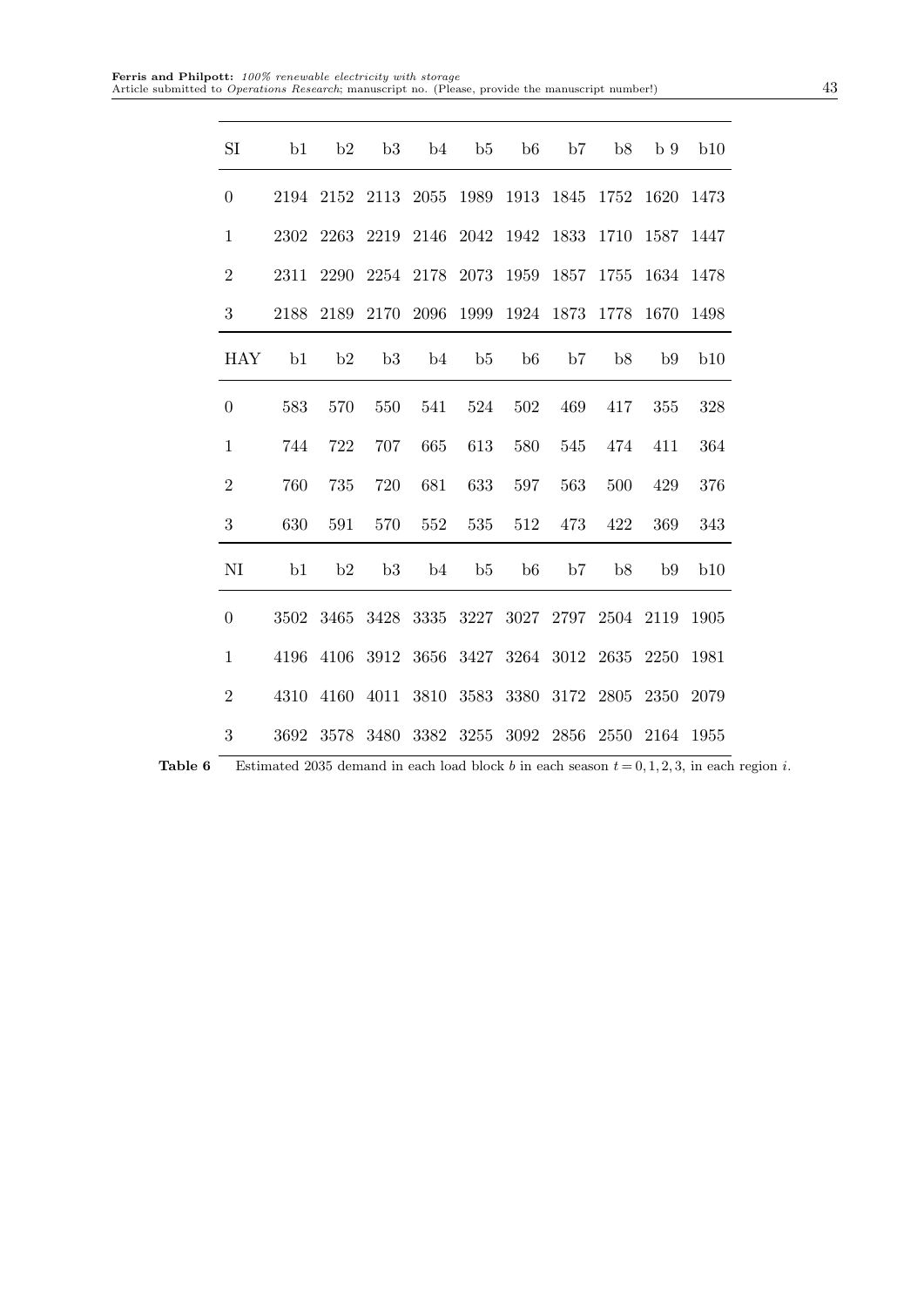**Ferris and Philpott:** 100% renewable electricity with storage<br>Article submitted to Operations Research; manuscript no. (Please, provide the manuscript number!)

| SI               | b1    | b2 | b3 | $b4$ $b5$ |                   | b6 b7 b8 | b9                                                                                                                  | b10 |
|------------------|-------|----|----|-----------|-------------------|----------|---------------------------------------------------------------------------------------------------------------------|-----|
| $\overline{0}$   |       |    |    |           |                   |          | $0.158$ $0.205$ $0.338$ $0.318$ $0.311$ $0.214$ $0.253$ $0.131$ $0.015$ $0.003$                                     |     |
| $\mathbf{1}$     |       |    |    |           |                   |          | $0.016$ $0.030$ $0.038$ $0.067$ $0.123$ $0.121$ $0.077$ $0.078$ $0.006$ $0.001$                                     |     |
| $\overline{2}$   | 0.008 |    |    |           |                   |          | $0.028$ $0.050$ $0.084$ $0.121$ $0.149$ $0.162$ $0.064$ $0.006$ $0.001$                                             |     |
| 3                | 0.409 |    |    |           |                   |          | 0.370 0.371 0.375 0.248 0.218 0.230 0.157 0.045 0.017                                                               |     |
| <b>HAY</b>       | b1    | b2 | b3 |           | b4 b5 b6 b7 b8    |          | b9                                                                                                                  | b10 |
| $\boldsymbol{0}$ |       |    |    |           |                   |          | $0.158$ $0.205$ $0.338$ $0.318$ $0.311$ $0.214$ $0.253$ $0.131$ $0.015$ $0.003$                                     |     |
| $\mathbf{1}$     | 0.016 |    |    |           |                   |          | $0.030$ $0.038$ $0.067$ $0.123$ $0.121$ $0.077$ $0.078$ $0.006$ $0.001$                                             |     |
| $\overline{2}$   |       |    |    |           |                   |          | $0.008$ $0.028$ $0.050$ $0.084$ $0.121$ $0.149$ $0.162$ $0.064$ $0.006$ $0.001$                                     |     |
| 3                | 0.409 |    |    |           |                   |          | 0.370 0.371 0.375 0.248 0.218 0.230 0.157 0.045 0.017                                                               |     |
| NI               | b1    | b2 |    |           | b3 b4 b5 b6 b7 b8 |          | <b>b9</b>                                                                                                           | b10 |
| $\overline{0}$   |       |    |    |           |                   |          | $0.246 \quad 0.271 \quad 0.348 \quad 0.321 \quad 0.277 \quad 0.185 \quad 0.240 \quad 0.129 \quad 0.013 \quad 0.002$ |     |
| $\mathbf{1}$     |       |    |    |           |                   |          | $0.025$ $0.039$ $0.050$ $0.083$ $0.133$ $0.143$ $0.099$ $0.079$ $0.008$ $0.001$                                     |     |
| $\overline{2}$   | 0.011 |    |    |           |                   |          | $0.042$ $0.081$ $0.103$ $0.137$ $0.152$ $0.171$ $0.077$ $0.010$ $0.001$                                             |     |
| 3                |       |    |    |           |                   |          | 0.374 0.342 0.340 0.309 0.224 0.202 0.234 0.155 0.036 0.012                                                         |     |

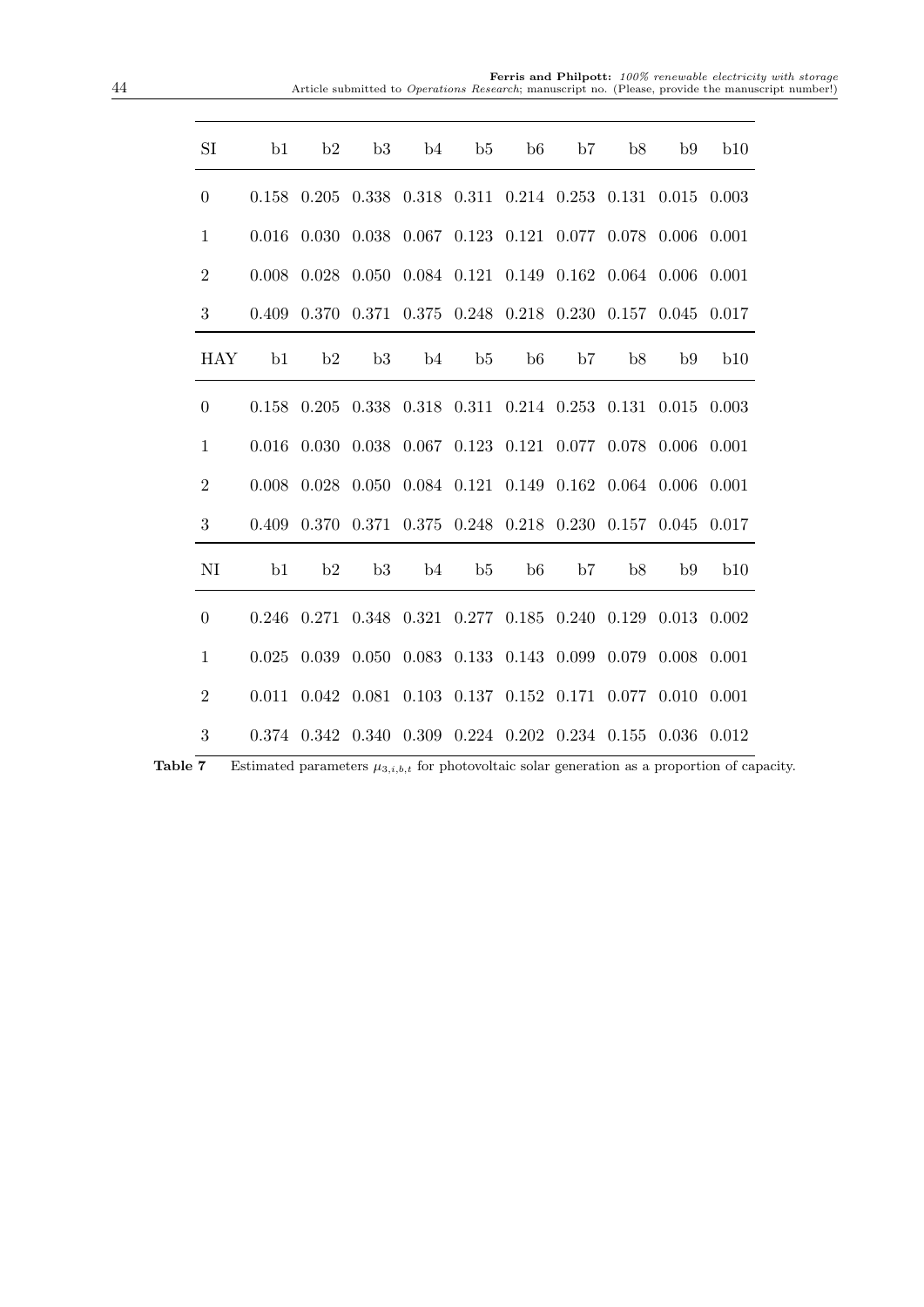| SI               | b <sub>1</sub> | b2                                                                    | b3                                 |    | $b4$ $b5$ $b6$ |    | b7        | b8 | b9   | b10  |
|------------------|----------------|-----------------------------------------------------------------------|------------------------------------|----|----------------|----|-----------|----|------|------|
| $\theta$         |                | 0.25 0.18 0.14 0.28 0.37 0.37 0.41 0.37 0.34 0.38                     |                                    |    |                |    |           |    |      |      |
| $\mathbf{1}$     |                | 0.34 0.18 0.14 0.28 0.37 0.37 0.41 0.37 0.34 0.38                     |                                    |    |                |    |           |    |      |      |
| $\sqrt{2}$       |                | $0.35$ $0.17$ $0.25$ $0.26$ $0.27$ $0.30$ $0.37$ $0.36$ $0.32$ $0.35$ |                                    |    |                |    |           |    |      |      |
| 3                |                | 0.22 0.11 0.16 0.24 0.29 0.32 0.37 0.33 0.28 0.37                     |                                    |    |                |    |           |    |      |      |
| <b>HAY</b>       | b1             | b2                                                                    | b3                                 | b4 | b5             | b6 | <b>b7</b> | b8 | b9   | b10  |
| $\theta$         |                | 0.35 0.15 0.17 0.36 0.51 0.48 0.46 0.47 0.35 0.54                     |                                    |    |                |    |           |    |      |      |
| $\mathbf{1}$     | 0.30           | 0.15 0.17 0.36 0.51 0.48 0.46 0.47 0.35 0.54                          |                                    |    |                |    |           |    |      |      |
| $\boldsymbol{2}$ |                | 0.44 0.31 0.38 0.42 0.44 0.45 0.53 0.47 0.41 0.61                     |                                    |    |                |    |           |    |      |      |
| $\boldsymbol{3}$ | 0.32           | 0.11 0.19 0.35 0.40 0.43 0.48 0.50 0.35 0.48                          |                                    |    |                |    |           |    |      |      |
| NI               | b1             | b2                                                                    | b3                                 |    | $b4$ $b5$ $b6$ |    | b7        | b8 | b9   | b10  |
| $\boldsymbol{0}$ |                | $0.28$ $0.25$ $0.30$ $0.40$ $0.49$ $0.46$ $0.48$ $0.52$ $0.40$ $0.55$ |                                    |    |                |    |           |    |      |      |
| $\mathbf{1}$     |                | 0.52 0.25 0.30 0.40 0.49 0.46 0.48 0.52 0.40 0.55                     |                                    |    |                |    |           |    |      |      |
| $\boldsymbol{2}$ |                | 0.36 0.31 0.34 0.35 0.34 0.37 0.45 0.41 0.33 0.45                     |                                    |    |                |    |           |    |      |      |
| $\boldsymbol{3}$ | 0.19           |                                                                       | 0.13 0.23 0.28 0.38 0.45 0.41 0.42 |    |                |    |           |    | 0.31 | 0.48 |

**Table 8** Estimated parameters  $\mu_{k,i,b,t}$  for wind generation for the scenario when wind blows in block 1. The same table applies when wind does not blow in block 1, except that the column headed b1 is replaced by zeroes.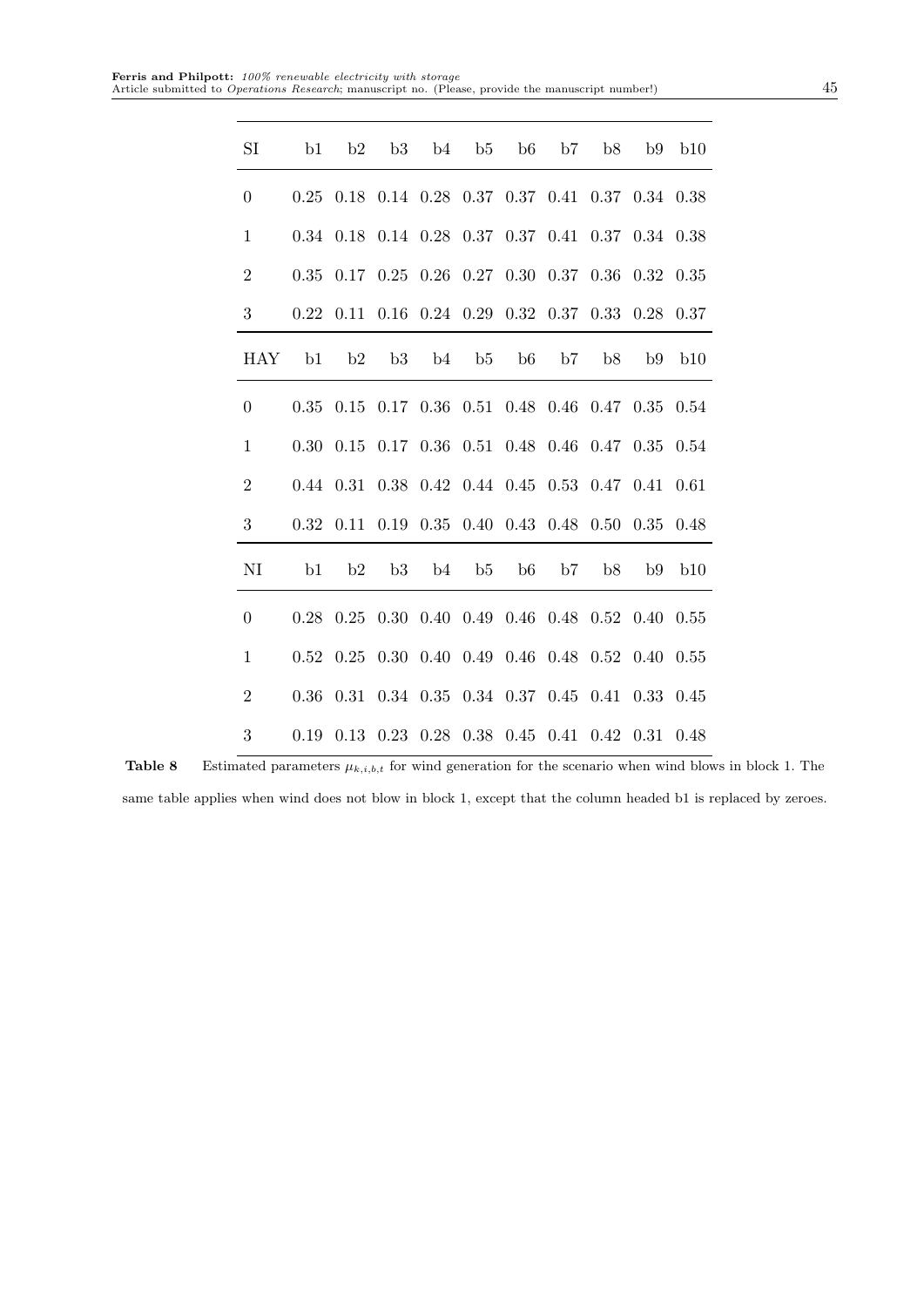# **Ferris and Philpott:** 100% renewable electricity with storage<br>Article submitted to Operations Research; manuscript no. (Please, provide the manuscript number!)

| SI | $\theta$ | $\begin{array}{ccc} & 1 \end{array}$ | 2 3 NI 0 1 2                                                                                                       |  |  | 3 |
|----|----------|--------------------------------------|--------------------------------------------------------------------------------------------------------------------|--|--|---|
|    |          |                                      | 2005 0.611 0.471 0.448 0.397 2005 0.400 0.338 0.380 0.413                                                          |  |  |   |
|    |          |                                      | 2006 0.431 0.487 0.437 0.644 2006 0.360 0.510 0.621 0.384                                                          |  |  |   |
|    |          |                                      | 2007 0.492 0.506 0.492 0.612 2007 0.335 0.230 0.512 0.350                                                          |  |  |   |
|    |          |                                      | $2008\  \  0.486\  \  0.413\  \  0.399\  \  0.572\qquad \  2008\  \  0.209\  \  0.294\  \  0.685\  \  0.378$       |  |  |   |
|    |          |                                      | 2009 0.464 0.594 0.531 0.549 2009 0.275 0.292 0.506 0.464                                                          |  |  |   |
|    |          |                                      | 2010 0.495 0.601 0.536 0.579 2010 0.303 0.335 0.603 0.416                                                          |  |  |   |
|    |          |                                      | $2011 \quad 0.618 \quad 0.539 \quad 0.441 \quad 0.553 \qquad 2011 \quad 0.405 \quad 0.503 \quad 0.511 \quad 0.402$ |  |  |   |
|    |          |                                      | 2012 0.394 0.439 0.522 0.572 2012 0.436 0.432 0.515 0.385                                                          |  |  |   |
|    |          |                                      | 2013 0.498 0.554 0.656 0.592 2013 0.201 0.260 0.339 0.390                                                          |  |  |   |
|    |          |                                      | 2014 0.555 0.601 0.673 0.630 2014 0.209 0.349 0.396 0.348                                                          |  |  |   |
|    |          |                                      | 2015 0.532 0.632 0.598 0.611 2015 0.168 0.413 0.527 0.348                                                          |  |  |   |
|    |          |                                      | 2016 0.532 0.680 0.592 0.647 2016 0.269 0.330 0.545 0.483                                                          |  |  |   |
|    |          |                                      | $2017\ \ 0.562\ \ 0.381\ \ 0.500\ \ 0.513\qquad 2017\ \ 0.356\ \ 0.564\ \ 0.682\ \ 0.450$                          |  |  |   |

**Table 9** Parameters  $\hat{\mu}_{i,t}$  for run-of-river generation. Since there is no hydro generation possible in the HAY

region these data are not estimated.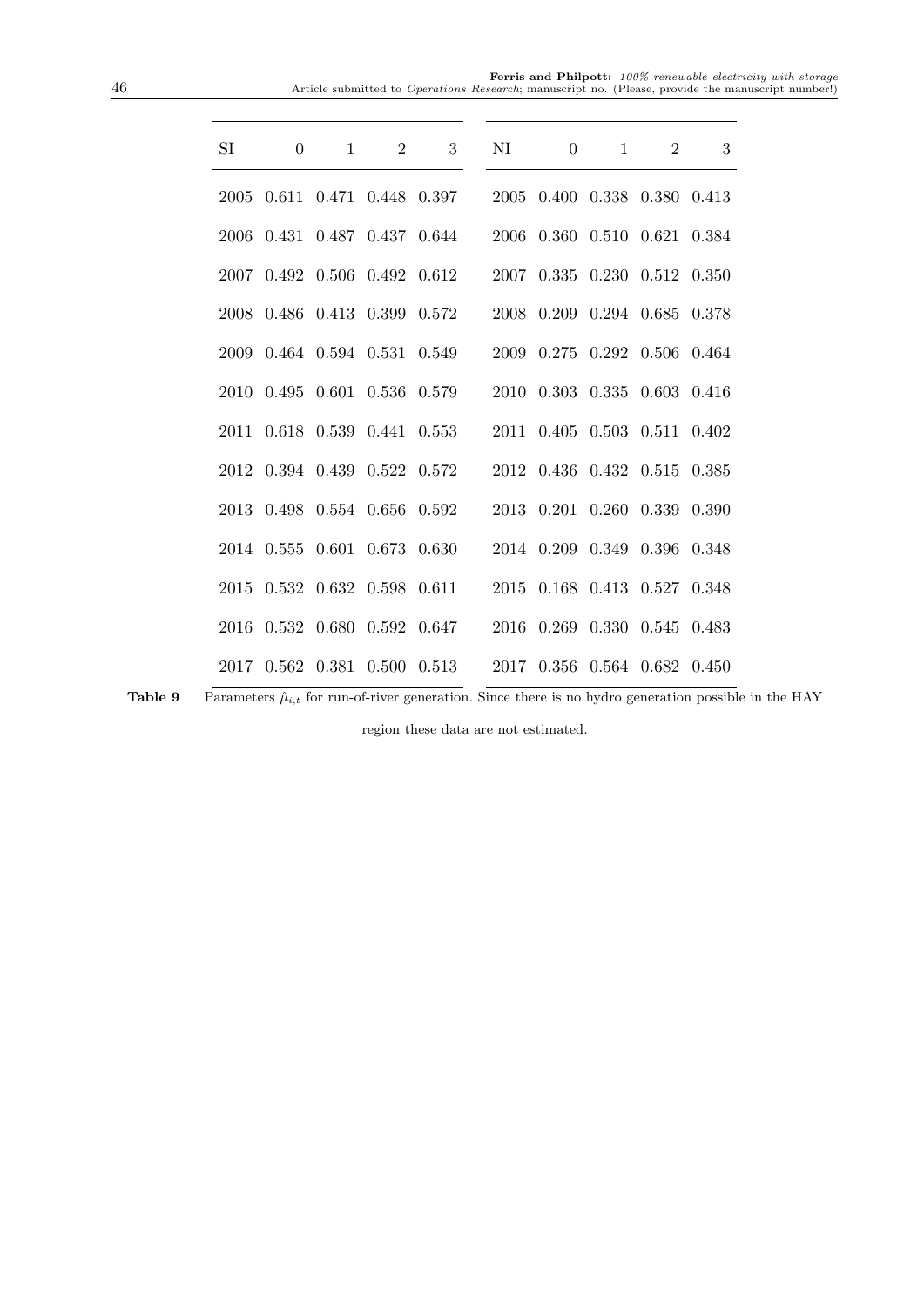|                | SI b1 b2 b3 b4 b5 b6 b7 b8 b9 b10                               |  |                                                             |  |  |                                   |  |
|----------------|-----------------------------------------------------------------|--|-------------------------------------------------------------|--|--|-----------------------------------|--|
| $\overline{0}$ |                                                                 |  | 1.305 1.305 1.305 1.000 1.000 1.000 1.000 0.946 0.946 0.946 |  |  |                                   |  |
| $\mathbf{1}$   |                                                                 |  | 1.383 1.383 1.383 1.000 1.000 1.000 1.000 0.922 0.922 0.922 |  |  |                                   |  |
| $2^{\circ}$    |                                                                 |  | 1.415 1.415 1.415 1.000 1.000 1.000 1.000 0.904 0.904 0.904 |  |  |                                   |  |
|                | 3 1.263 1.263 1.263 1.000 1.000 1.000 1.000 0.939 0.939 0.939   |  |                                                             |  |  |                                   |  |
|                |                                                                 |  |                                                             |  |  |                                   |  |
|                |                                                                 |  |                                                             |  |  | NI b1 b2 b3 b4 b5 b6 b7 b8 b9 b10 |  |
|                | $0$ 1.546 1.546 1.546 1.000 1.000 1.000 1.000 0.903 0.903 0.903 |  |                                                             |  |  |                                   |  |
| $\mathbf{1}$   |                                                                 |  | 1.680 1.680 1.680 1.000 1.000 1.000 1.000 0.861 0.861 0.861 |  |  |                                   |  |
| $2^{\circ}$    |                                                                 |  | 1.488 1.488 1.488 1.000 1.000 1.000 1.000 0.887 0.887 0.887 |  |  |                                   |  |

Table 10 Run-of-river flexibility parameters  $\alpha_{i,t,b}$  as estimated from historical run-of-river hydro generation in each region. The sum of  $\alpha_{i,b,t}$  weighted by the hours in each block equals the number of hours in season t. The parameters  $\mu_{k,i,b,t}$  for  $k =$ run-of-river plant are computed to be  $\mu_{k,i,b,t} = \alpha_{i,b,t} \hat{\mu}_{i,t}$ .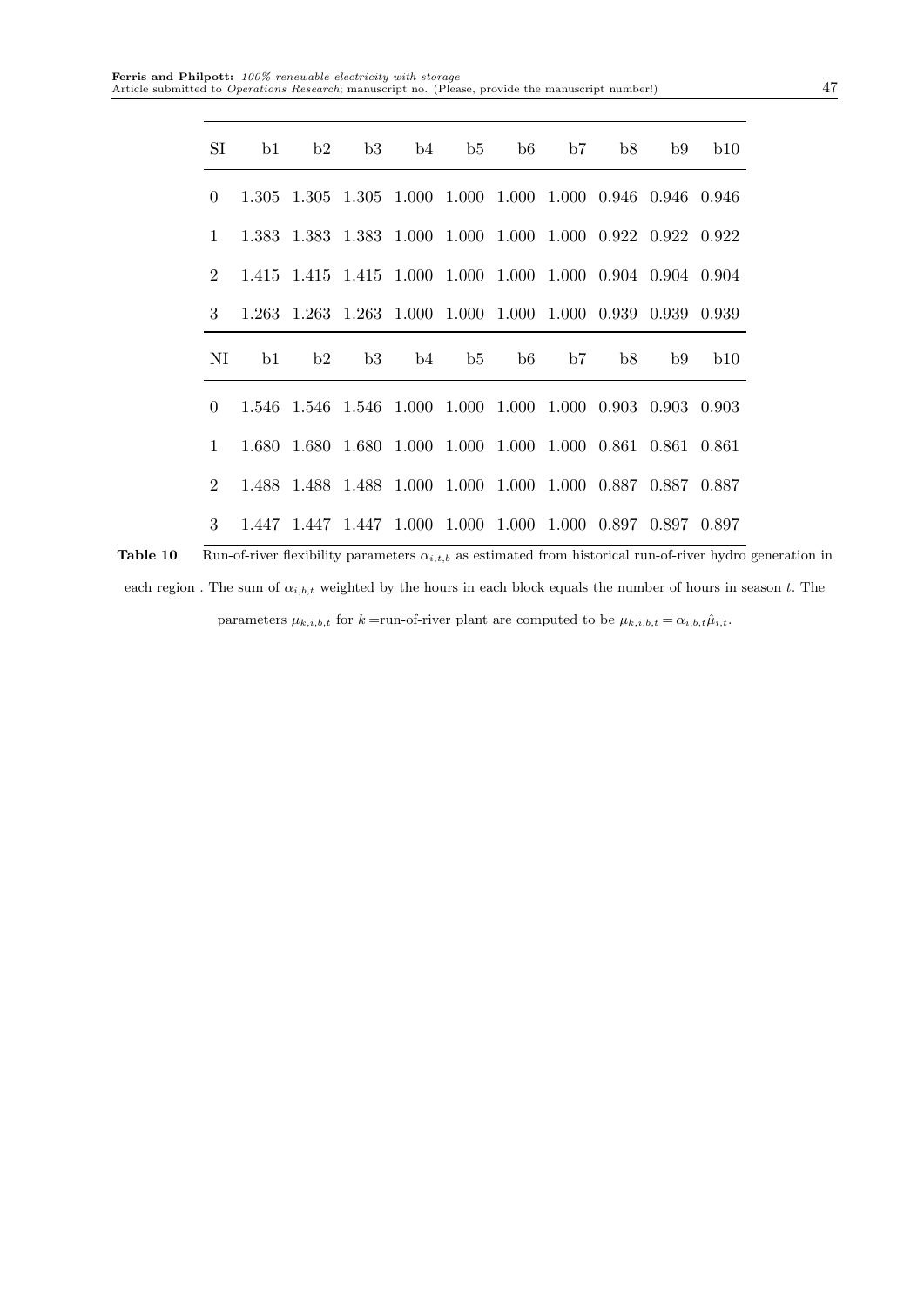# **Ferris and Philpott:** 100% renewable electricity with storage<br>Article submitted to Operations Research; manuscript no. (Please, provide the manuscript number!)

| SI | $\theta$ | $\overline{1}$ | 2 3 NI 0 1 2                                                                                                                                                                                       |  |  | 3 |
|----|----------|----------------|----------------------------------------------------------------------------------------------------------------------------------------------------------------------------------------------------|--|--|---|
|    |          |                | $2005 \hspace{0.2cm} 1.141 \hspace{0.2cm} 0.575 \hspace{0.2cm} 0.593 \hspace{0.2cm} 0.637 \hspace{0.2cm} 2005 \hspace{0.2cm} 0.365 \hspace{0.2cm} 0.321 \hspace{0.2cm} 0.451 \hspace{0.2cm} 0.494$ |  |  |   |
|    |          |                | 2006 0.851 0.729 0.615 1.144 2006 0.370 0.480 0.578 0.466                                                                                                                                          |  |  |   |
|    |          |                | 2007 0.862 0.622 0.594 0.938 2007 0.342 0.306 0.551 0.427                                                                                                                                          |  |  |   |
|    |          |                | 2008 0.893 0.471 0.652 1.140 2008 0.204 0.376 0.754 0.486                                                                                                                                          |  |  |   |
|    |          |                | 2009 0.839 0.832 0.691 0.920 2009 0.286 0.319 0.535 0.480                                                                                                                                          |  |  |   |
|    |          |                | 2010 0.924 0.808 0.680 1.115 2010 0.271 0.407 0.629 0.419                                                                                                                                          |  |  |   |
|    |          |                | 2011 0.803 0.652 0.492 0.957 2011 0.385 0.472 0.499 0.531                                                                                                                                          |  |  |   |
|    |          |                | 2012 0.723 0.517 0.707 0.975 2012 0.422 0.392 0.607 0.451                                                                                                                                          |  |  |   |
|    |          |                | 2013 0.774 0.685 0.774 1.064 2013 0.224 0.375 0.420 0.461                                                                                                                                          |  |  |   |
|    |          |                | 2014 0.759 0.922 0.588 0.988 2014 0.215 0.391 0.453 0.402                                                                                                                                          |  |  |   |
|    |          |                | 2015 0.789 1.016 0.579 0.980 2015 0.213 0.467 0.579 0.361                                                                                                                                          |  |  |   |
|    |          |                | 2016 1.129 0.894 0.613 0.822 2016 0.316 0.393 0.591 0.475                                                                                                                                          |  |  |   |
|    |          |                | $2017 \quad 0.723 \quad 0.517 \quad 0.707 \quad 0.975 \qquad \quad 2017 \quad 0.422 \quad 0.392 \quad 0.607 \quad 0.451$                                                                           |  |  |   |

**Table 11** Parameters  $\nu_{k,i,t}$  for stored hydro generation. Since there is no hydro generation possible in the HAY

region these data are not estimated.